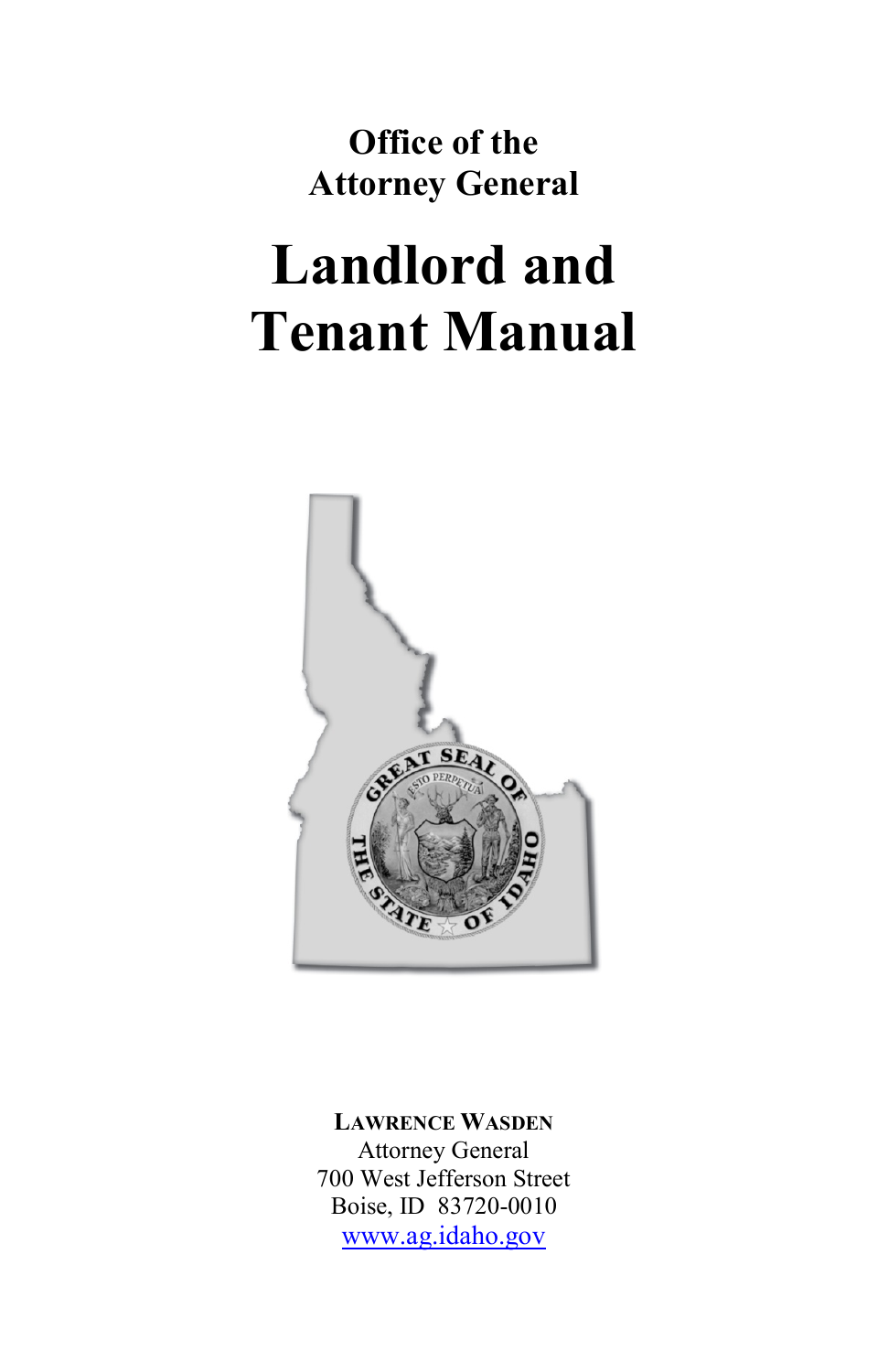

**State of Idaho Office of Attorney General Lawrence Wasden**

# **INTRODUCTION**

This manual is intended to help tenants and landlords better understand their rights and responsibilities under Idaho law. It is not a restatement of Idaho law or a substitution for professional legal advice.

The Attorney General's Office does not enforce Idaho's landlord-tenant laws and encourages tenants and landlords to consult with a private attorney when they have questions about their legal rights or options.

This manual includes two checklists. The first is designed to help renters when selecting and renting a property. The second can aid in a thorough inspection at move-in and moveout. You will find them in Appendix B and Appendix C.

Sincerely,

LAWRENCE G. WASDEN

Attorney General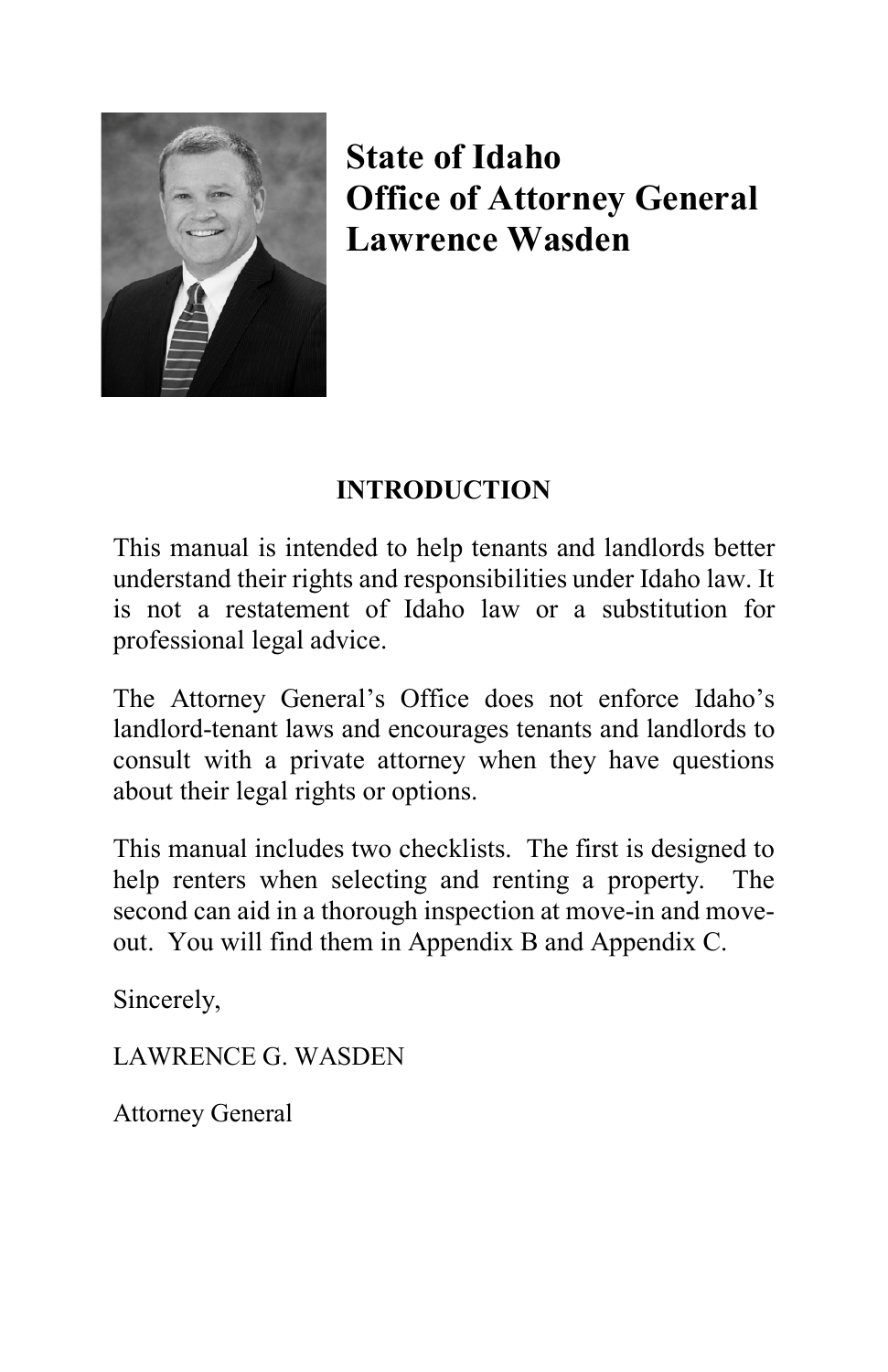# **Table of Contents**

| CALCULATE THE AMOUNT OF RENT, DEPOSITS AND FEES 1<br>"SECTION 8" RENTAL ASSISTANCE/HOUSING CHOICE VOUCHER |  |
|-----------------------------------------------------------------------------------------------------------|--|
|                                                                                                           |  |
|                                                                                                           |  |
|                                                                                                           |  |
| TURNING ON THE UTILITIES AND OTHER SERVICES 9                                                             |  |
|                                                                                                           |  |
| MAINTAINING THE RENTAL PROPERTY 11                                                                        |  |
| THE LANDLORD'S DUTY TO KEEP THE PROPERTY SAFE AND<br>WHAT TO DO IF A LANDLORD WON'T MAINTAIN A RENTAL  12 |  |
| THE TENANT'S RESPONSIBILITIES FOR SAFEGUARDING THE                                                        |  |
| WHAT TO DO IF A TENANT DAMAGE THE RENTAL  14                                                              |  |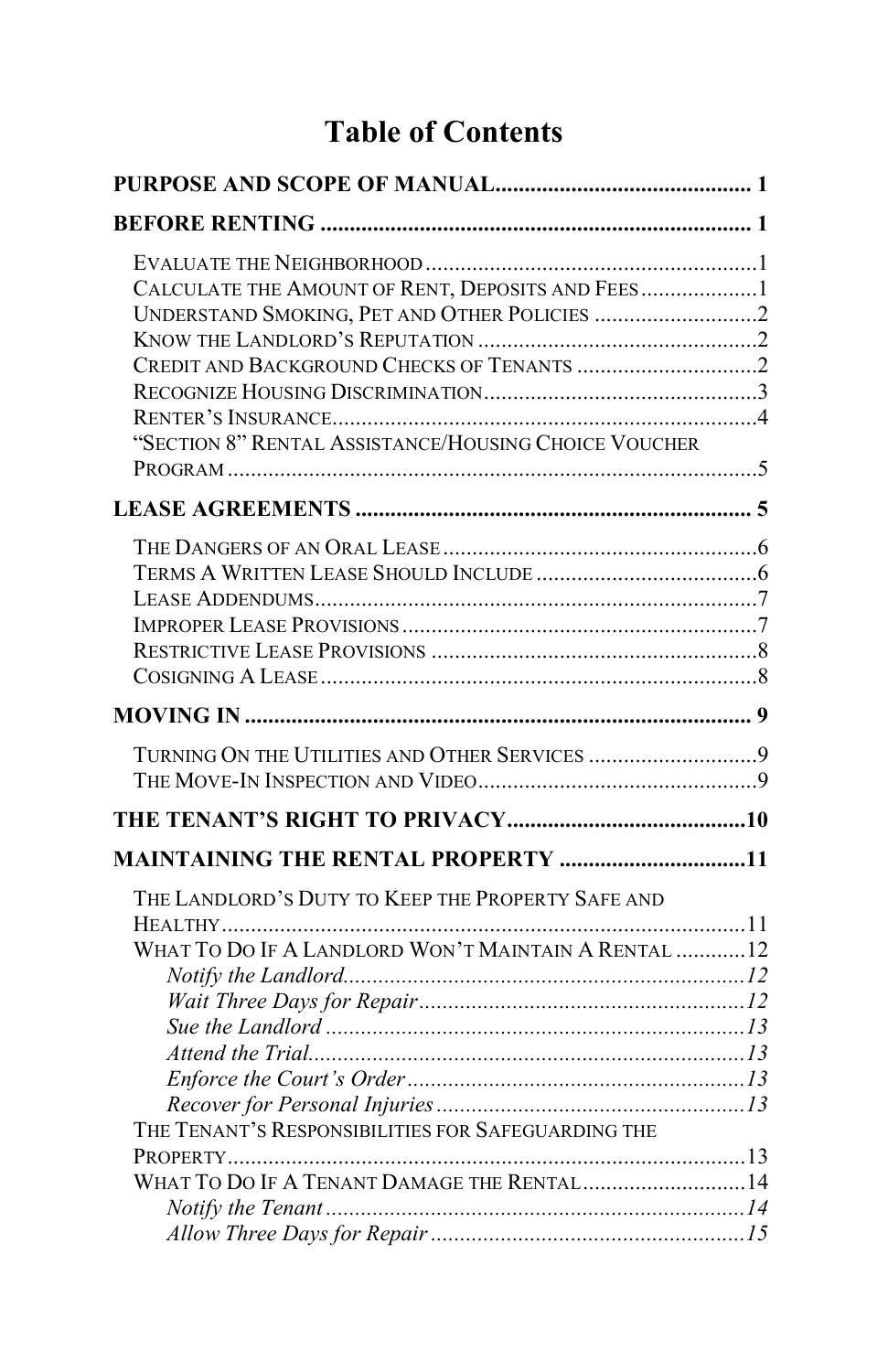| THE LANDLORD'S DUTY TO PROVIDE UTILITY SERVICES15                                                     |
|-------------------------------------------------------------------------------------------------------|
|                                                                                                       |
| THE LANDLORD'S REMEDIES WHEN A TENANT FAILS TO PAY                                                    |
|                                                                                                       |
|                                                                                                       |
|                                                                                                       |
|                                                                                                       |
| Wear and Tear vs. Damage and Excessive Filth 22<br>Tenant's Remedies for Obtaining Security Deposit23 |
|                                                                                                       |
| REMOVAL OF TENANT'S PERSONAL PROPERTY 28                                                              |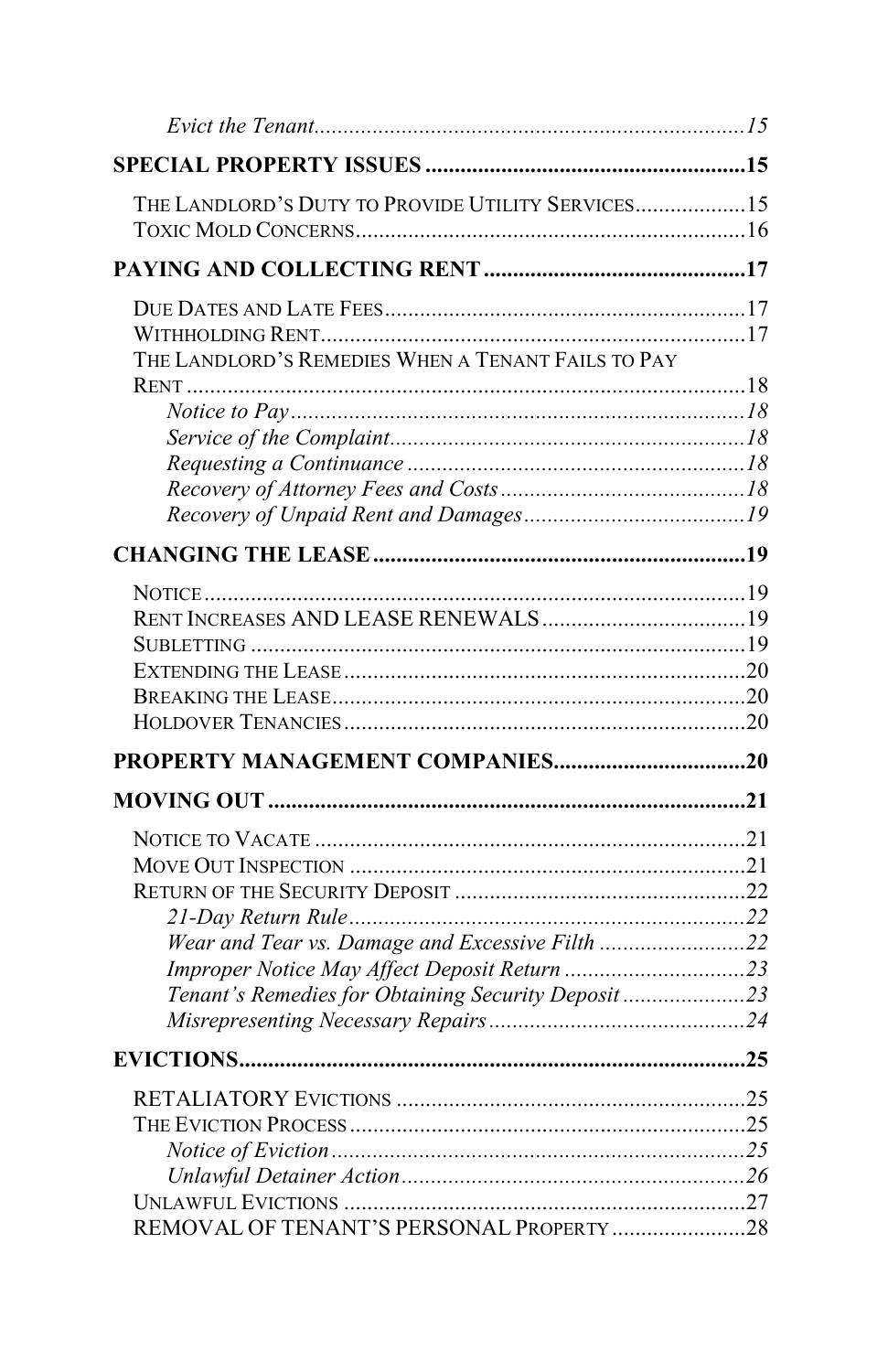| <b>MANUFACTURED HOME RESIDENCY ACT 28</b>        |  |
|--------------------------------------------------|--|
|                                                  |  |
|                                                  |  |
|                                                  |  |
|                                                  |  |
|                                                  |  |
|                                                  |  |
|                                                  |  |
| LIABILITY OF THE LIEN HOLDER OR LEGAL OWNER OF A |  |
| MANUFACTURED HOME FOR BACK RENT AND UTILITIES30  |  |
|                                                  |  |
|                                                  |  |
|                                                  |  |
|                                                  |  |
|                                                  |  |
|                                                  |  |
|                                                  |  |
|                                                  |  |
|                                                  |  |
|                                                  |  |
|                                                  |  |
|                                                  |  |
|                                                  |  |
|                                                  |  |
|                                                  |  |
|                                                  |  |
|                                                  |  |
|                                                  |  |
|                                                  |  |
|                                                  |  |
|                                                  |  |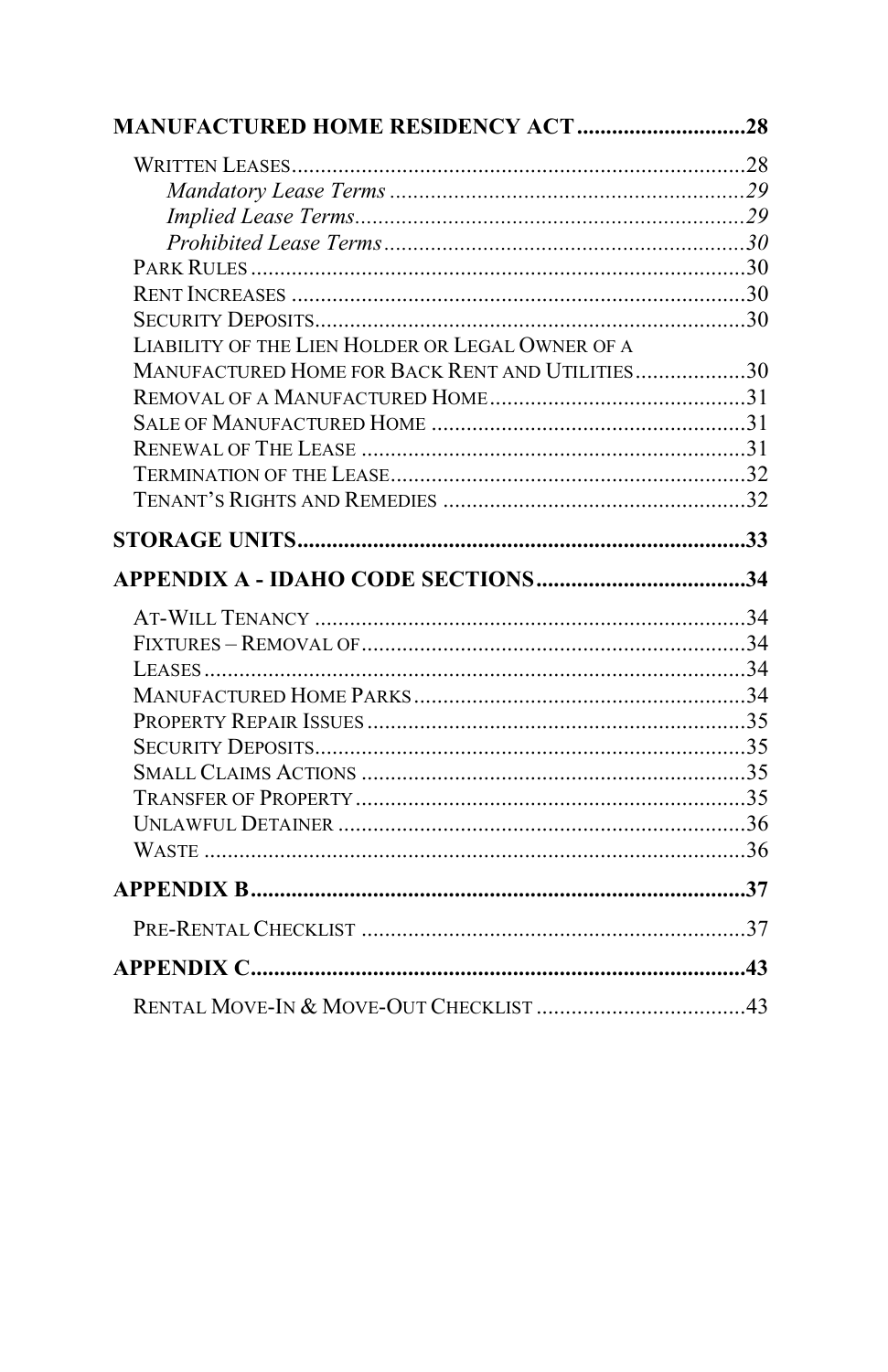#### **PURPOSE AND SCOPE OF MANUAL**

<span id="page-5-0"></span>The Attorney General's Office publishes this manual as a courtesy to Idaho's tenants and landlords. It outlines general guidelines about the parties' rights and responsibilities under Idaho law and is not a restatement of the law or a substitution for professional legal advice.

The Attorney General's Office does not enforce Idaho's landlord-tenant laws. Parties with questions about their legal rights should schedule a consultation with a private attorney.

#### **BEFORE RENTING**

<span id="page-5-1"></span>Choosing where to live is an important decision. For a landlord, deciding whether an individual will make a suitable tenant can be challenging. Considering the following factors may help the parties make more informed decisions before they commit to a lease.

#### THE PRE-RENTAL CHECKLIST IN APPENDIX B WILL HELP DURING YOUR RENTAL SEARCH.

#### <span id="page-5-2"></span>**EVALUATE THE NEIGHBORHOOD**

Investigate the neighborhood where the property is located. Make sure it is a safe and healthy place to live, especially if children will be living in the rental unit.

#### <span id="page-5-3"></span>**CALCULATE THE AMOUNT OF RENT, DEPOSITS AND FEES**

Idaho does not regulate the amount of rent, deposits or fees that landlords can charge. It is best to walk-away in situations where the landlord refuses to disclose upfront and in writing all of the costs involved in renting a property.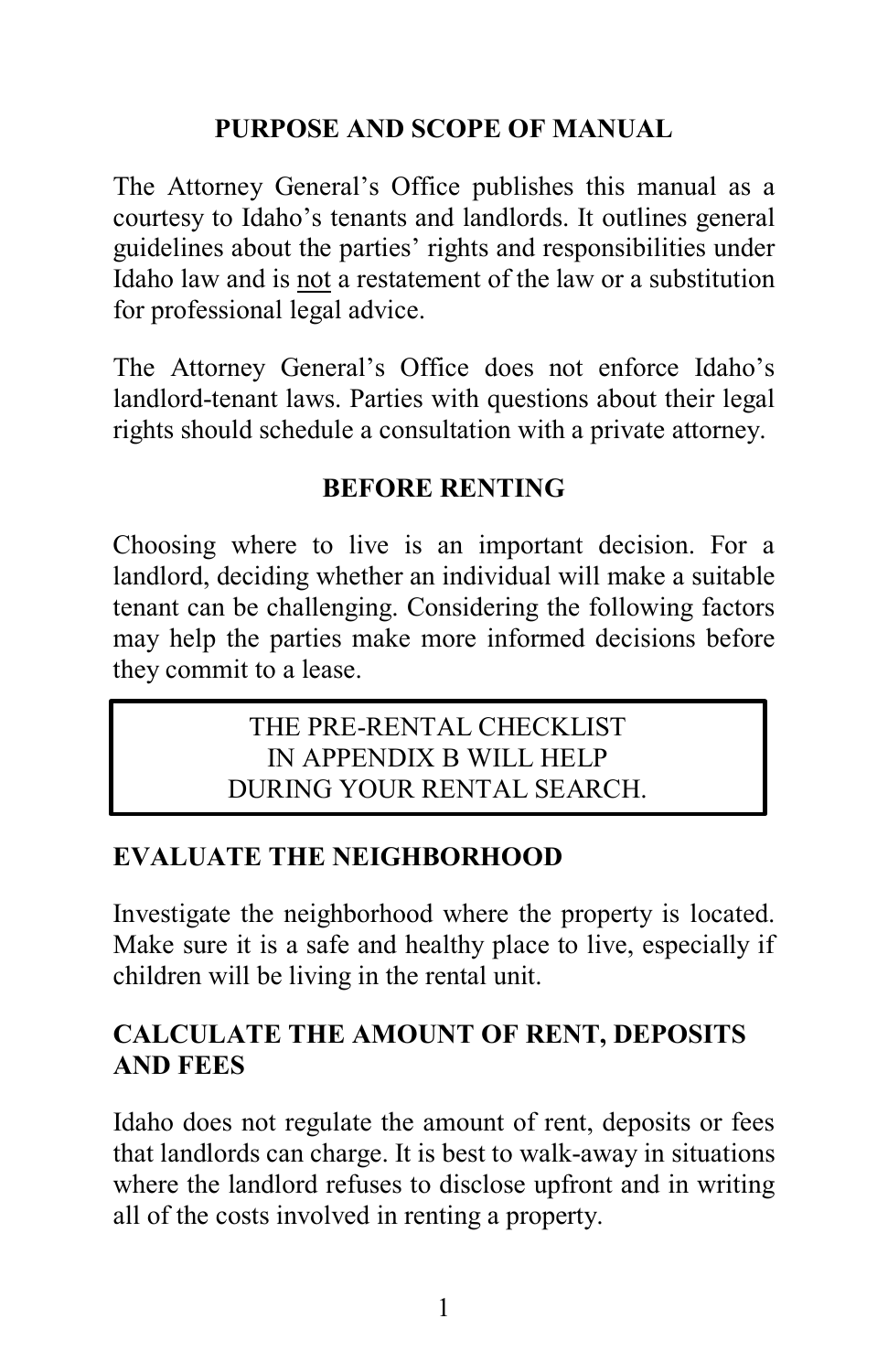# <span id="page-6-0"></span>**UNDERSTAND SMOKING, PET AND OTHER POLICIES**

Although a landlord may not discriminate against protected classes of individuals, a landlord may select prospective tenants based on any lawful business criteria. Landlords can set their own smoking, pet and other policies as long as they are not discriminatory under local, state or federal law.

# **! A NOTE ABOUT SUPPORT ANIMALS !**

Support animals, service animals and companion animals are not legally considered "pets," and tenants are entitled to a support animal regardless of the landlord's policy on pets. Call the Intermountain Fair Housing Council at 208-383-0695 for more information about specific issues related to support, service and companion animals.

A landlord also may reject an applicant based on the person's inability to pay rent or the person's criminal history. A valid occupancy policy limiting the number of people per rental unit – one that is based on health and safety standards – is a lawful basis for refusing an applicant.

# <span id="page-6-1"></span>**KNOW THE LANDLORD'S REPUTATION**

Tenants should talk to current and former tenants about the landlord's reputation and business practices. Former tenants also post reviews on social media websites, the Better Business Bureau's website or on business-review websites.

#### <span id="page-6-2"></span>**CREDIT AND BACKGROUND CHECKS OF TENANTS**

Idaho law does not require landlords to check a prospective tenant's credit before approving the tenant's rental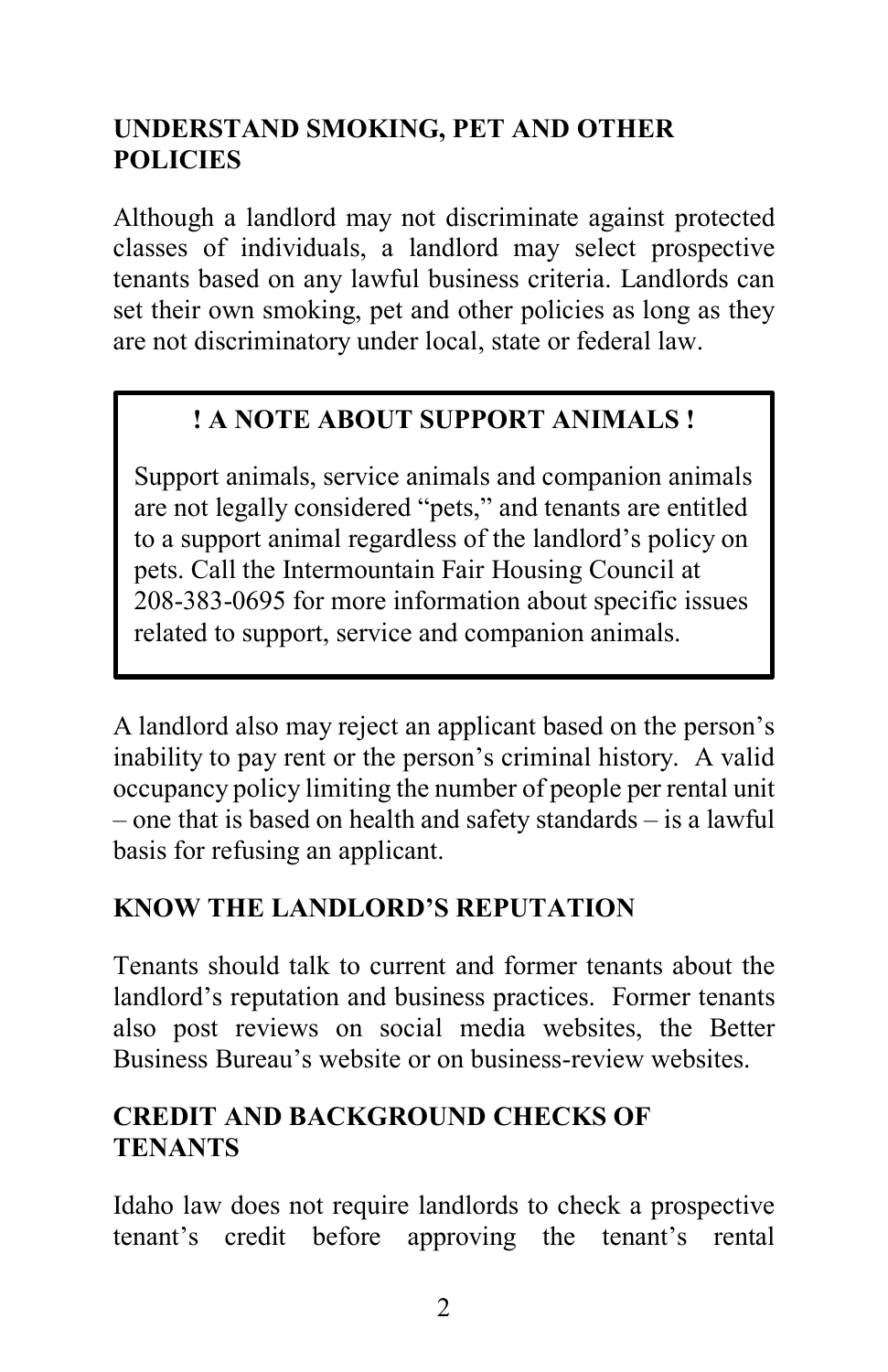application. However, most landlords do check an applicant's income, employment and credit to verify the applicant can afford to pay the rent each month.

Before running a credit check, the landlord should obtain the prospective tenant's written consent. If the landlord rejects an applicant because of negative credit information, the landlord must provide the applicant with the following information:

- 1. The reason the applicant was rejected;
- 2. The name and address of the credit reporting agency that reported the negative information; and
- 3. The applicant's right to obtain a free copy of the report by requesting it from the credit reporting agency within 60 days.

When reviewing an applicant's background, landlords should keep in mind that not everyone has an established credit history. Young adults looking for their first apartment or refugees from other countries may not have a credit report or even a Social Security number.

# **IMPORTANT!**

Landlords may not reject an applicant based on any criteria that serves only as a pretext for discriminating against a protected class.

#### <span id="page-7-0"></span>**RECOGNIZE HOUSING DISCRIMINATION**

Discrimination based on sex, race, color, religion, disability, familial status (presence of children under the age of 18) or national origin is unlawful. A disability includes a physical or mental impairment, such as blindness, chronic alcoholism,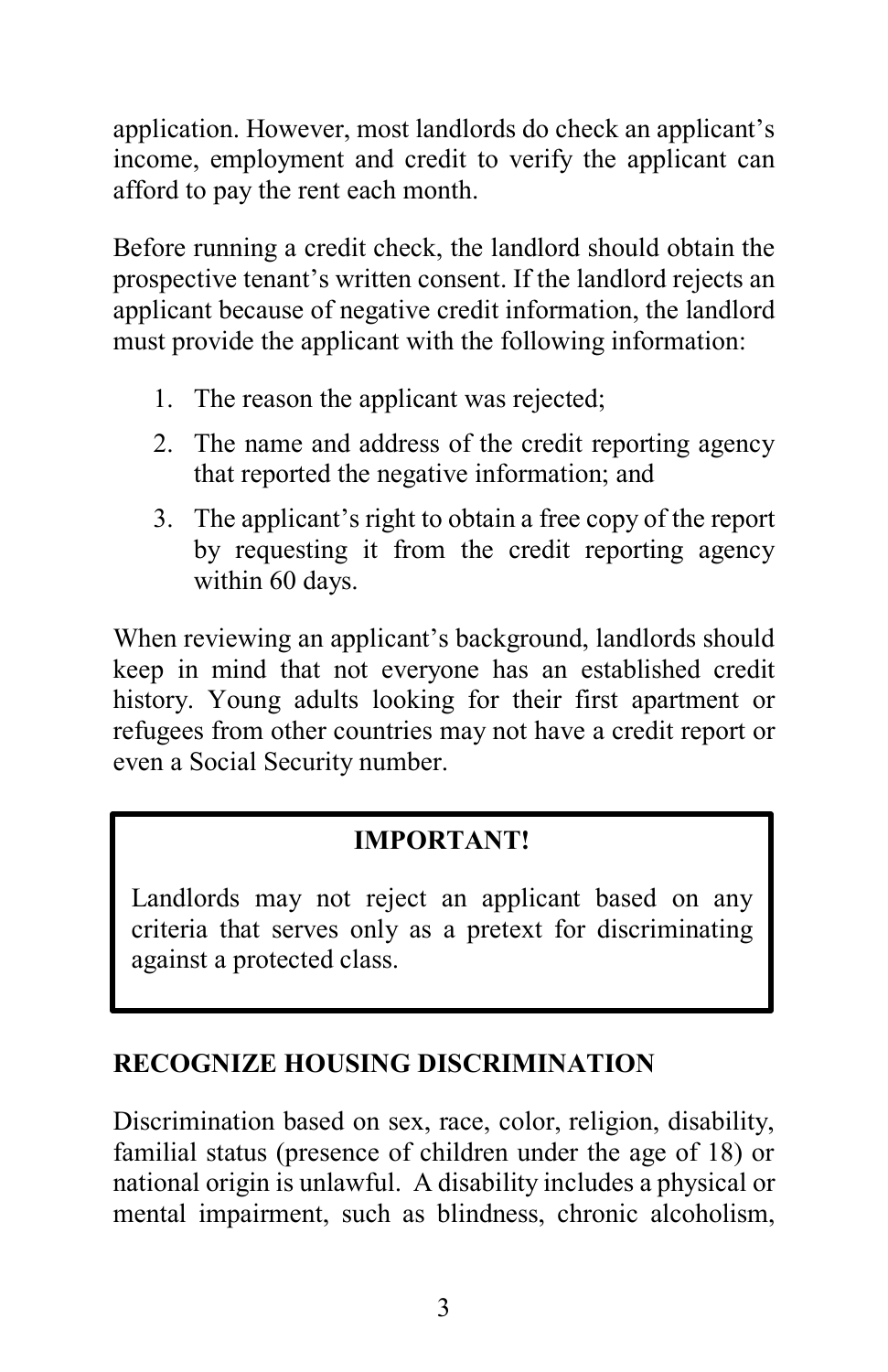AIDS or its related complexes.

Landlords may not take any of the following actions based on the above protected categories:

- falsely denying that a rental unit is available to some applicants;
- running an advertisement that suggests a preference based on a group characteristic;
- setting restrictive standards for certain tenants;
- refusing to accommodate the needs of disabled tenants, such as allowing service animals;
- adopting inconsistent policies for different tenants; and
- terminating a lease for a discriminatory reason.

# **! HOUSING DISCRIMINATION COMPLAINTS !**

If you believe you have suffered discrimination while trying to rent a home or apartment, you can contact the [Idaho Commission on Human Rights.](https://humanrights.idaho.gov/discrimination/housing.html)

#### <span id="page-8-0"></span>**RENTER'S INSURANCE**

Renters ought to consider buying renter's insurance. Renter's insurance is an insurance policy that covers a renter's personal belongings in case of loss by fire or other accident. Renter's insurance may cover claims or lawsuits brought against the renter. Most policies only cover personal property and do not include motor vehicles or animals. Also, some policies exclude floods or earthquakes. If you decide renter's insurance is right for you, shop around for a policy which fits your needs.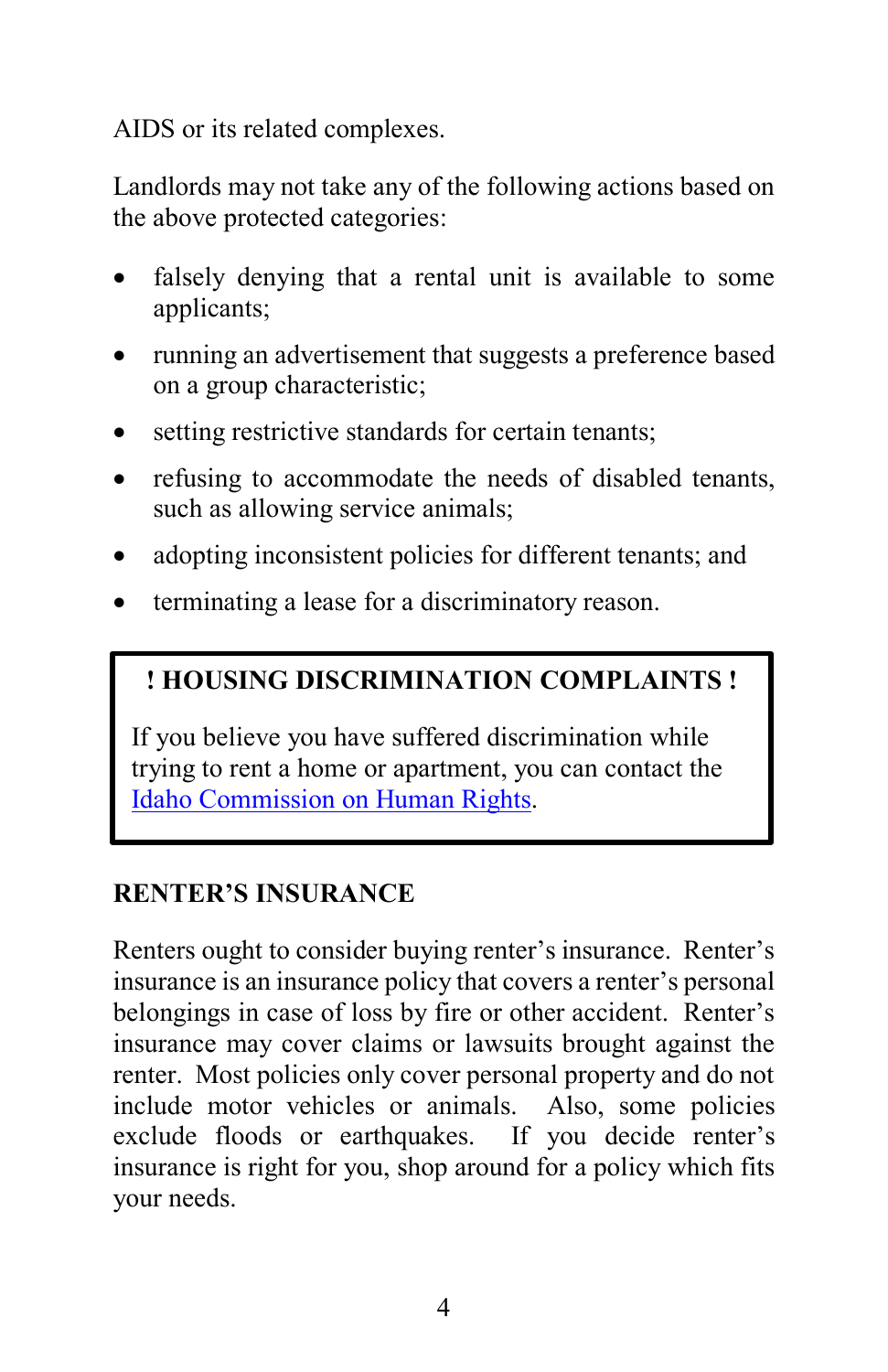#### <span id="page-9-0"></span>**"SECTION 8" RENTAL ASSISTANCE/HOUSING CHOICE VOUCHER PROGRAM**

The Idaho Housing and Finance Association (IHFA) and several regional housing authorities administer a federal rental assistance program that helps low-income families and elderly or disabled individuals obtain decent, affordable rental housing. The program is often called "Section 8" rental assistance or the "Housing Choice Voucher Program."

To be eligible for rental assistance, you must qualify under income limits and other eligibility criteria, and re-certify eligibility annually. Program participants generally contribute 30-40% of their adjusted monthly gross income toward rent and utilities. IHFA or the regional housing authority pays the remaining balance directly to the landlord. Due to the high demand for "Section 8" rentals, applicants are usually placed on waiting lists for 2 to 24 months, depending on their current housing status and the area of the state.

For more information regarding "Section 8" rental assistance, including questions regarding eligibility requirements and waiting periods, please contact the IHFA branch office or the housing authority that serves the region in which you live.

#### **LEASE AGREEMENTS**

<span id="page-9-1"></span>The lease agreement is a legal document that both parties should negotiate, read, understand and sign. All questions should be answered and all differences should be resolved before either party signs the agreement. Absent a violation of public policy, the lease is the sole contract that will govern the landlord-tenant relationship for the duration of the tenancy. When a dispute between the parties arises, look first to the lease for a resolution.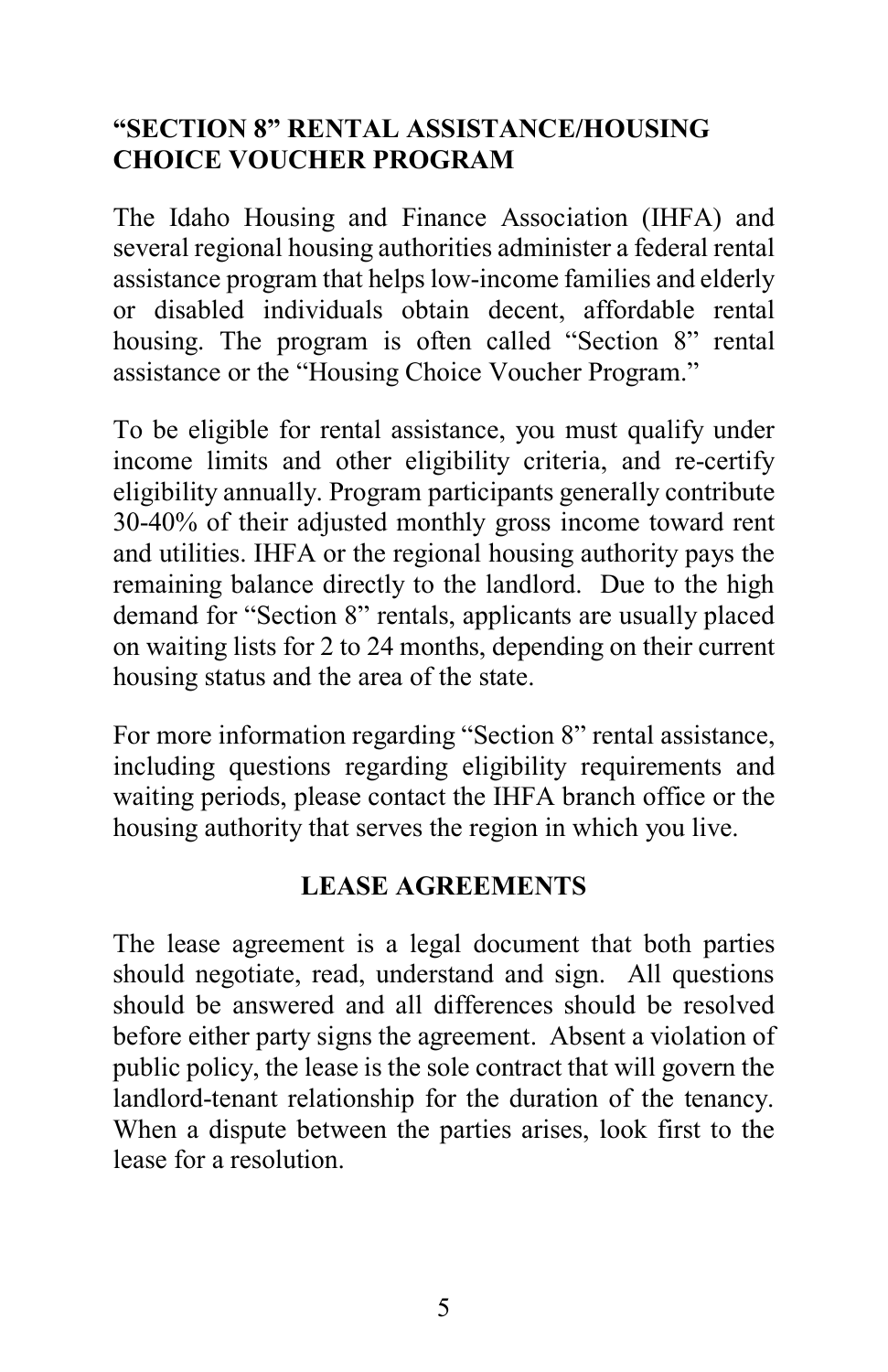# <span id="page-10-0"></span>**THE DANGERS OF AN ORAL LEASE**

Idaho recognizes oral leases for tenancies lasting less than one year as long as the parties agree to all terms. The terms of an oral agreement, however, are difficult to prove. A written, signed lease avoids the problems of a "he said/she said" situation.

# <span id="page-10-1"></span>**TERMS A WRITTEN LEASE SHOULD INCLUDE**

A written lease should be readable and should include the following terms:

- **1. Contact Information**. The names, addresses and telephone numbers of the landlord or property management company, the property owner (if managed by a property management company), the tenant and the tenant's emergency contact, maintenance and after-hours maintenance and any other important persons.
- **2. Property Information**. The address of the rental property and the purpose for which it will be used.
- **3. Dates**. The beginning and ending dates of the agreement.
- **4. Rent**. The amount of the rent, when it is due and the amount charged for late fees.
- **5. Deposit**. The amount of the security deposit, the name of the financial institution where the landlord will hold the deposit and an explanation of how the landlord will use the deposit at the end of the tenancy.
- **6. Utilities & Repairs**. The party who is responsible for each of the utilities and for indoor and outdoor maintenance and repair of the property, including garages, carports and storage facilities.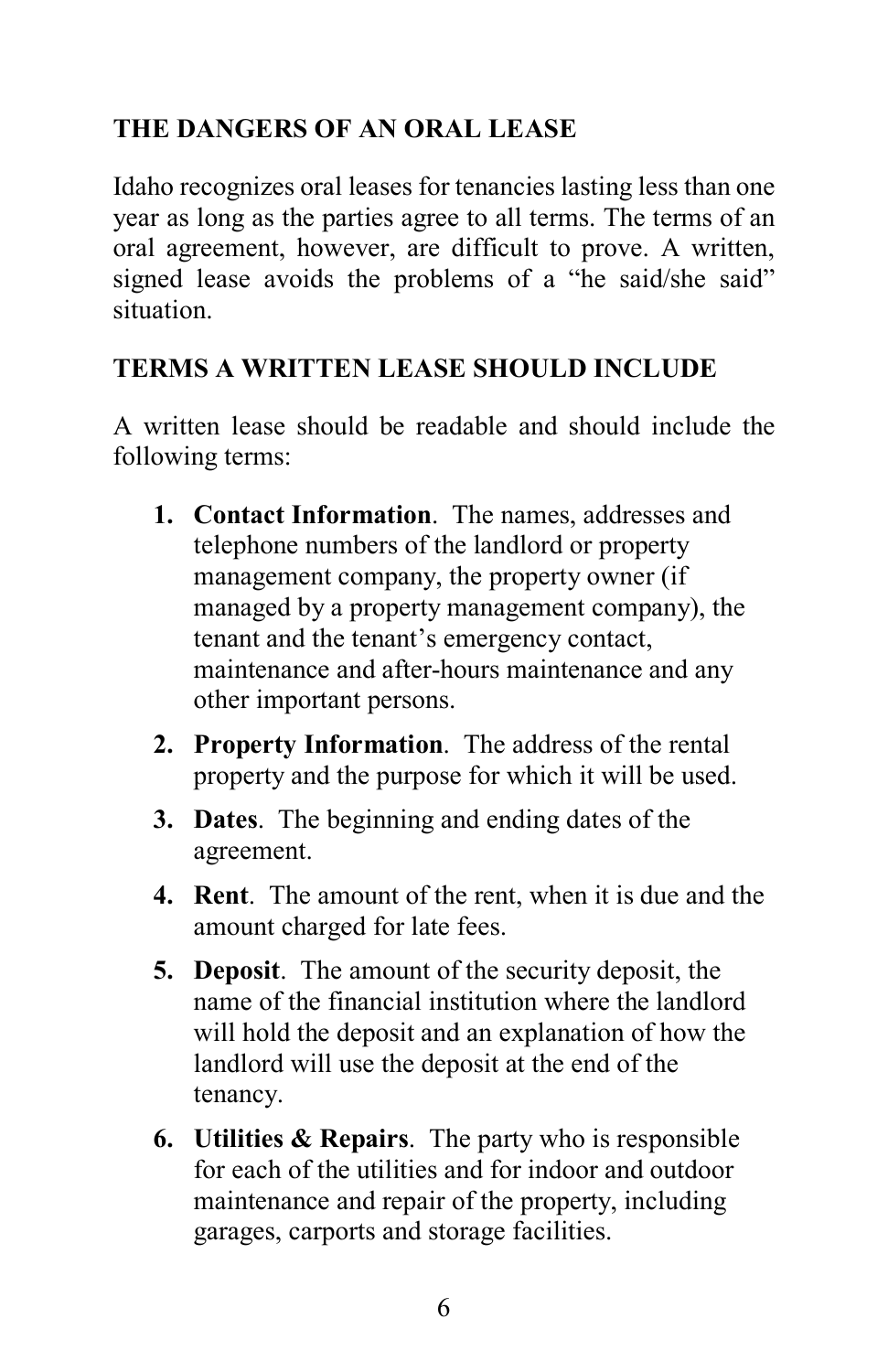- **7. Policies**. All restrictions and policies placed on a tenant's use of the property, including the number of occupants, whether pets or smoking is allowed, mandatory quiet times and whether assignment or subletting is permitted.
- **8. Termination**. The process the tenant must follow to give proper notice of intent to vacate or terminate the lease.
- **9. Move Out Inspection.** Terms that allow the tenant to attend the landlord's move out inspection.
- **10. Entrance**. When and how the landlord can enter the property.
- **11. Signatures**. The signatures and dates of all parties.

# <span id="page-11-0"></span>**LEASE ADDENDUMS**

Sometimes landlords attach addendums to the lease agreement to address specific policies (e.g., pets, parking, mold disclosure, etc). An addendum should be signed at the same time as the lease.

# <span id="page-11-1"></span>**IMPROPER LEASE PROVISIONS**

Lease agreements should not include any unlawful or unenforceable terms, including incorrect or misleading statements of the law. Examples of such provisions include those that:

- misrepresent or conflict with the tenant's rights under Idaho's landlord and tenant laws;
- misrepresent or conflict with the tenant's right to appear in court and defend against a landlord's allegations;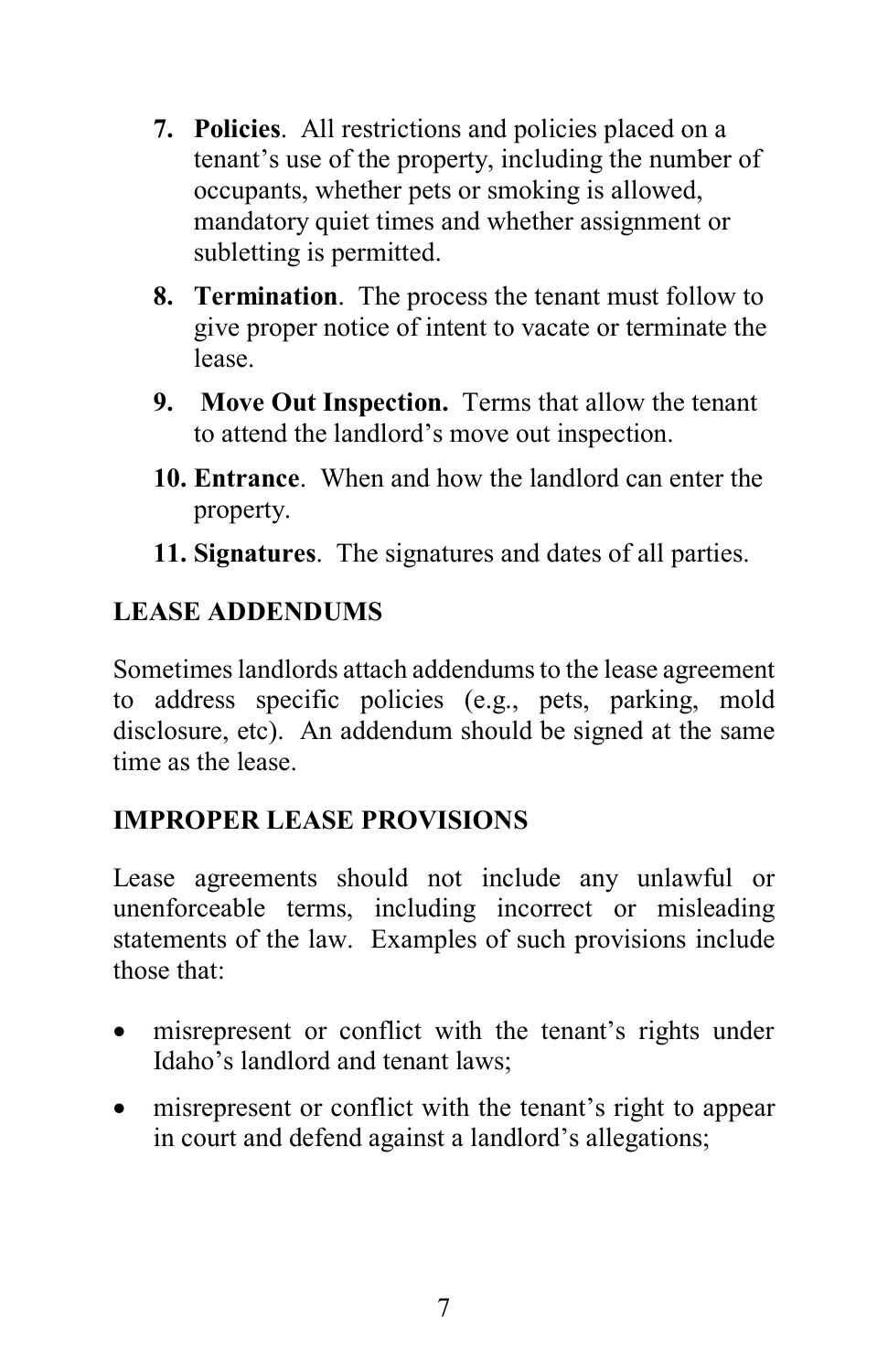- limit the landlord's liability in situations that conflict with the duties and responsibilities that Idaho law imposes upon the landlord;
- allow the landlord to enter the rental unit without providing proper notice as provided by law or the lease agreement;
- require the tenant's security deposit to cover damages not caused by the tenant or the tenant's guests;
- require the tenant to pay the landlord's attorney fees if a dispute goes to court, unless the judge rules in the landlord's favor;
- allow the landlord to seize a tenant's personal property if the tenant fails to pay rent.

# <span id="page-12-0"></span>**RESTRICTIVE LEASE PROVISIONS**

A lease may include a provision that, while not unlawful, severely limits the tenant's ability to recover a deposit or challenge the landlord's actions in court. Examples of restrictive lease provisions are those that:

- prevent the tenant from attending the landlord's move out inspection;
- require the tenant to pay for replacing or cleaning of items that are subject to normal wear and tear (faded carpet or toilet rings); or
- require the tenant to pay large non-refundable, upfront fees.

# <span id="page-12-1"></span>**COSIGNING A LEASE**

A cosigner on a lease functions a lot like a cosigner on a loan. Landlords may require a cosigner on a lease when the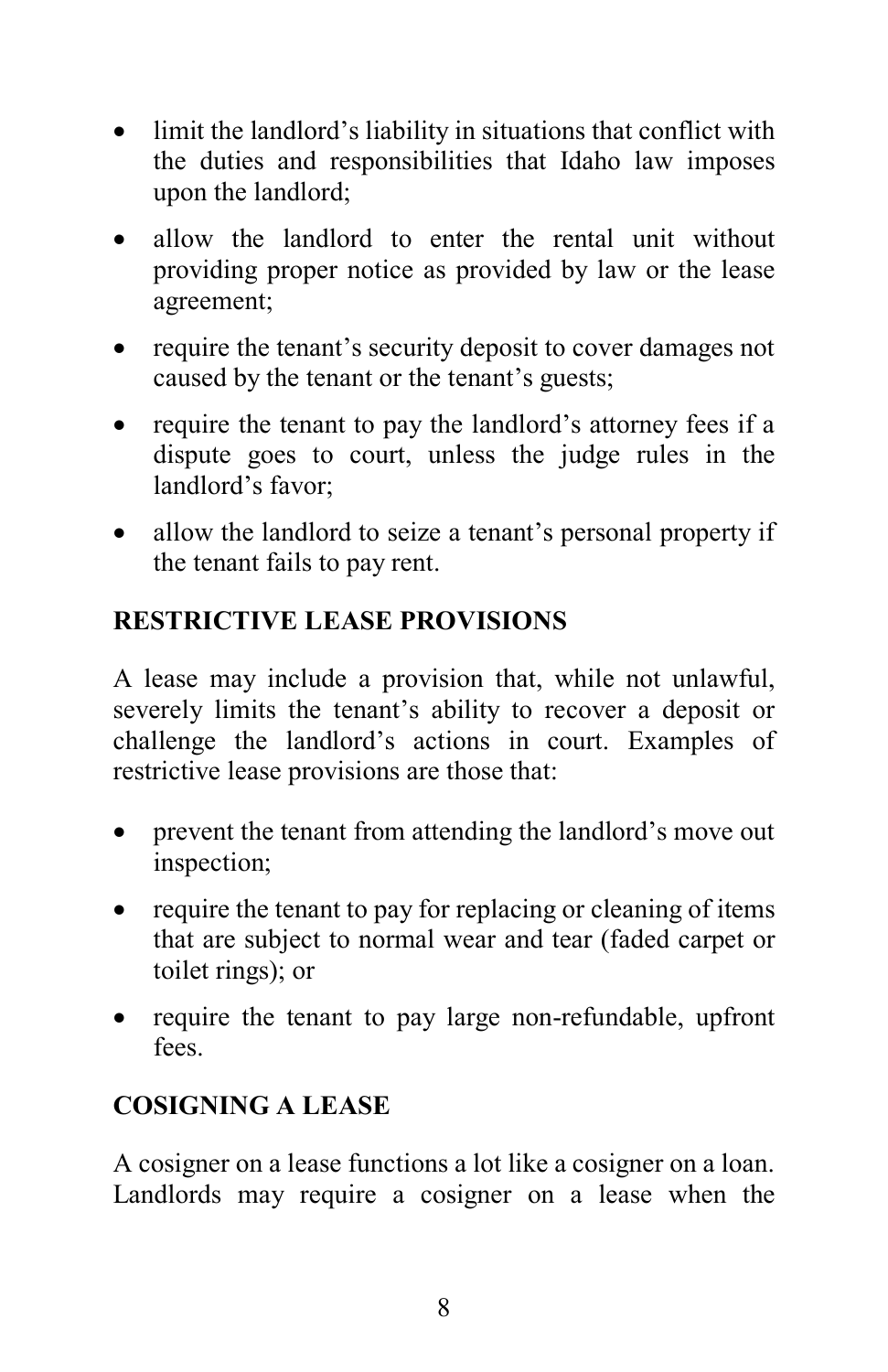potential tenant is young, lacks a credit history or does not meet minimum income requirements.

The cosigner's credit is impacted if the tenant stops paying rent, gets evicted or the landlord sends unpaid lease payments to a collection agency.

#### **MOVING IN**

<span id="page-13-0"></span>Before moving into the rental, the tenant should find out where to park, tour the community facilities, turn on the utilities and complete the move-in inspection.

#### <span id="page-13-1"></span>**TURNING ON THE UTILITIES AND OTHER SERVICES**

The tenant may be responsible for contacting utility companies to turn on the property's power, water, gas, cable/satellite TV or other services. The lease agreement should list which utilities are billed to the landlord and which the tenant must pay.

Some rental complexes have one gas or electric meter that serves a group of rental units. Other complexes may have one meter that measures the tenant's gas or electricity use and other meters for common areas, such as the laundry rooms. The same may be true of water meters.

The landlord should inform the tenant about the shared meters before the tenant agrees to lease the property. If the tenant is responsible for paying the utilities, the parties should agree as to how the charges will be divided among the individual rental units.

# <span id="page-13-2"></span>**THE MOVE-IN INSPECTION AND VIDEO**

In addition to a lease, the landlord should provide a detailed checklist to the tenant that includes every room in the home or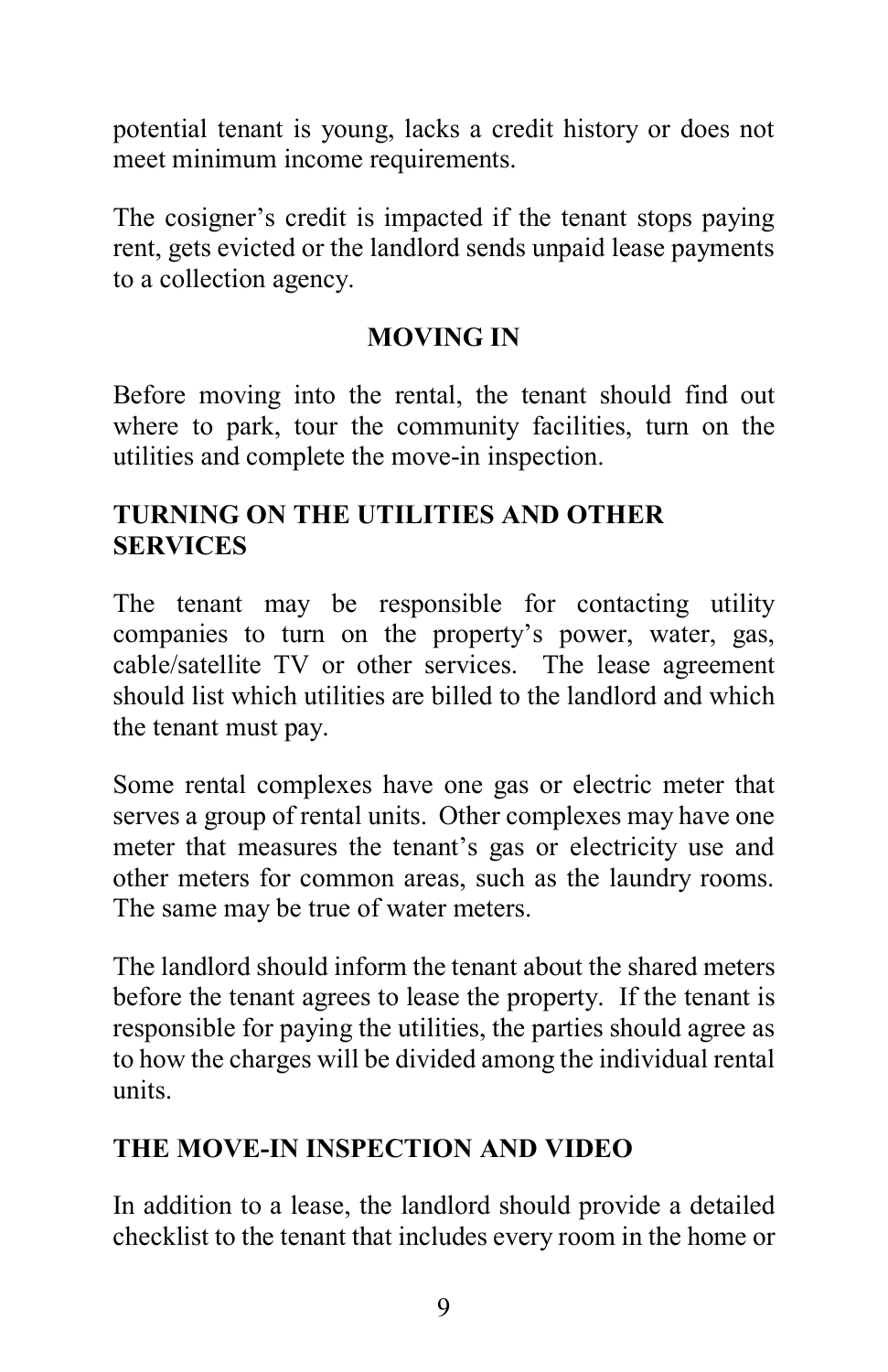apartment and the items located in each of those rooms. The tenant and landlord should conduct an inspection together, noting **everything** that is broken, worn, missing or dirty. If a defect is serious, the landlord should repair it before the tenant moves in.

The best way to record the condition of a rental is to videotape the inspection. Taking photographs of damages also is helpful to establish pre-existing conditions.

# THE RENTAL MOVE-IN/OUT CHECKLIST IN APPENDIX C HELPS TENANTS DOCUMENT THE RENTAL'S CONDITION AT MOVE-IN/OUT.

Each party should keep a copy of the inspection checklist and the video/photographs. Many court disputes concern the condition of a rental property after a tenant moves out. A case without documents and photos is difficult to win.

# **THE TENANT'S RIGHT TO PRIVACY**

<span id="page-14-0"></span>Tenants have a right to privacy in their rentals. The lease should specify the landlord's right to enter the tenant's property to:

- Inspect for damage and make necessary repairs;
- Respond to an emergency involving life or property; and
- Show the property to prospective purchasers or tenants at convenient times.

In addition, the lease should explain the landlord's rights when a tenant is in default in the rent or when a tenant may have abandoned the property.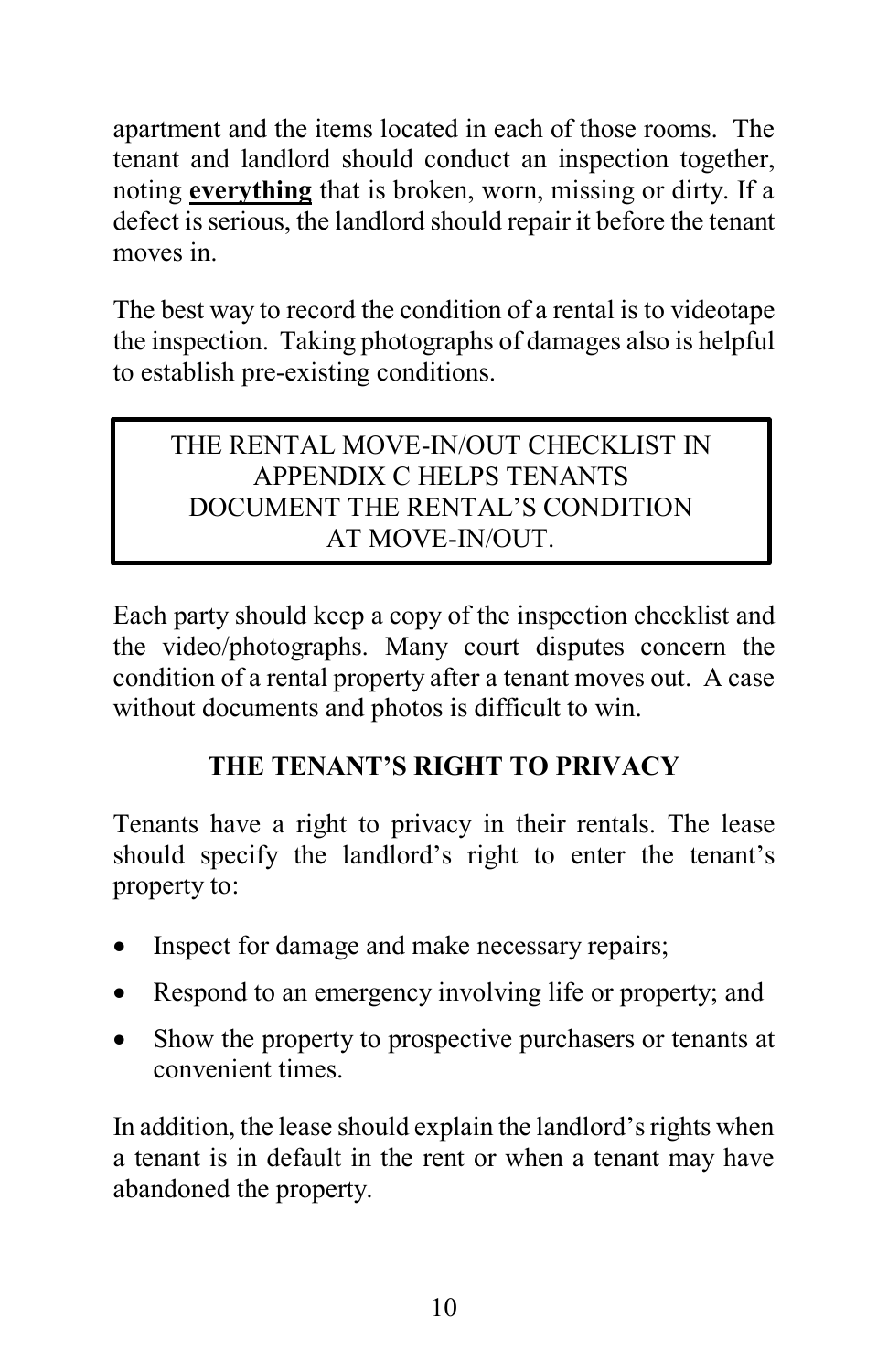If the lease does not include these provisions, and the landlord needs to enter the property, the landlord first should notify the tenant why the entry is necessary. The landlord and tenant then can agree on a reasonable manner and time of entry.

# **MAINTAINING THE RENTAL PROPERTY**

<span id="page-15-0"></span>Landlords and tenants have different responsibilities for maintaining the rental property. The lease agreement should include these duties. Idaho law outlines additional responsibilities.

# <span id="page-15-1"></span>**THE LANDLORD'S DUTY TO KEEP THE PROPERTY SAFE AND HEALTHY**

Landlords must maintain the rental to protect a tenant's safety and health. This means landlords must comply with city and county ordinances and state laws regarding housing conditions.

The following are examples of housing conditions that may violate local or state housing standards:

- Structural deterioration, including cracked and crumbling walls and ceilings and broken or missing doors and windows;
- Defective plumbing, including a broken toilet, lack of hot/cold water, absent sinks or bathing facilities and serious leaks;
- Exposed wiring;
- Nonfunctioning heating units;
- No means to remove or store garbage;
- Insect infestations: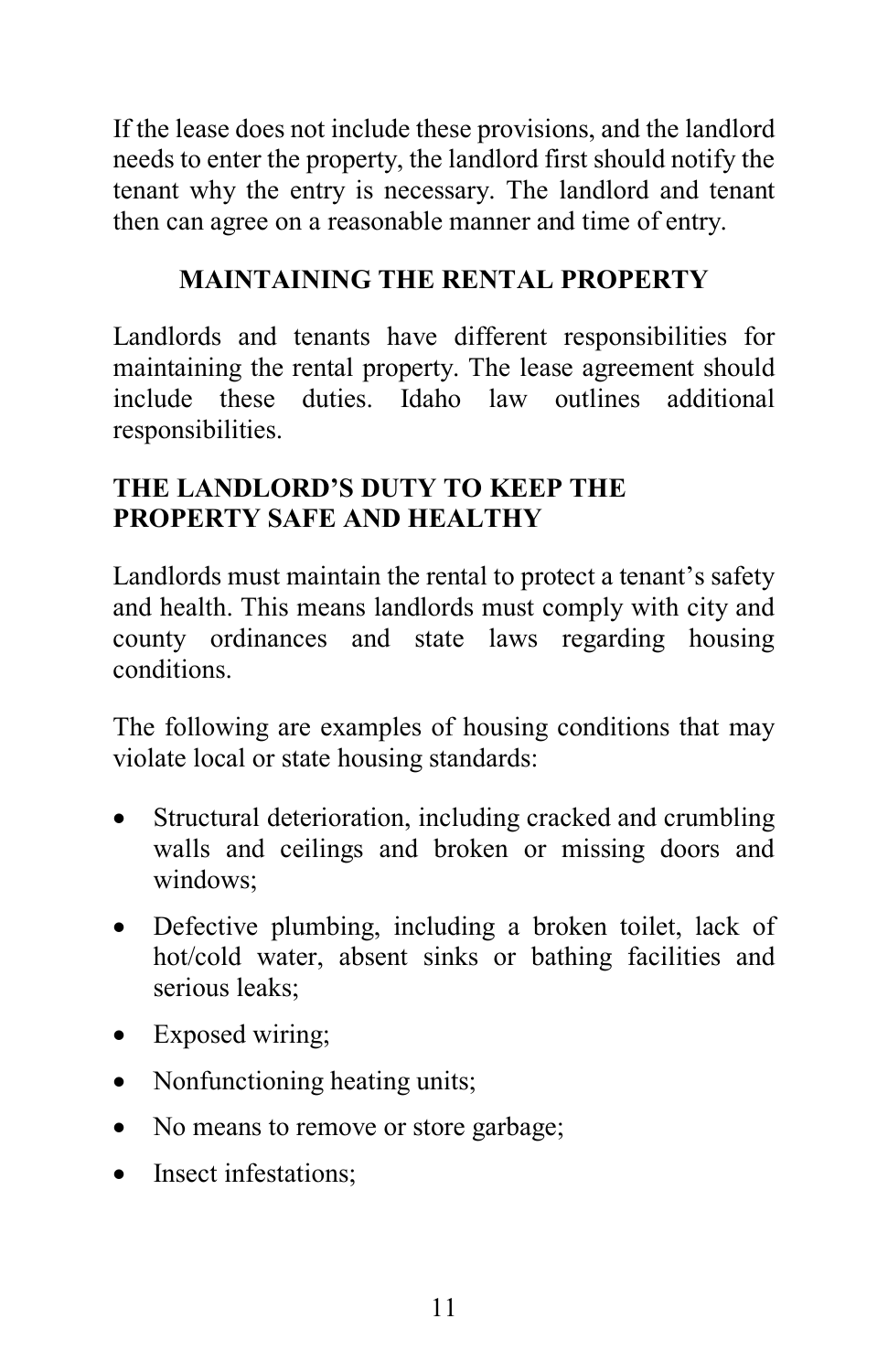- Leaking roof or walls from insufficient waterproofing or weather protection; and
- Dismantling or not installing smoke detectors.

# <span id="page-16-0"></span>**WHAT TO DO IF A LANDLORD WON'T MAINTAIN A RENTAL**

The Attorney General's Office cannot assist tenants (or landlords) with property repair or maintenance issues. The process for forcing a landlord to repair the property is relatively simple. *Tenants who need legal assistance should talk to a private attorney.*

# **IMPORTANT!**

If you need a rental repair, follow this process!

# <span id="page-16-1"></span>**Notify the Landlord**

To require the landlord to maintain the property, the tenant first must provide the landlord with a written list of the violations. The tenant can deliver the notice in any of the following ways:

- a. In person;
- b. By certified mail; or
- c. By leaving it with an employee at the landlord's usual place of business.

# <span id="page-16-2"></span>**Wait Three Days for Repair**

The landlord has three days after service of the notice to fix the violation. Failure to repair allows the tenant to sue the landlord to force compliance.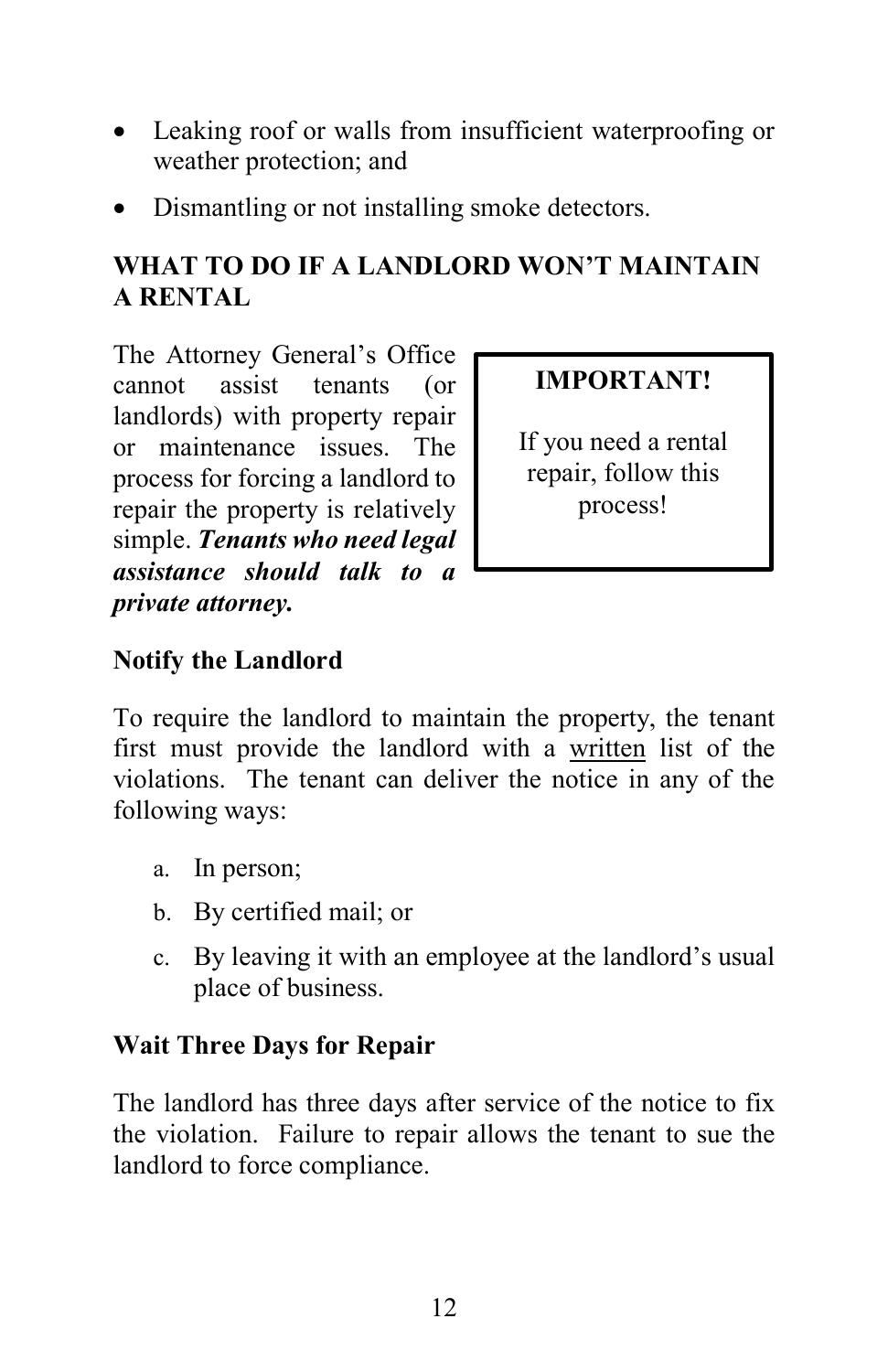#### <span id="page-17-0"></span>**Sue the Landlord**

The landlord must receive a copy of the summons and complaint at least five days before the trial.

#### <span id="page-17-1"></span>**Attend the Trial**

The trial is held within 12 days of the complaint being filed, unless the tenant requests a later date.

# <span id="page-17-2"></span>**Enforce the Court's Order**

If the tenant wins, the judge will order the landlord to comply with the tenant's notice of violation. The judge also may order the landlord to pay the tenant's court costs and attorney fees.

# <span id="page-17-3"></span>**Recover for Personal Injuries**

A tenant who has suffered injuries from a landlord's failure to maintain the property may sue for damages. If the tenant wins, the judge may require the landlord to pay three times the tenant's damages, along with the tenant's attorney fees and court costs.

# <span id="page-17-4"></span>**THE TENANT'S RESPONSIBILITIES FOR SAFEGUARDING THE PROPERTY**

The tenant must safeguard the rental property and ensure that damage does not occur. Typical tenant responsibilities include:

- Keep the property clean and sanitary;
- Properly dispose of garbage;
- Use appliances, electrical fixtures and plumbing facilities properly;
- Prevent family and friends from damaging the property;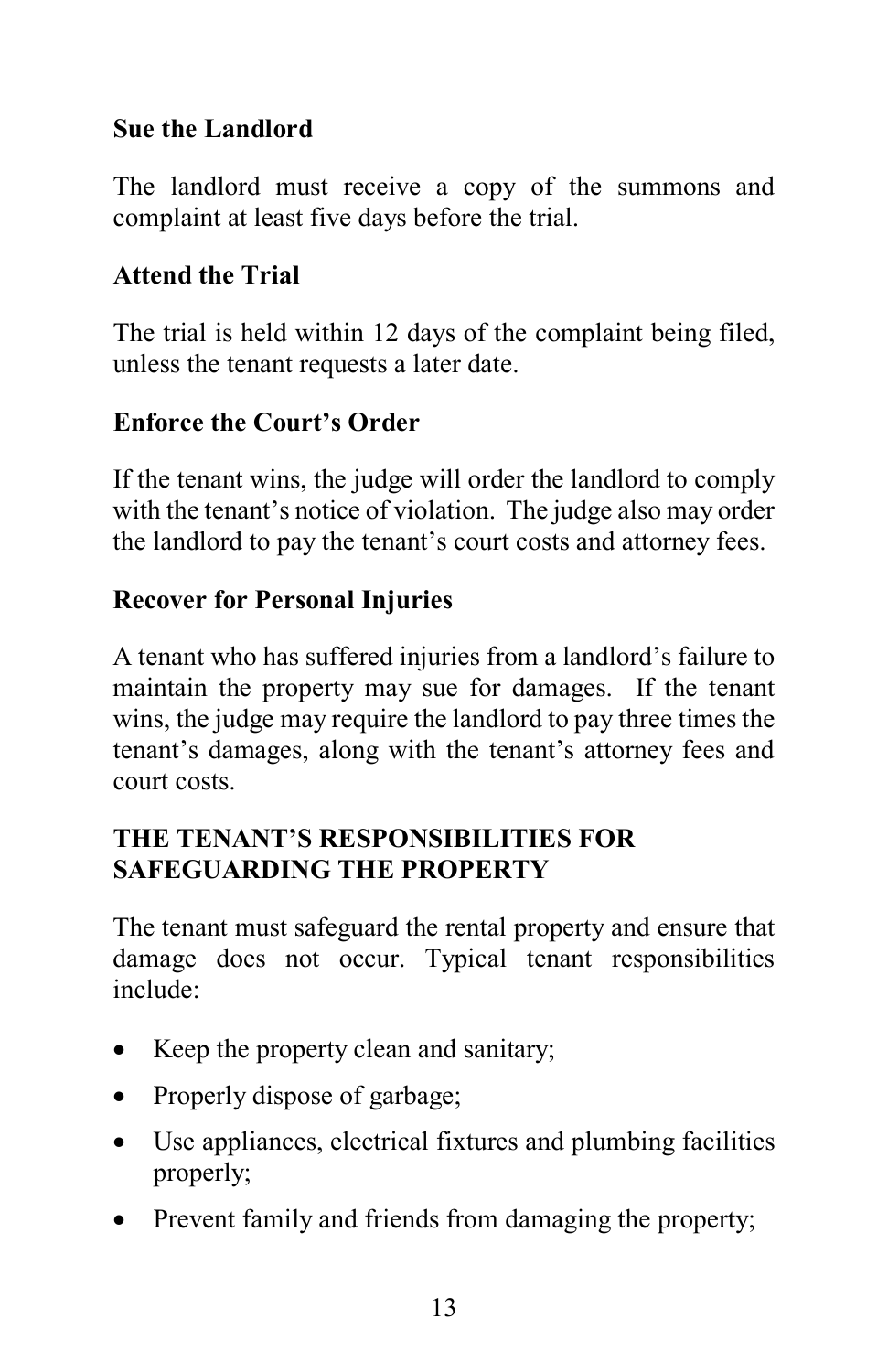- Obey the landlord's property regulations and use the property for only lawful purposes; and
- Prevent injury to others due to actions performed on the tenant's property.

# <span id="page-18-0"></span>**WHAT TO DO IF A TENANT DAMAGE THE RENTAL**

If the tenant's carelessness or negligence causes damage to the property, the tenant may be required to pay the landlord for the damage and may be evicted.

The following outlines the process for obtaining the tenant's compliance:

#### <span id="page-18-1"></span>**Notify the Tenant**

The landlord must give the tenant written notice of the violation. The notice can be:

- a. Delivered in person; or
- b. Left with a competent person at the tenant's residence or place of business and mailed to the tenant's residence.

If neither of these options is available, the landlord must:

- a. Post a copy of the notice in a conspicuous place on the property;
- b. Leave a copy of the notice with any person living at the property; and
- c. Mail a copy of the notice to the tenant at the property address.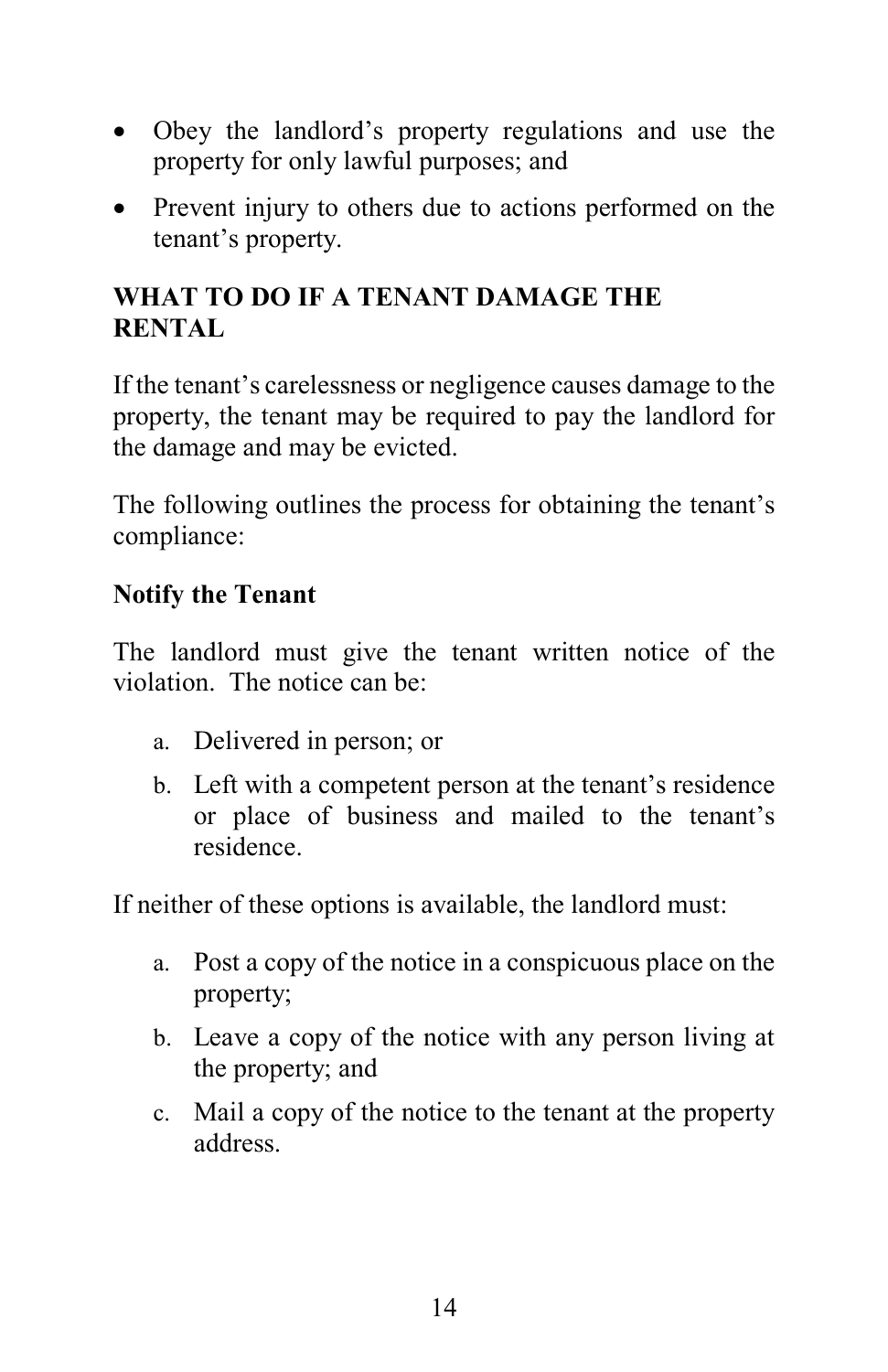#### <span id="page-19-0"></span>**Allow Three Days for Repair**

The tenant has three days to fix the problem. Failure to remedy the problem gives the landlord the right to evict the tenant and recover costs to pay for the tenant's damages to the property.

However, if a landlord has reasonable grounds to believe any person is or has been engaged in the unlawful delivery, production or use of a controlled substance on the leased premises, the landlord can institute eviction proceedings immediately.

# <span id="page-19-1"></span>**Evict the Tenant**

For a discussion of eviction proceedings, see the section titled "Evictions."

# **SPECIAL PROPERTY ISSUES**

<span id="page-19-2"></span>The Consumer Protection Division regularly receives inquiries from consumers about how they can resolve disputes with their landlord regarding the provision of utility services or the presence of mold in the rental unit.

# <span id="page-19-3"></span>**THE LANDLORD'S DUTY TO PROVIDE UTILITY SERVICES**

A landlord or utility company may shut off a utility for a reasonable amount of time if repairs need to be made.

If a tenant discovers that a utility company has discontinued services because of the landlord's actions or inactions, the tenant should contact the landlord and discuss a prompt resolution. It is important to keep a written record of all conversations in case legal action becomes necessary.

Assuming the landlord refuses to facilitate an immediate reconnection of services, the tenant next should serve written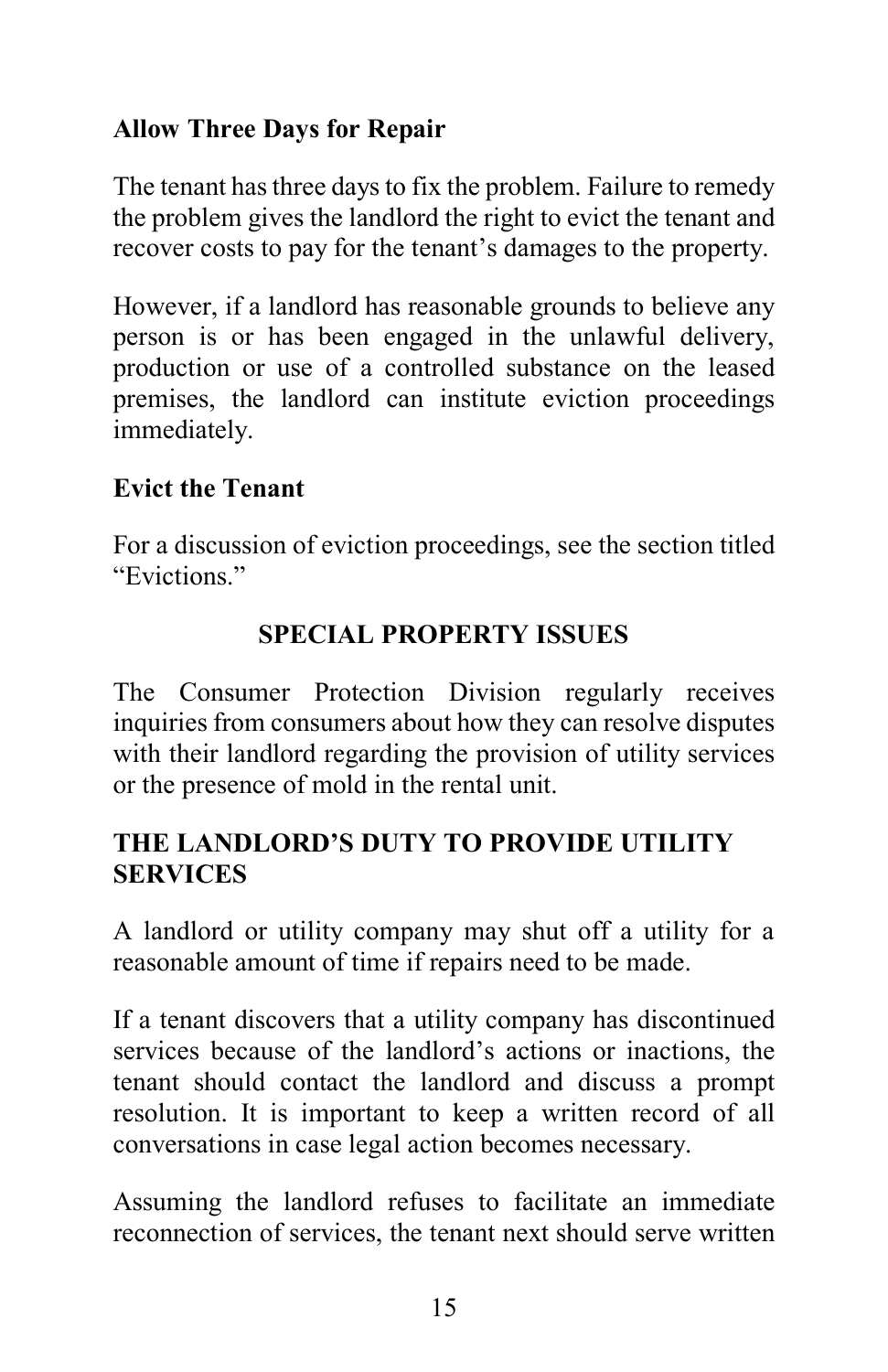notice on the landlord that utility services need to be restored immediately. In the meantime, the tenant may contact the utility company or municipality and inquire about placing services in the tenant's own name. A utility company is not required to take action on a tenant's behalf.

The Idaho Public Utilities Commission prohibits public utilities from shutting off a customer's gas or electric heat during December, January and February if a customer can't pay the electric or gas bill and the customer has children, elderly, or ill people in the home. Only public utilities are subject to this prohibition.

# <span id="page-20-0"></span>**TOXIC MOLD CONCERNS**

Idaho does not have a government agency that regulates the inspection or abatement of toxic mold within rental property. The Idaho Department of Health and Welfare's Indoor Environment Program educates Idahoans about human health risks associated with exposure to indoor contaminants, such as toxic mold.

While most homes have a small amount of mold inside them, to eliminate the possibility of a dangerous infestation, the Department of Health and Welfare recommends that tenants take the following steps.

- Notify their landlords immediately if they notice plumbing leaks, excess moisture or mold growth that reappears despite regular cleaning.
- Use exhaust fans regularly in the kitchen, bathroom, and laundry room.
- Clean and dust regularly.
- Clean and dry the walls and floors around the sink, bathtub, shower, toilets, windows and patio doors using a common household disinfecting cleaner.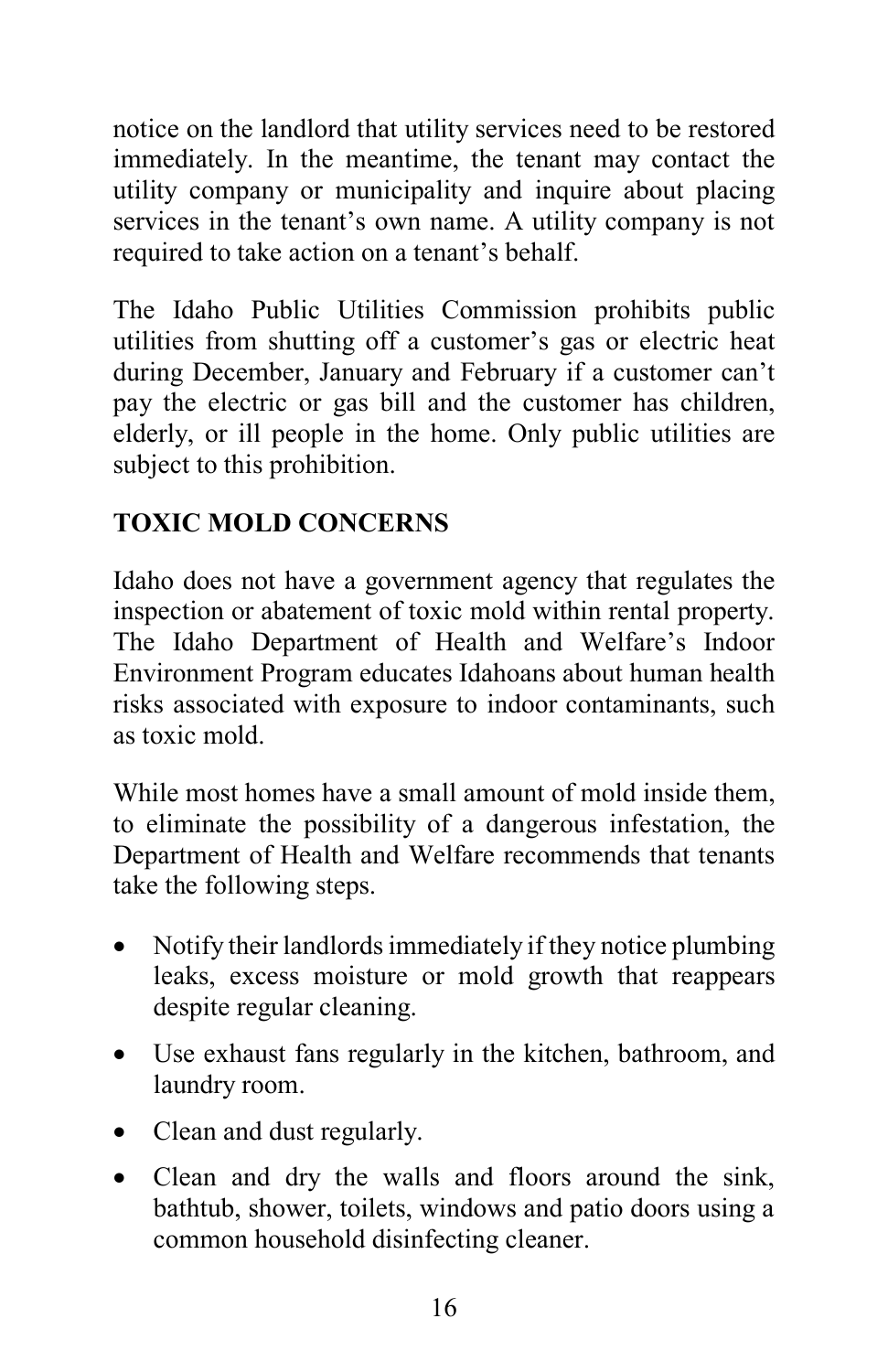- Ensure the clothes dryer is vented to the outside and clean the lint screen after every use.
- Do not overfill closets or storage areas.
- Keep beds, dressers and other objects pulled a few inches away from walls to allow moisture to escape.
- Do not obstruct heating and ventilation ducts in unused areas.
- Immediately dry any spills or pet urine on carpeting.
- Immediately report any heating, ventilation, air conditioning or laundry malfunctions.
- <span id="page-21-0"></span>• Keep doors and windows closed during damp weather.

# **PAYING AND COLLECTING RENT**

Landlords may restrict the form in which they accept rental payments, such as by certified check or cash. This is not an unlawful practice.

# <span id="page-21-1"></span>**DUE DATES AND LATE FEES**

The lease governs the date on which the rent is due and the consequences for not paying on time or in full. Idaho does not limit the amount a landlord can charge a tenant for a late fee.

Writing post-dated checks is never a good idea because the recipient is under no obligation to hold the check. If the check bounces, the tenant will incur bank fees and possibly suffer negative credit consequences.

# <span id="page-21-2"></span>**WITHHOLDING RENT**

Generally, Idaho law does not allow tenants to withhold rent based on unsafe living conditions and does not allow tenants to complete necessary repairs and then seek reimbursement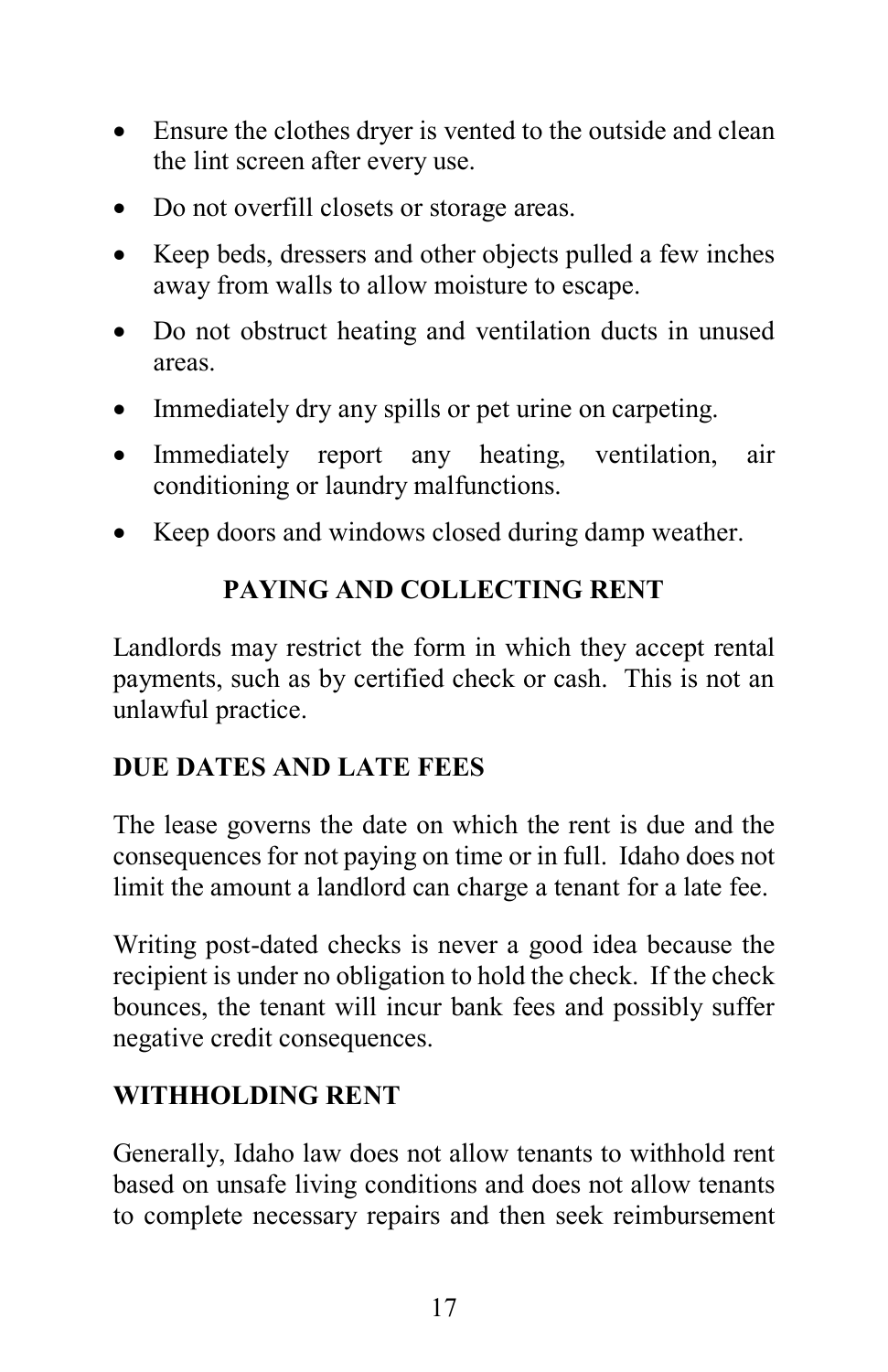from their landlords. The only exception is with respect to the installation of smoke detectors. Idaho Code  $\S 6-320(a)(6)$ authorizes a tenant, after providing three-day notice to the landlord, to install the necessary smoke detectors and deduct the cost from the tenant's next month's rent.

# <span id="page-22-0"></span>**THE LANDLORD'S REMEDIES WHEN A TENANT FAILS TO PAY RENT**

If a landlord pursues formal legal proceedings solely to evict a tenant due to nonpayment of rent, the legal proceedings must proceed quickly and in compliance with proper procedures.

#### <span id="page-22-1"></span>**Notice to Pay**

A notice allowing the tenant three days to pay the rent due must be served on the tenant. Once the notice is served, the complaint for eviction can be filed.

#### <span id="page-22-2"></span>**Service of the Complaint**

The trial must be held within 12 days after the lawsuit is filed unless the landlord requests a later date. The tenant must be given written notice of the complaint by being served with a copy of the summons and the complaint at least five days before the trial.

# <span id="page-22-3"></span>**Requesting a Continuance**

At the tenant's request, the judge may grant a continuance, but only for two days, unless the tenant provides the landlord with some type of security, such as the amount of rent money owed. The security is deposited with the court clerk.

# <span id="page-22-4"></span>**Recovery of Attorney Fees and Costs**

If the landlord is successful in evicting the tenant, the tenant may be required to pay the landlord's attorney fees and costs.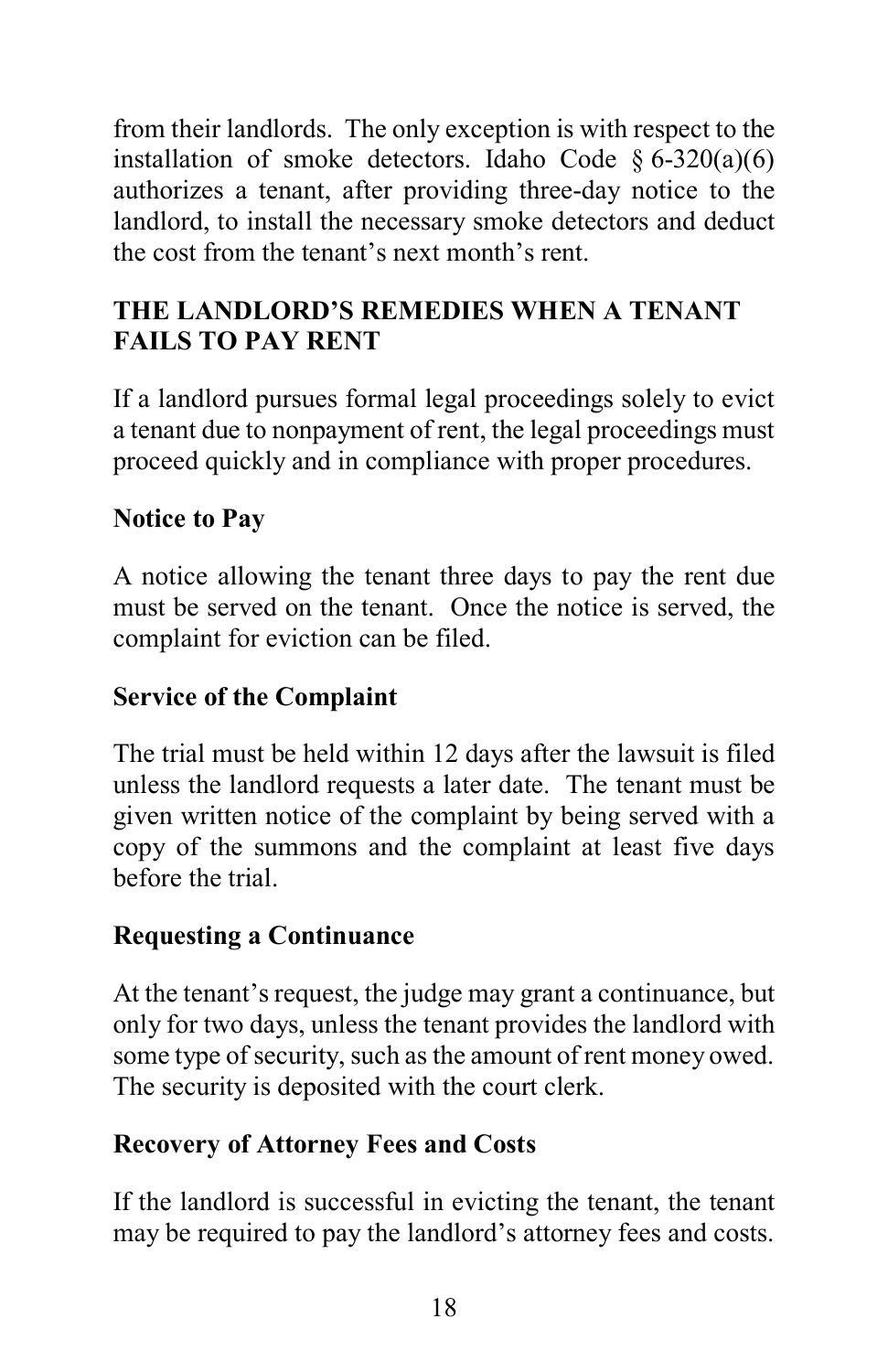# <span id="page-23-0"></span>**Recovery of Unpaid Rent and Damages**

If a landlord wants to recover rent that the tenant has failed to pay or to recover other damages, the landlord must file a separate lawsuit in small claims or district court, depending on the amount sought.

# **CHANGING THE LEASE**

<span id="page-23-1"></span>A lease is a contract between a landlord and tenant. Good business practices demand, but do not require, that a landlord refrain from changing the terms of a lease until it expires or unless the tenant consents to the change.

#### <span id="page-23-2"></span>**NOTICE**

A landlord may change the terms of a lease agreement (other than increasing the rent or not renewing the lease) by notifying the tenant in writing at least 15 days before the month's end. The change then becomes effective if the tenant continues to occupy the property after the last day of the month.

#### <span id="page-23-3"></span>**RENT INCREASES AND LEASE RENEWALS**

A landlord must provide a tenant with written notice of a rent increase at least 30 days before the rent increase becomes effective. Additionally, at least 30 days before a lease nonrenewal, a landlord must give written notice to a tenant of the landlord's intent not to renew the tenant's lease. Idaho law requires that the written notice be served upon the tenant. Legal service isn't required, but the landlord should make sure the tenant actually receives the notice.

#### <span id="page-23-4"></span>**SUBLETTING**

"Subletting" is when the current tenant rents the property to another person. Unless the lease prohibits the practice, tenants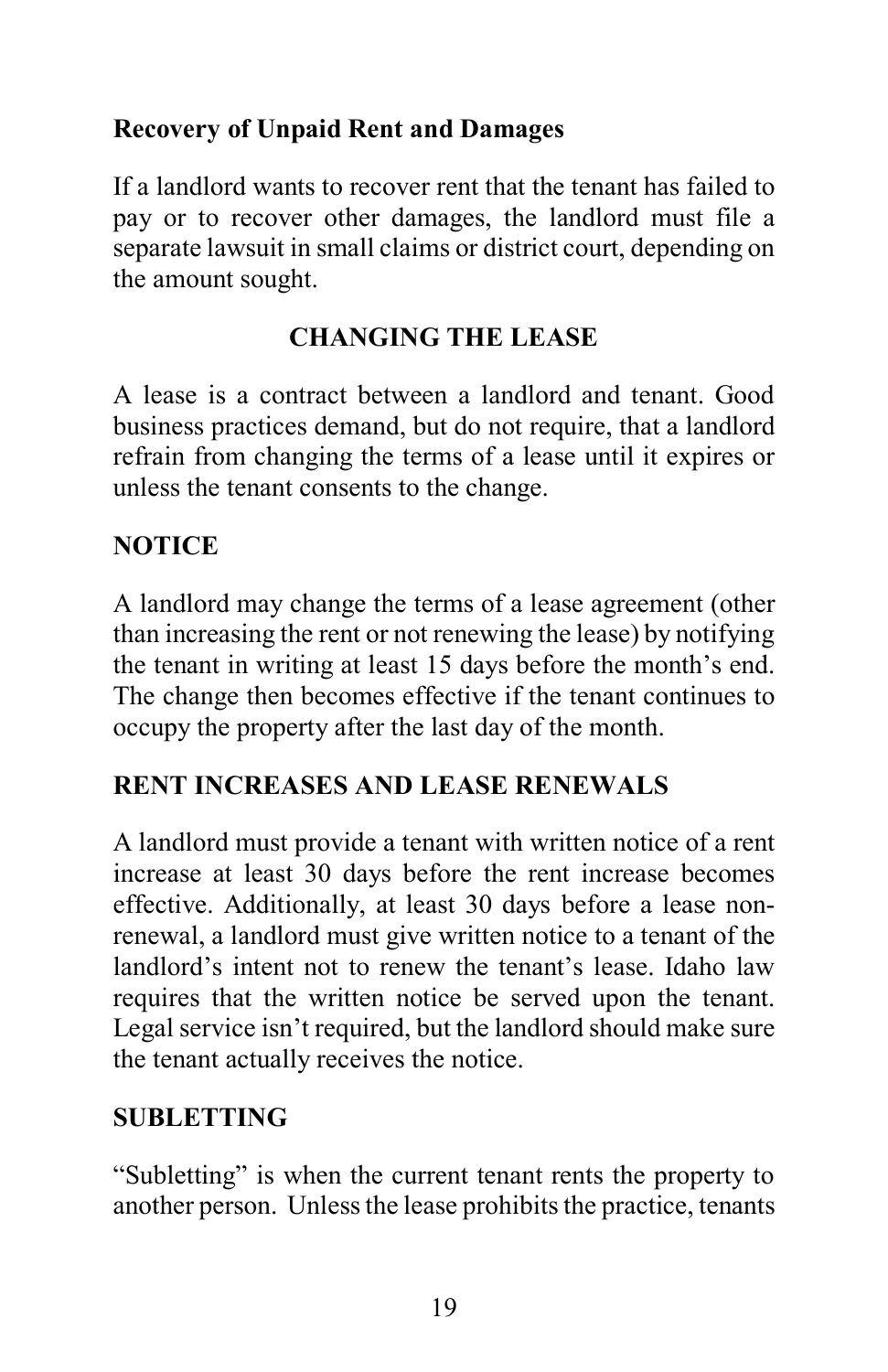may sublet their property. The original tenant, however, remains responsible for the property under the lease.

# <span id="page-24-0"></span>**EXTENDING THE LEASE**

A lease for a specified time, such as a six-month lease, cannot be extended unless both parties to the lease consent to the extension. If the parties agree to continue the lease for an additional amount of time, they should sign a new lease.

# <span id="page-24-1"></span>**BREAKING THE LEASE**

Breaking a lease is like breaking a contract. Doing so results in legal consequences. A party who is considering breaking a lease should consult with a private attorney about their legal rights and options.

If the lease is a month-to-month tenancy, either party may end the lease with at least a month's advance written notice to the other party unless the landlord otherwise agrees.

# <span id="page-24-2"></span>**HOLDOVER TENANCIES**

If there is no provision in a lease regarding what happens when the lease ends, the lease simply expires, and the tenant becomes a "holdover" tenant. At this point, unless the landlord agrees to continue the tenancy or a new lease is signed, the landlord can start eviction proceedings.

# **PROPERTY MANAGEMENT COMPANIES**

<span id="page-24-3"></span>With the introduction of a third party into the landlord-tenant relationship, issues may arise concerning the contractual rights and obligations of each party. The lease agreement should specify the duties of the property management company and provide tenants with a contact name, address and telephone number for the property manager and the owner.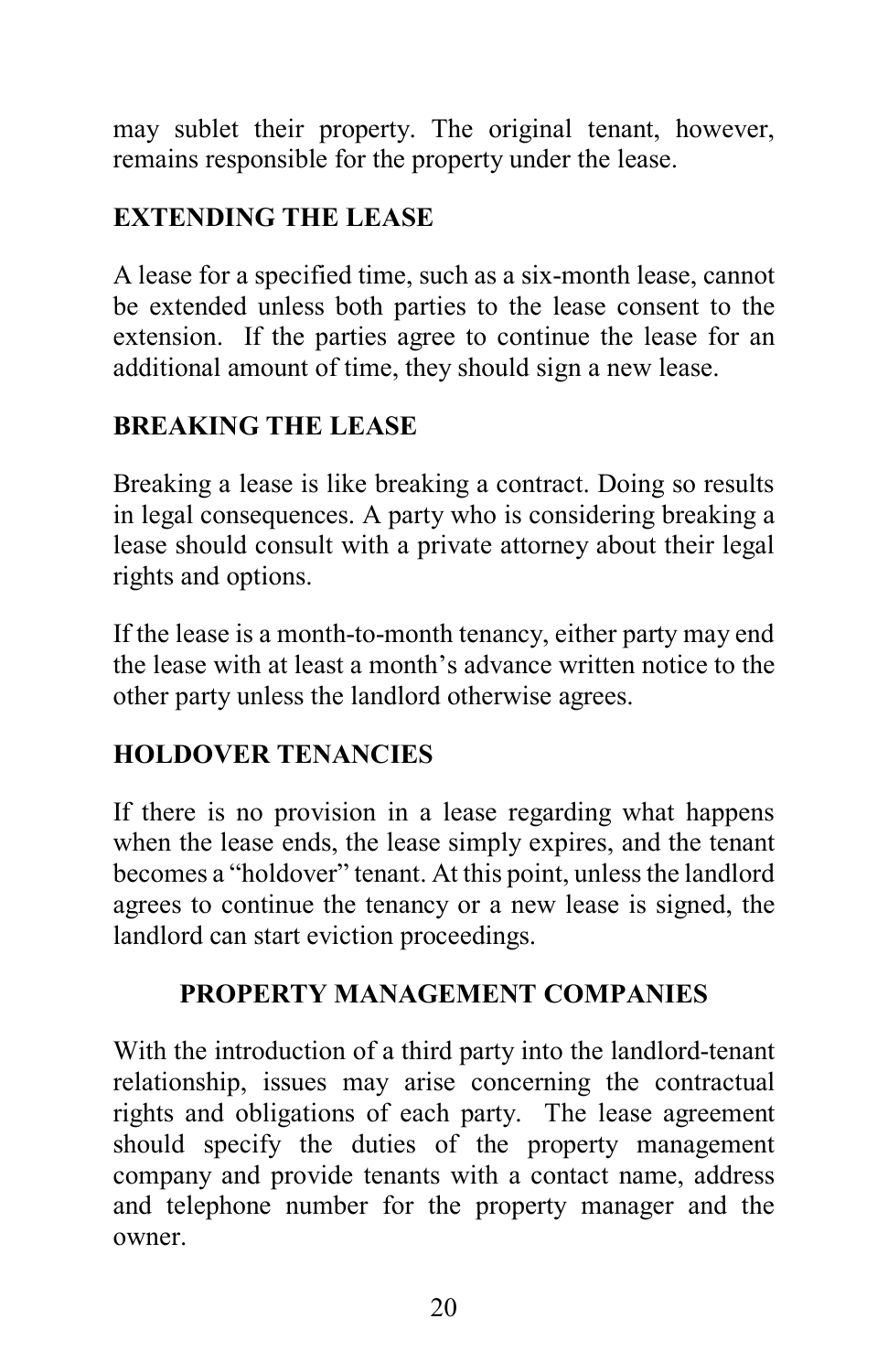Before selecting a property management company, owners should research the company's history and obtain a written contract outlining what services the management company will provide. Owners also should require a property management company to provide copies of all lease agreements in case the owner needs to contact a tenant about the property. In addition, owners should demand timely and accurate accountings from the property management company.

A property management company should employ an accountant to manage its financial affairs and have sufficient maintenance personnel to ensure prompt and satisfactory service for tenants.

#### **MOVING OUT**

<span id="page-25-0"></span>When a tenant decides to vacate a rental unit at the end of the lease term, the tenant should provide the landlord with proper notice and complete a move-out inspection. The landlord is obligated to return the tenant's deposit pursuant to Idaho law.

# <span id="page-25-1"></span>**NOTICE TO VACATE**

Tenants always should consult their leases to verify the amount and form of notice they must provide to their landlords before vacating their rental. If the lease does not specify a certain number of days, the lease expires at the end of the stated period and no notice is required.

#### <span id="page-25-2"></span>**MOVE OUT INSPECTION**

Inspecting the rental once the tenant finishes cleaning is an important step in ending the landlord-tenant relationship. To ensure that the tenant has first-hand knowledge of any property damage that the tenant must pay to repair, the tenant should participate in the move out inspection, and both parties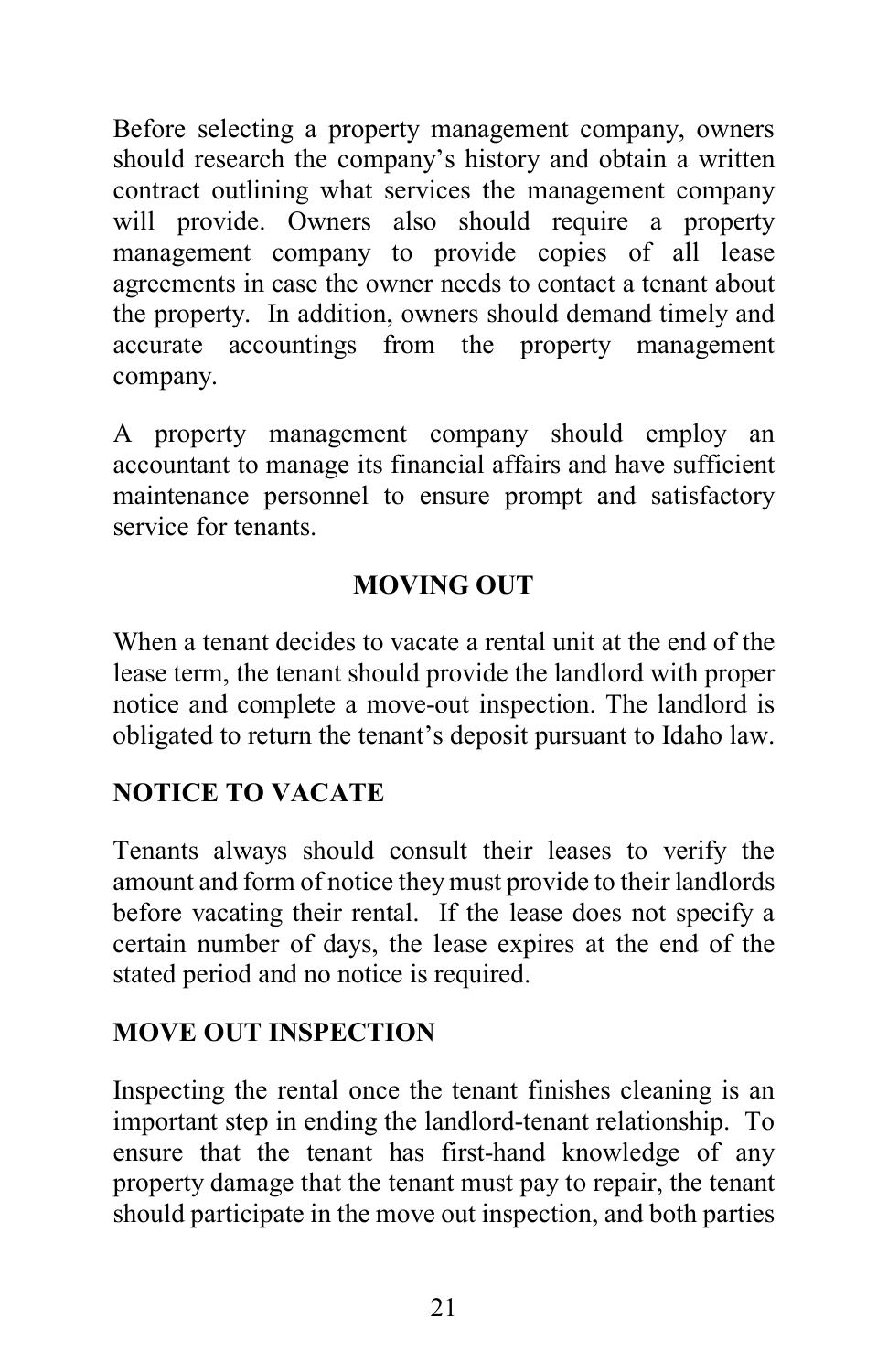should document the inspection in writing and through video or photographs.

#### THE RENTAL MOVE-IN/OUT CHECKLIST IN APPENDIX C HELPS TENANTS DOCUMENT THE RENTAL'S CONDITION AT MOVE-IN/OUT.

If the landlord refuses to allow the tenant to attend the move out inspection or both parties cannot inspect the property together, the tenant should document, photograph or videotape the rental once it is vacant and cleaned. Having an additional individual present during the inspection also may be useful if the tenant needs a witness to testify at a hearing to recover the security deposit.

# <span id="page-26-0"></span>**RETURN OF THE SECURITY DEPOSIT**

Any money deposited with a landlord is either "rent" or a "deposit." Rent is non-refundable, while deposits are refundable. If a tenant is unsure whether a fee is a deposit or rent, the tenant should ask the landlord before signing the lease.

# <span id="page-26-1"></span>**21-Day Return Rule**

When the lease ends, the landlord has 21 days to return the tenant's entire deposit or a partial refund and a written statement listing the amounts deducted from the deposit and how the deductions were spent. The 21-day period can be shortened or extended by an agreement between the tenant and landlord, but it may not be longer than 30 days.

#### <span id="page-26-2"></span>**Wear and Tear vs. Damage and Excessive Filth**

The landlord may use the deposit for reasons designated in the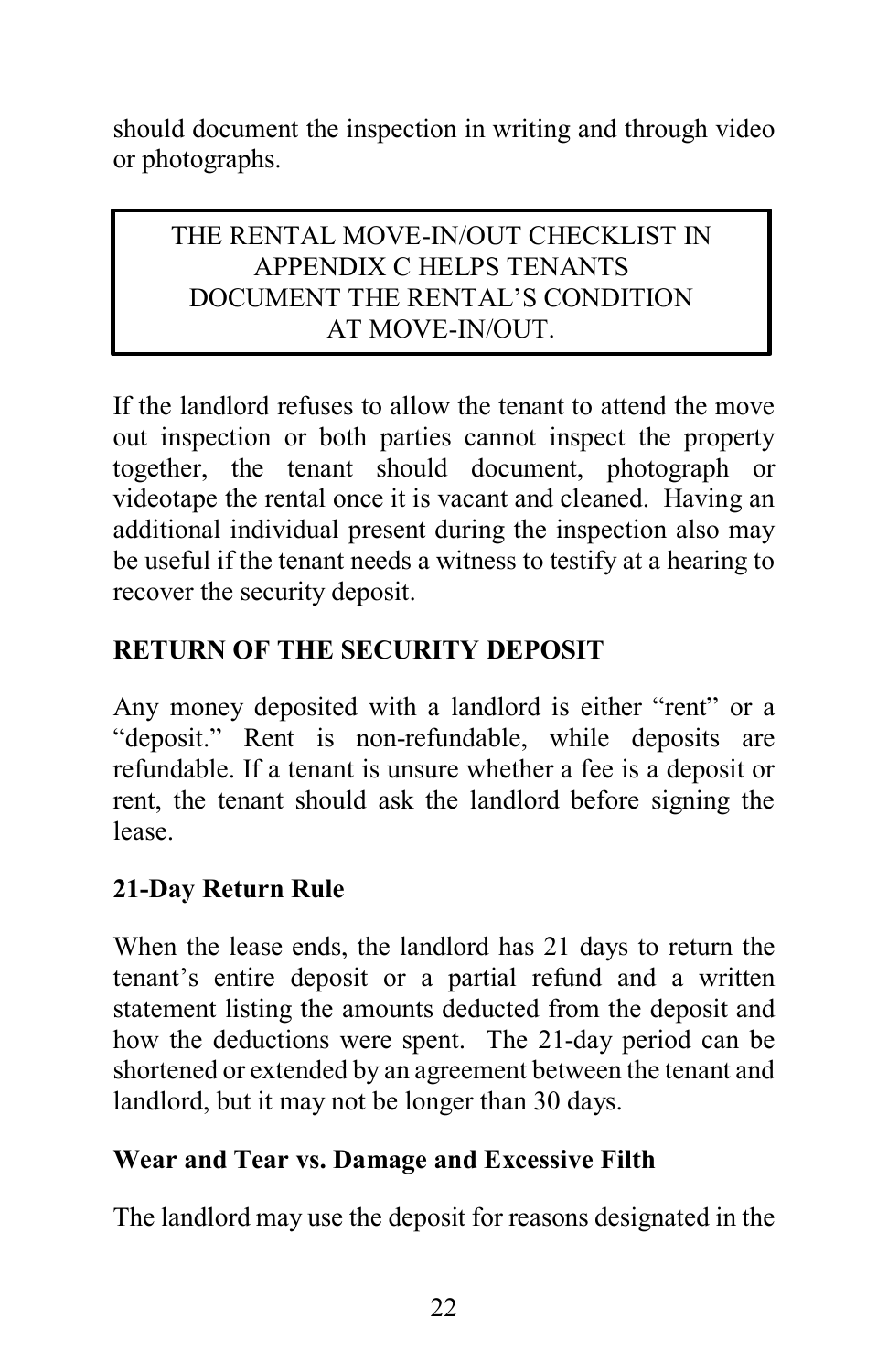lease, such as cleaning or repairs necessary to restore the rental to its condition at the beginning of the tenancy. Landlords should avoid using deposits to pay for ordinary wear and tear. Examples of wear and tear versus damage or excessive filth include:

| <b>Ordinary Wear &amp; Tear</b><br>(Landlord's Responsibility) | Damage & Excessive Filth<br>(Tenant's Responsibility) |
|----------------------------------------------------------------|-------------------------------------------------------|
| Faded curtains, carpet, & paint                                | Cigarette burns in curtains & carpet                  |
| Water-stained linoleum by<br>shower                            | Broken tiles & torn linoleum                          |
| Minor marks on or nicks in wall                                | Excessive wall damage                                 |
| Moderate dirt or spotting on<br>carpet                         | Pet damage to carpets & curtains                      |
| Moderately dirty blinds or<br>curtains                         | Missing or broken blinds                              |
| Warped cabinet doors                                           | Sticky cabinets & water damaged<br>interiors          |
| Minor marks on or nicks in floors                              | Water stains on wood floors                           |
| Worn out thermostat on dryer                                   | Broken dryer or washer                                |
| Mineral deposits in the toilets                                | Plugged toilets $\&$ other plumbing                   |
| Stains on old porcelain fixtures                               | Grime-coated bathtub & toilet                         |
| Black spots on mirrors (de-silver)                             | Mirrors with makeup or hairspray                      |

# <span id="page-27-0"></span>**Improper Notice May Affect Deposit Return**

If a tenant fails to give proper notice and terminates the lease early, the landlord may use the tenant's security deposit to cover the landlord's actual expenses in re-renting the property.

#### <span id="page-27-1"></span>**Tenant's Remedies for Obtaining Security Deposit**

Idaho law provides a relatively simple procedure for a tenant to follow to obtain a deposit from a landlord who fails to return the tenant's deposit or to provide an itemized list of deductions within 21 days after the lease ends.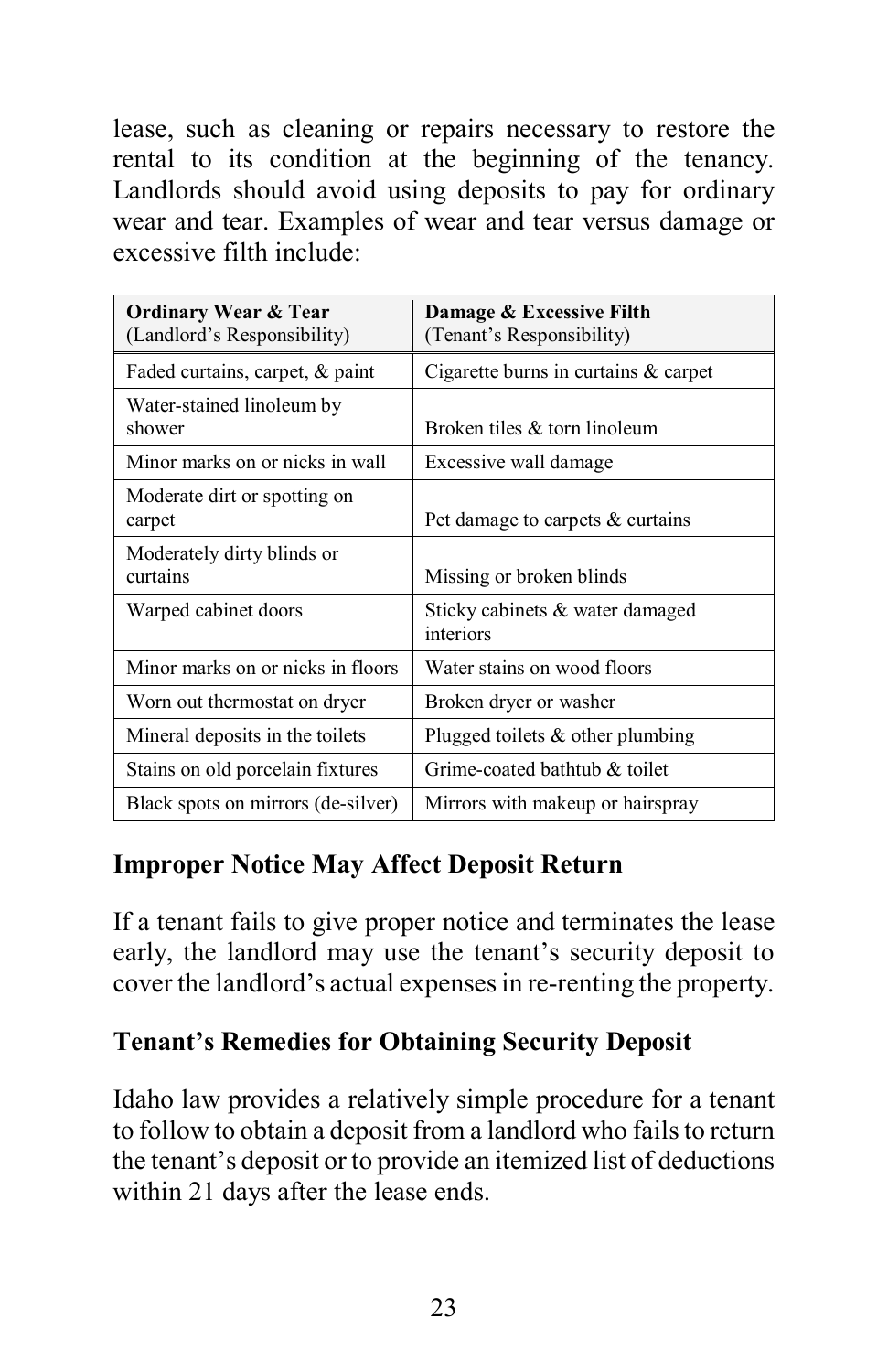**Step 1: Write a letter to the landlord.** Send written notice by certified mail to the landlord demanding return of the deposit. Be sure to keep a copy of the letter.

**Step 2: Wait for a reply from the landlord.** The landlord has three business days from the date the letter is received to return the deposit.

**Step 3: Sue the landlord.** If the landlord fails to return the deposit, the tenant can file a complaint in small claims court.

**Step 4: Go to trial.** The parties will receive notification of the date, time and place for the trial. The judge will ask the parties to explain their positions and present their evidence. The tenant should provide a copy of all communication with the landlord, photographs and/or videotapes, and bring witnesses who accompanied the tenant during the final inspection. If the tenant wins, the judge may award the tenant three times the security deposit, plus court costs and attorney fees.

#### <span id="page-28-0"></span>**Misrepresenting Necessary Repairs**

The Idaho Consumer Protection Act prohibits landlords from misrepresenting to a tenant that a repair is necessary when it is not. If a landlord deducts costs for imaginary repairs or for repairing items that were damaged before the tenant moved in, the tenant should send a letter to the landlord objecting to the landlord's itemized list of deductions. In the letter, the tenant should provide a detailed explanation of why the deductions are excessive or incorrect and demand that the deposit be returned within three days.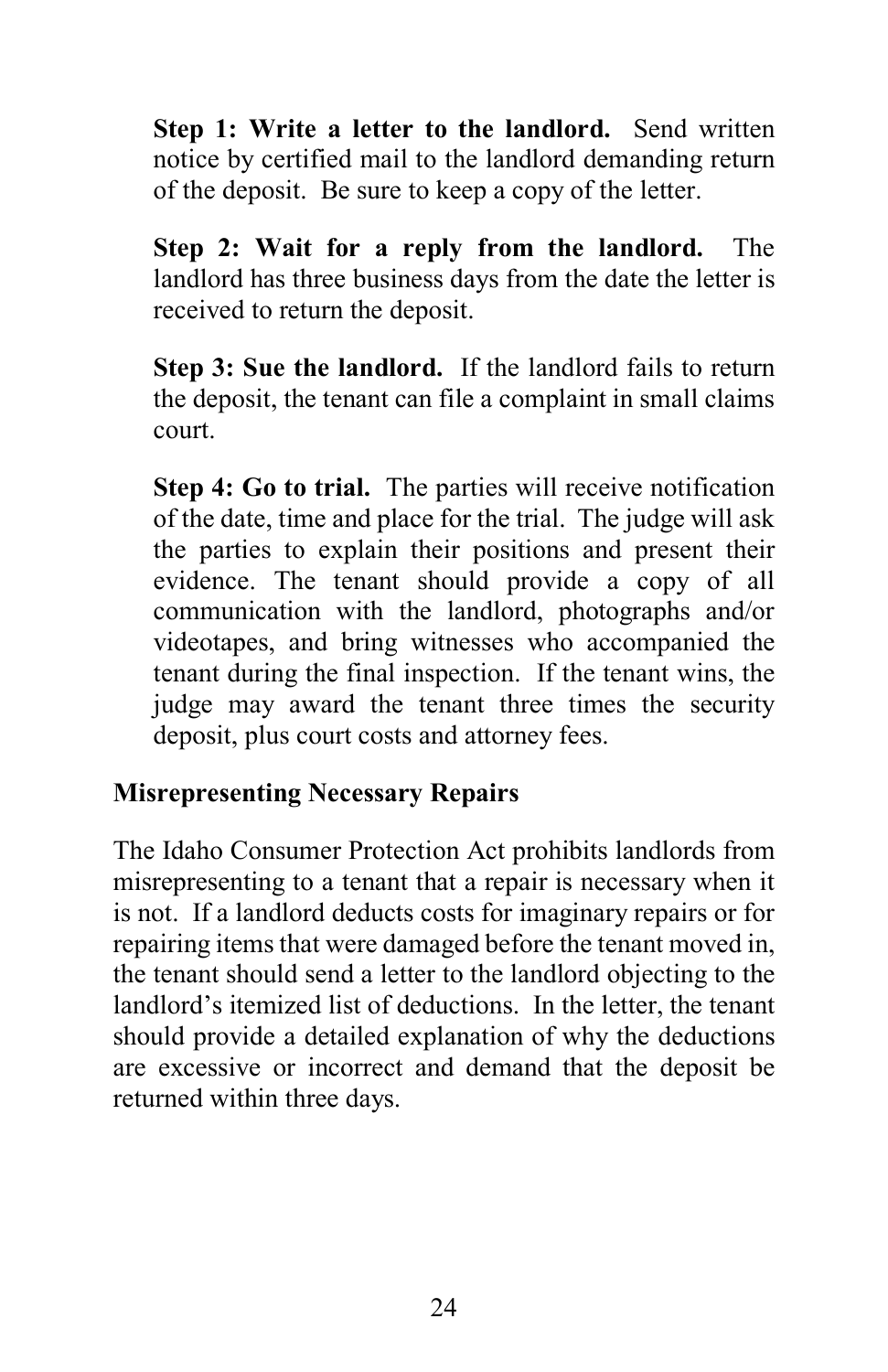#### **EVICTIONS**

<span id="page-29-0"></span>One of the most important issues affecting landlords is how to lawfully and efficiently remove tenants from rental properties when tenants violate the terms of their lease. While the eviction procedure itself is uncomplicated, each landlordtenant relationship involves a unique set of circumstances.

Landlords should consult a private attorney for assistance with individual situations or specific questions regarding the eviction process. The Attorney General's Office cannot advise landlords about eviction matters.

# <span id="page-29-1"></span>**RETALIATORY EVICTIONS**

Landlords may not evict a tenant because the tenant requests that repairs be made or because the tenant joins a tenants' association.

# <span id="page-29-2"></span>**THE EVICTION PROCESS**

The following procedure is outlined in title 6, chapter 3 of the Idaho Code. Eviction forms are available through the [Idaho](https://courtselfhelp.idaho.gov/)  [Court Assistance Office's Self Help Website.](https://courtselfhelp.idaho.gov/)

#### <span id="page-29-3"></span>**Notice of Eviction**

A tenant must be properly served with a three-day or 30-day written notice, depending on the circumstances.

**a. Proper Service of the Notice.** The landlord is required to deliver the notice to the tenant in person. However, if the tenant is absent from the property or place of business, the landlord may leave a copy of the notice with a competent person at the residence and mail a copy to the tenant's residence. If the tenant and a competent person are not located at the residence, the landlord must do all of the following: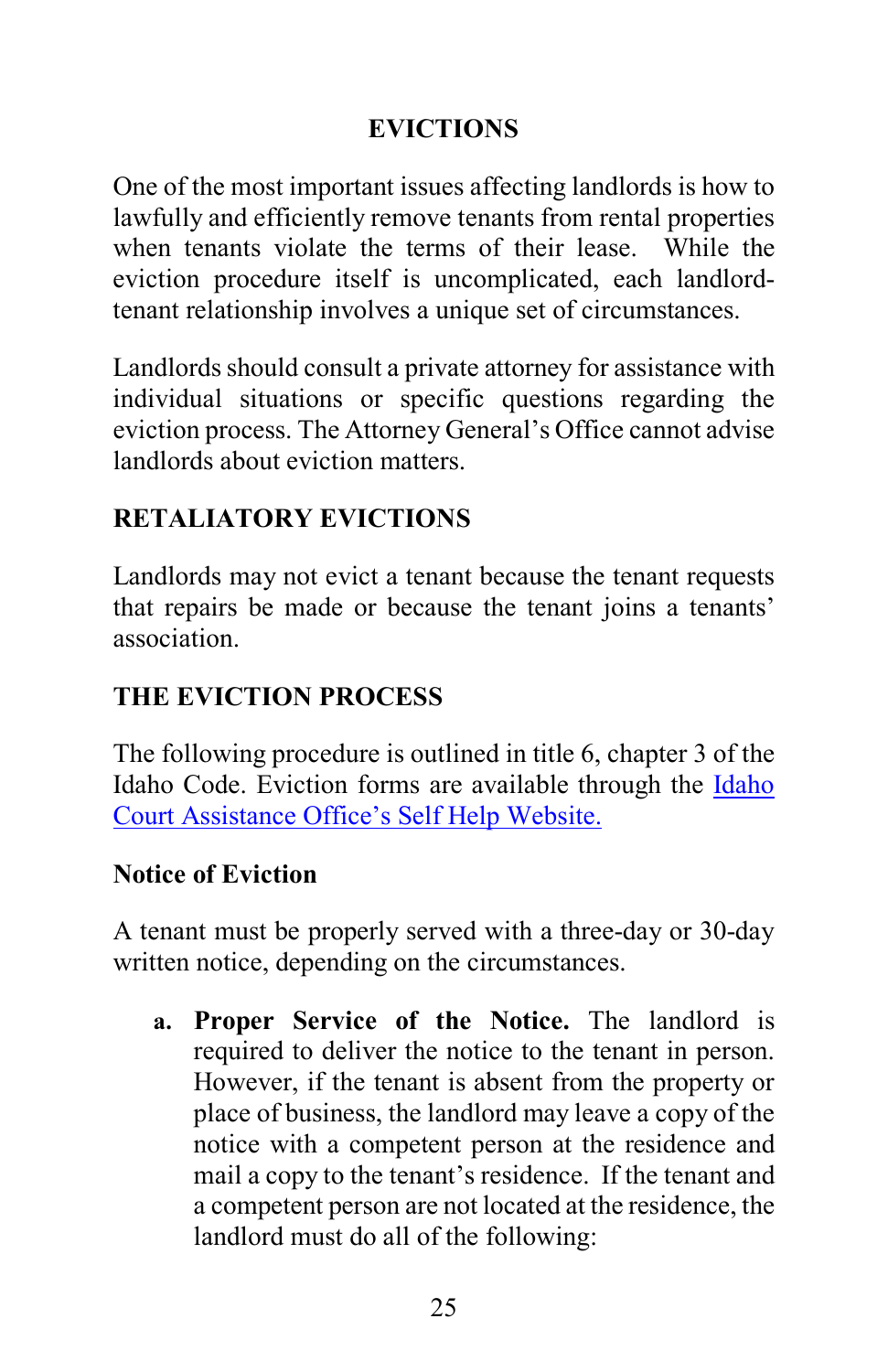- (i) Post a copy of the notice on the property at a conspicuous place;
- (ii) Leave a copy of the notice with any person found residing on the premises; and
- (iii)Mail a copy of the notice to the tenant at the rental address.
- **b. Three-Day Written Notice.** A three-day written notice is permissible only if a tenant:
	- (i) Failed to pay rent. The notice must include the amount of rent owed and advise the tenant of a three-day right to pay.
	- (ii) Violated the lease. The notice must specify the provisions the tenant violated and advise the tenant of a three-day right to fix the problem.
	- (iii)Engaged in the unlawful delivery, production or use of a controlled substance on the premises of the leased property during the tenancy. The tenant has no three-day right to cure the illegal activity.
- **c. 30-Day Written Notice.** When terminating a tenancyat-will, a 30-day written notice is permissible.

If a tenant lives in government subsidized or public housing or receives government housing assistance and receives a 30-day notice, it must be for good cause. If the issue is non-payment of rent, the three-day notice may be sufficient.

**d. Other Notice.** A lease can provide for notice other than the three-day or 30-day time as long as it is reasonable. The notice requirement cannot be waived.

#### <span id="page-30-0"></span>**Unlawful Detainer Action**

If a tenant receives proper notice and fails to pay the rent, comply with the lease or vacate the rental, the landlord must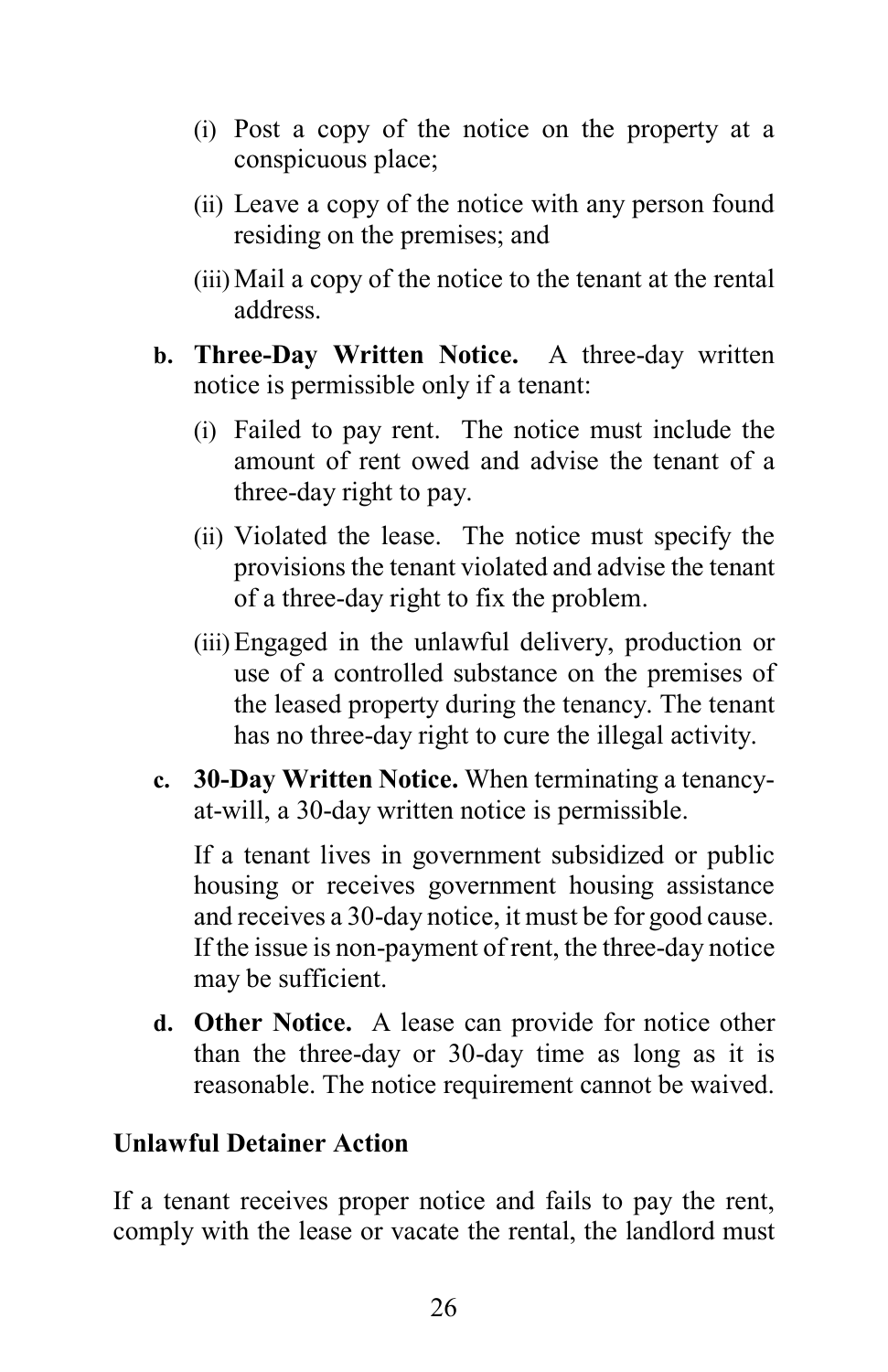file an unlawful detainer action to force the tenant to leave the property.

- **a. Expedited Proceedings.** When rent is past due or the tenant is engaging in drug activities, a quick summary trial procedure is available to the landlord to regain possession within five to twelve days after the tenant receives notice. The tenant also may be required to pay the landlord's attorney fees if the notice discloses that attorney fees will be awarded and the landlord wins.
- **b. Normal Eviction Proceedings.** When the tenant receives notice for violating the lease, the landlord must serve the tenant with a summons and a complaint. The tenant has 21 days to file an answer.

If the tenant does not comply with the court-ordered time deadlines, the sheriff, through a writ of restitution, removes the tenant from the rental.

# <span id="page-31-0"></span>**UNLAWFUL EVICTIONS**

Landlords may not engage in any form of self-help to force a tenant out of a rental property. It is unlawful for a landlord to:

- **1.** Fail to provide proper notice;
- **2.** Fail to allow time for the tenant to pay the overdue rent or comply with the lease;
- **3.** Shut off the utilities;
- **4.** Change the locks;
- **5.** Confiscate the tenant's property; or
- **6.** Do anything other than institute lawful eviction proceedings.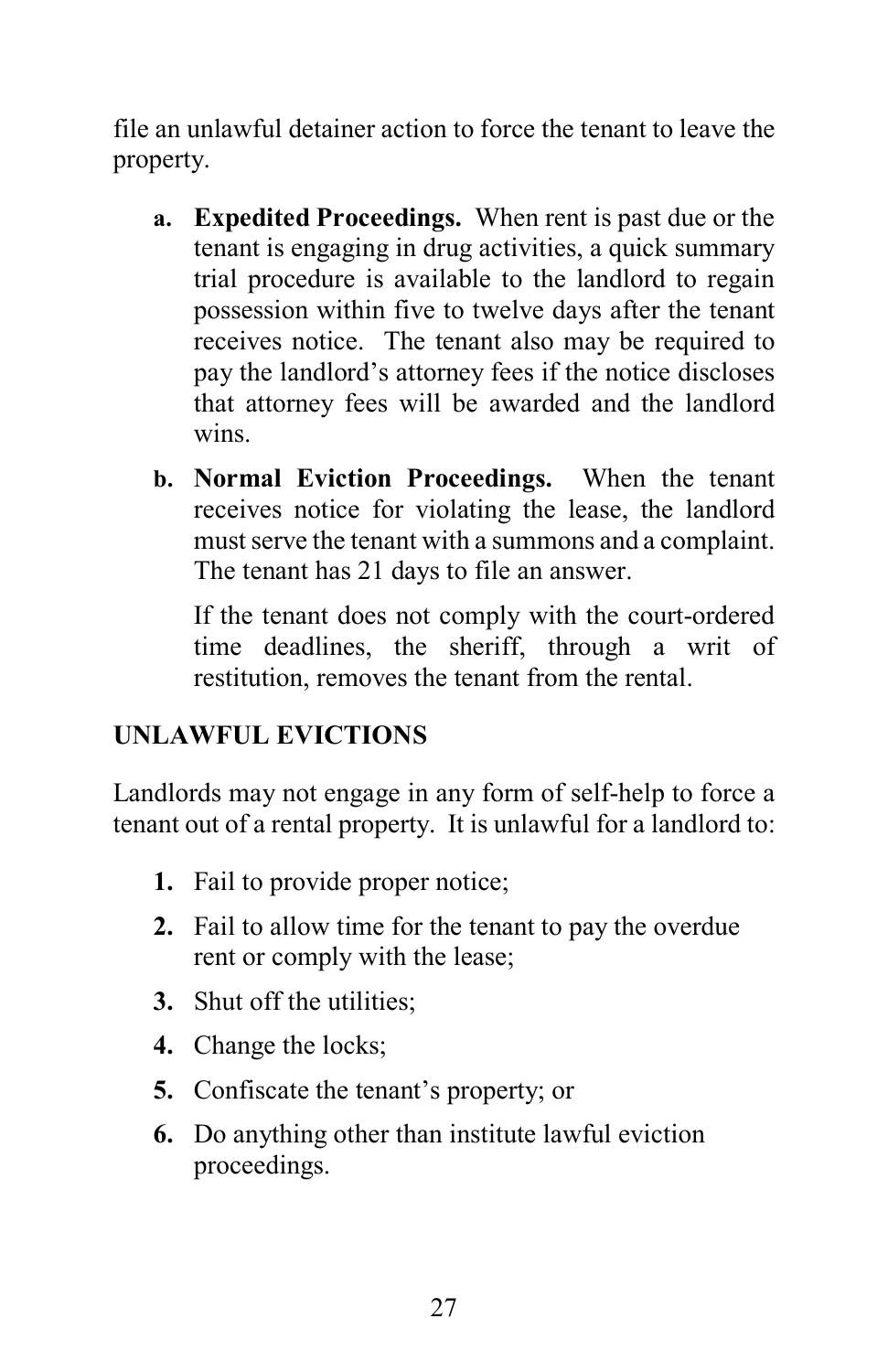# <span id="page-32-0"></span>**REMOVAL OF TENANT'S PERSONAL PROPERTY**

When a residential tenant is evicted, the tenant has 72 hours to remove his or her personal property from the rental before the landlord may dispose of it. An evicted commercial tenant or a tenant renting five or more acres has seven days to remove his or her personal property. A court has discretion to allow a tenant a longer period of time to remove the tenant's property.

If a tenant leaves property of value behind after vacating the rental the landlord should file an eviction complaint and obtain a court order allowing the landlord to remove the property. The landlord should ask the court's permission to sell the property to cover the costs of removal and storage or to pay any back rent.

Idaho law does not provide for a landlord's lien on the tenant's property, but a lease may include such a provision. A court may uphold the lien if the tenant knowingly and voluntarily entered into the lease and understands the consequences of the lease provision.

# <span id="page-32-1"></span>**MANUFACTURED HOME RESIDENCY ACT**

The Manufactured Home Residency Act establishes rights and responsibilities on the part of manufactured home park owners and manufactured home tenants. For areas not covered by the Act, owners, landlords and tenants can look to general landlord-tenant law for answers.

# <span id="page-32-2"></span>**WRITTEN LEASES**

The Manufactured Home Residency Act generally requires that park owners provide tenants with written leases. Some lease terms are required or prohibited, while others are assumed to be included, whether stated or not.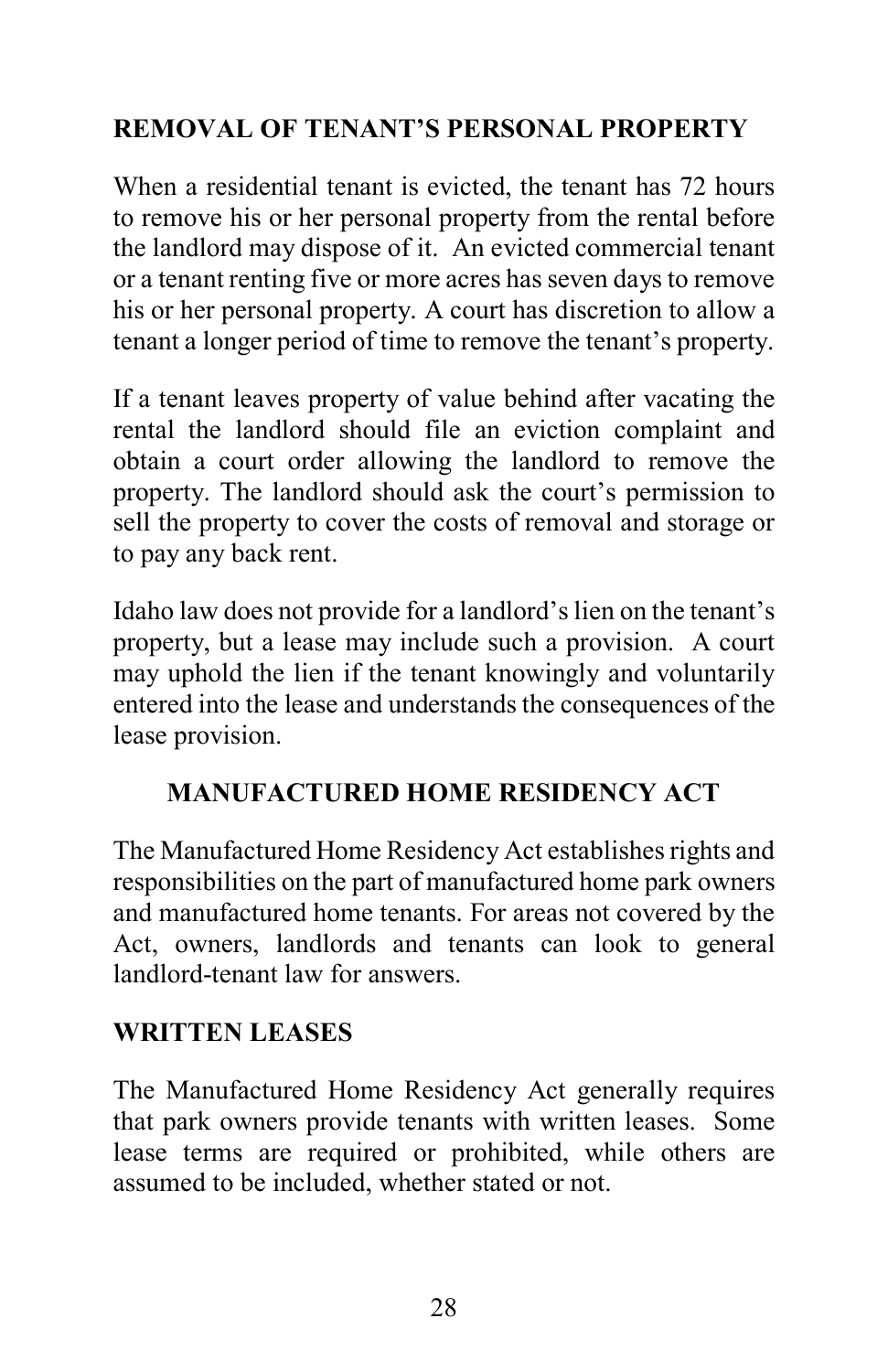#### <span id="page-33-0"></span>**Mandatory Lease Terms**

The lease must be signed by the landlord and tenant and include, at a minimum:

- 1. The payment terms, including the time and place of payment;
- 2. The park rules;
- 3. The name and address of the park landlord;
- 4. The name and address of the park owner;
- 5. The name and address of the owner's agent who resides within the state where the park is located; and
- 6. An explanation of when the owner may withhold the tenant's security deposit at the end of the lease.

# <span id="page-33-1"></span>**Implied Lease Terms**

Every lease is assumed to include the following terms, whether stated or not:

- 1. The landlord must maintain street, entry and common area lights, if any, in good working condition;
- 2. The landlord must notify each tenant within 15 days after a petition has been filed by the owner for a change in the zoning of the land upon which the park is located;
- 3. With the tenant's consent, the landlord may enter the lot to maintain utilities, protect the park and periodically inspect the lot.
- 4. The landlord may enter the lot without the tenant's consent in case of an emergency affecting life or property or if the manager suspects the tenant abandoned the property.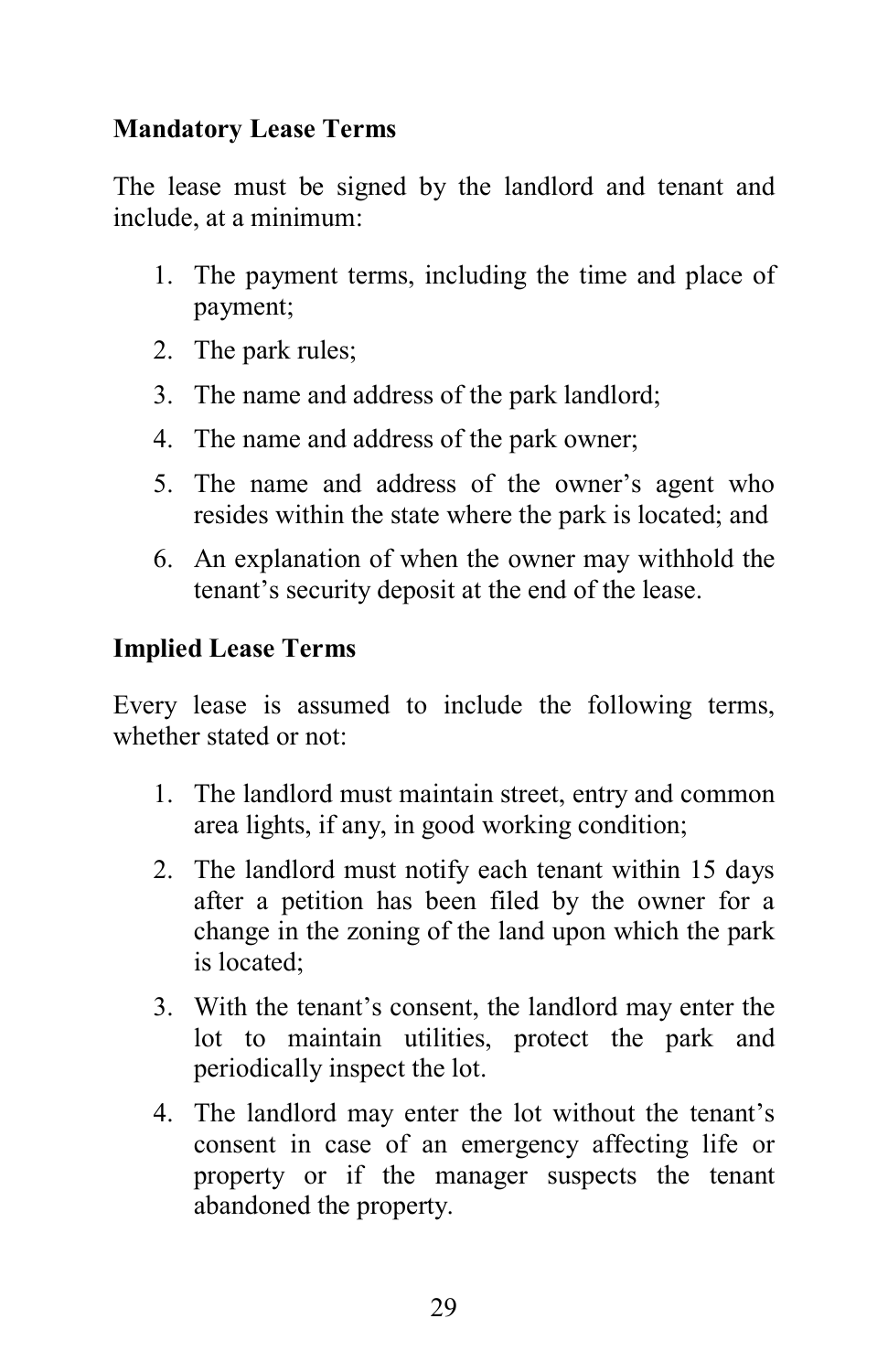# <span id="page-34-0"></span>**Prohibited Lease Terms**

A lease may not require a tenant to:

- 1. Pay an entrance or exit fee;
- 2. Obtain a permit; or
- 3. Waive any rights or remedies provided by the Manufactured Home Residency Act.

# <span id="page-34-1"></span>**PARK RULES**

Written rules are enforceable if they are part of the signed contract. Rule changes are effective if the tenant consents to the change or if the landlord provides written notice to the tenants at least 90 days before the rule change.

#### <span id="page-34-2"></span>**RENT INCREASES**

With 30 days written notice, a lease may provide for rent increases or decreases based on the increase or decrease of ad valorem taxes, utility assessments or other service fees included in the monthly rental charge. All other rental increases require 90 days written notice to the tenant.

#### <span id="page-34-3"></span>**SECURITY DEPOSITS**

The landlord must maintain a separate record of deposits. General landlord-tenant law concerning security deposits applies.

#### <span id="page-34-4"></span>**LIABILITY OF THE LIEN HOLDER OR LEGAL OWNER OF A MANUFACTURED HOME FOR BACK RENT AND UTILITIES**

Idaho law does not specifically provide for the creation of a lien on the manufactured home on behalf of a park owner for unpaid rent and utilities. However, Idaho law does require the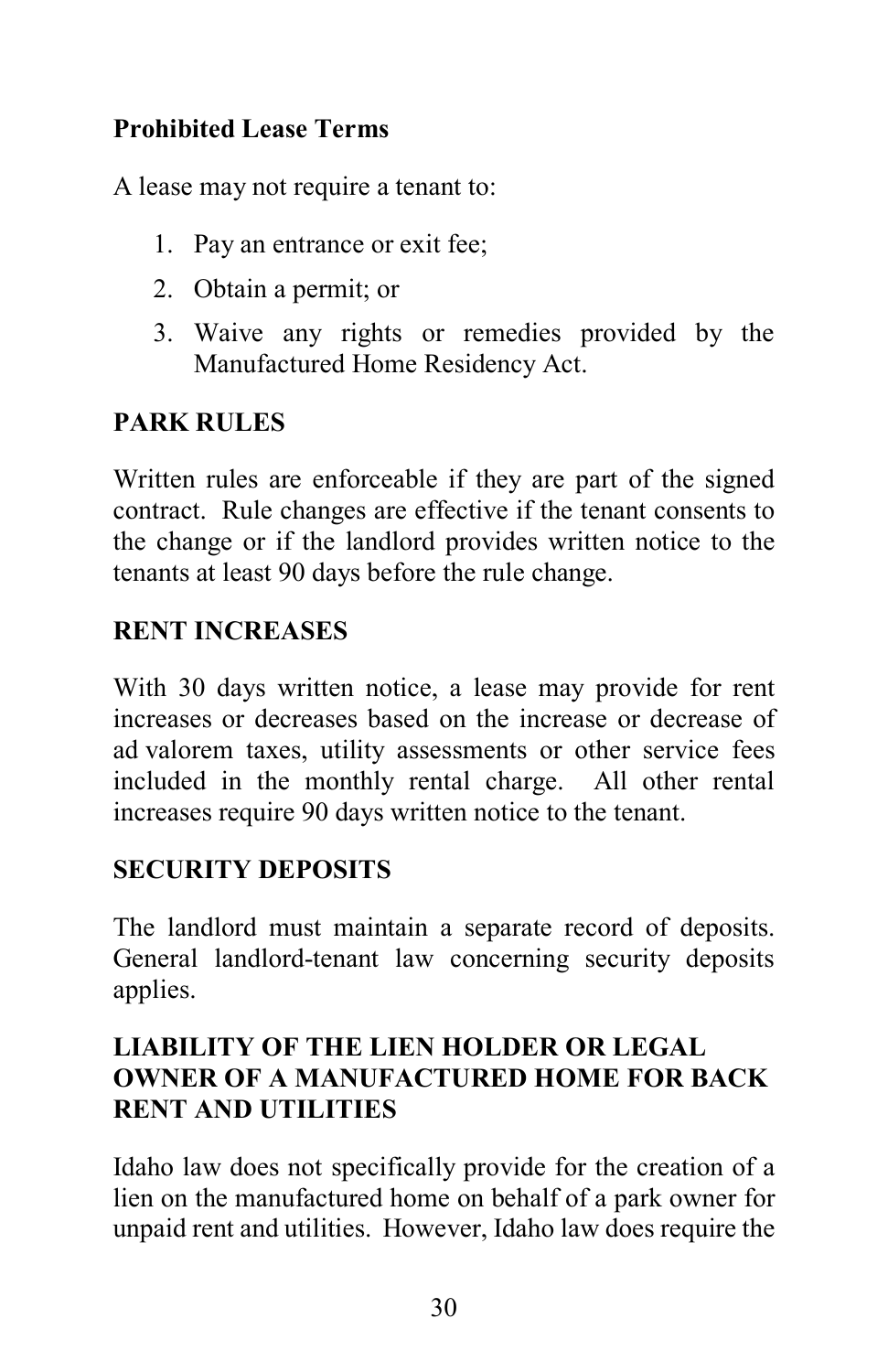lien holder or legal owner of a manufactured home to notify the park owner in writing of any secured or legal interest in the manufactured home.

If a tenant becomes 60 days behind in rent or if the tenant abandons the manufactured home, the park manager must notify the lien holder or legal owner of responsibility for any such costs incurred for the manufactured home space, such as rent and utilities. The lien holder or legal owner is responsible for payment of utilities from the date of the notice and for payment of the rent due, up to a maximum of 60 days preceding the notice.

# <span id="page-35-0"></span>**REMOVAL OF A MANUFACTURED HOME**

A manufactured home may not be removed from the manufactured home space without a signed written agreement from the park landlord, owner, or manager, showing a clearance for removal. In addition, all monies due must be paid in full unless other arrangements are made.

# <span id="page-35-1"></span>**SALE OF MANUFACTURED HOME**

A park owner may sell a manufactured home in the park and receive a commission on the sale if the park owner acts as the agent for the home owner pursuant to a written agreement. If the manufactured home is to remain in the park, the landlord and tenant must sign a new lease before the sale is executed.

# <span id="page-35-2"></span>**RENEWAL OF THE LEASE**

Leases are automatically renewed, unless the landlord gives the tenant at least 90 days written notice of intent not to renew, or the tenant gives 30 days written notice of intent not to renew.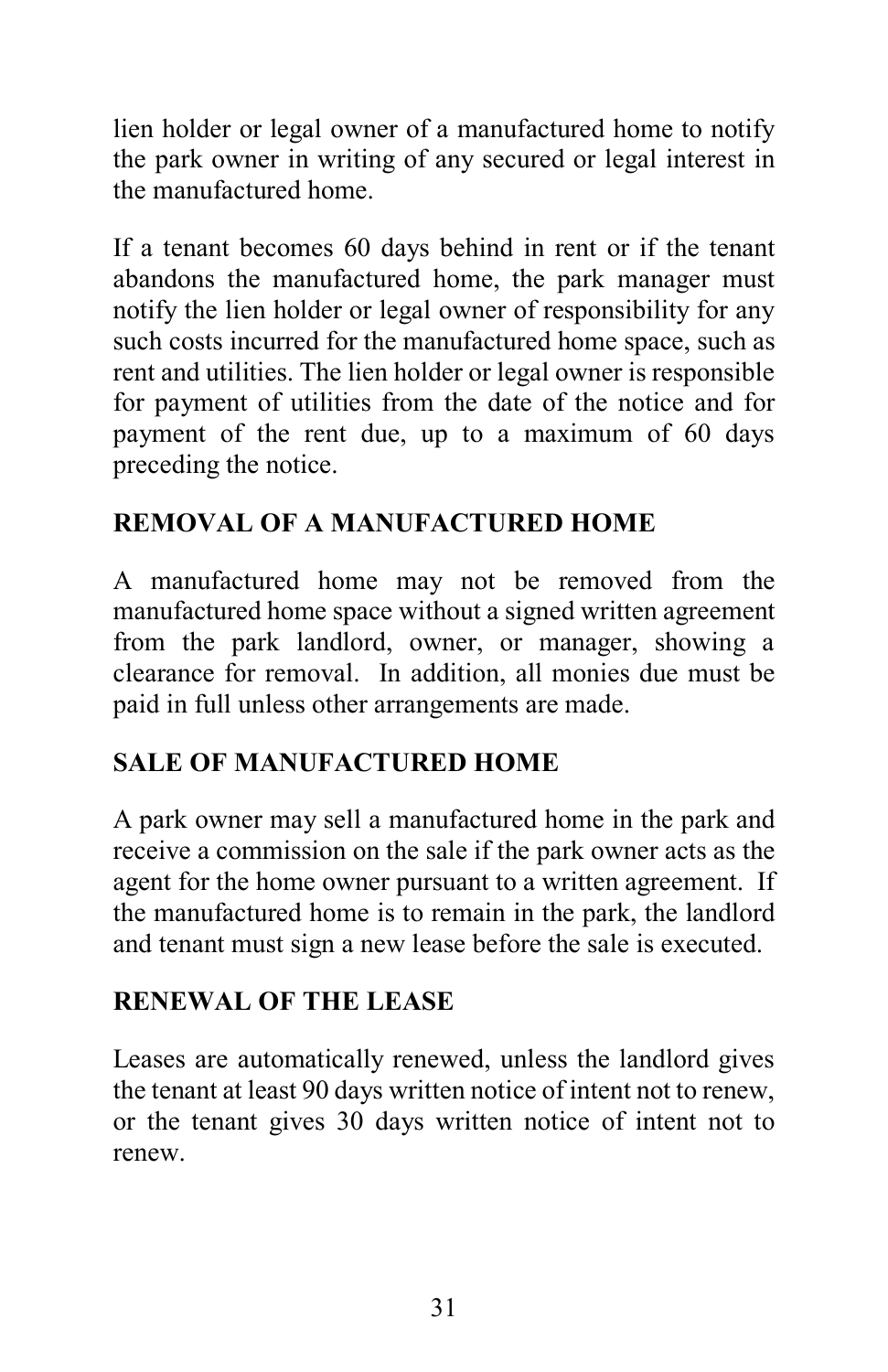# <span id="page-36-0"></span>**TERMINATION OF THE LEASE**

If a tenant is vacating the property at the end of the lease term, the tenant must give the landlord written notice at least 30 days before the lease expires. A tenant who must relocate because of a job change may terminate the lease early by giving 30 days written notice. If the tenant is with the armed forces and is reassigned, the tenant may give the landlord less than 30 days notice and not incur a penalty for doing so.

During the term of the lease, the landlord may terminate the lease based on any of the following:

- 1. Nonpayment of rent or other charges provided for in the lease; and
- 2. Substantial or repeated violations of the written park rules.

In either case, the landlord must allow the tenant three days to remedy the problem by paying the rent or complying with the lease or park rules. If the tenant fails to do so, the landlord must give the tenant 20 days to vacate the park.

When the termination of a manufactured home space rental operation is at issue, the landlord must give the tenant at least 180 days written notice before terminating the lease.

# <span id="page-36-1"></span>**TENANT'S RIGHTS AND REMEDIES**

A landlord may not terminate a tenancy, refuse to renew a tenancy, increase rent or decrease services because the tenant has exercised legal rights, such as complaining about safety conditions of the park. If a landlord fails to provide services as required, the tenant may file an action for damages or specific performance.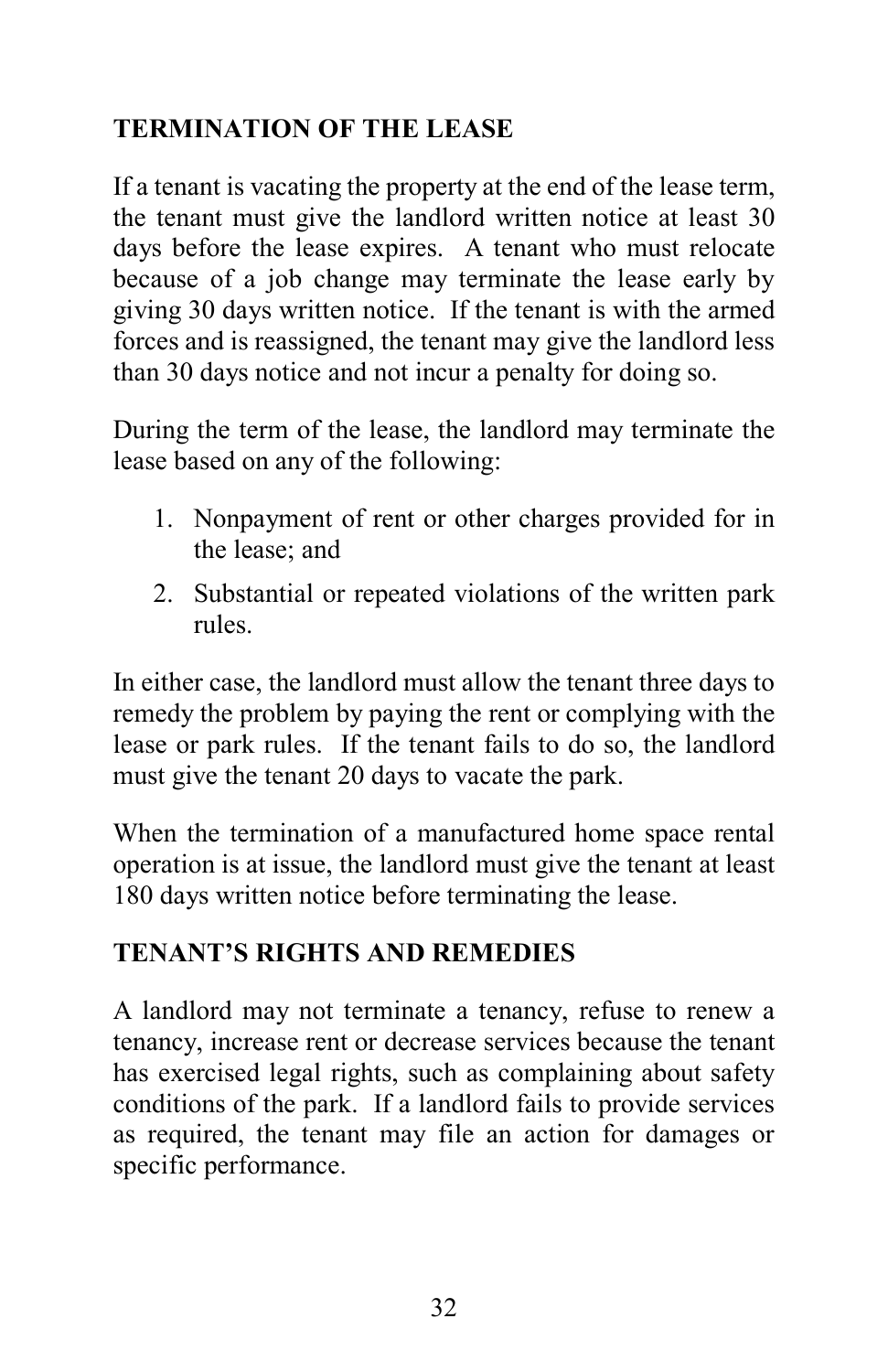#### **STORAGE UNITS**

<span id="page-37-0"></span>Operators of self-service storage facilities must provide lessees with written rental agreements that contain a conspicuous statement advising the lessee:

- 1. Of the existence of any lien placed on the lessee's property;
- 2. That the property in the leased space may be sold to satisfy the lien if the lessee is in default;
- 3. That the personal property stored in a storage space will not be insured unless the lessee obtains insurance on his property; and
- 4. That the lessee must disclose any lien holders or secured parties who have an interest in property that is stored in the self-service storage facility.

Both the storage facility operator and the lessee must sign the rental agreement.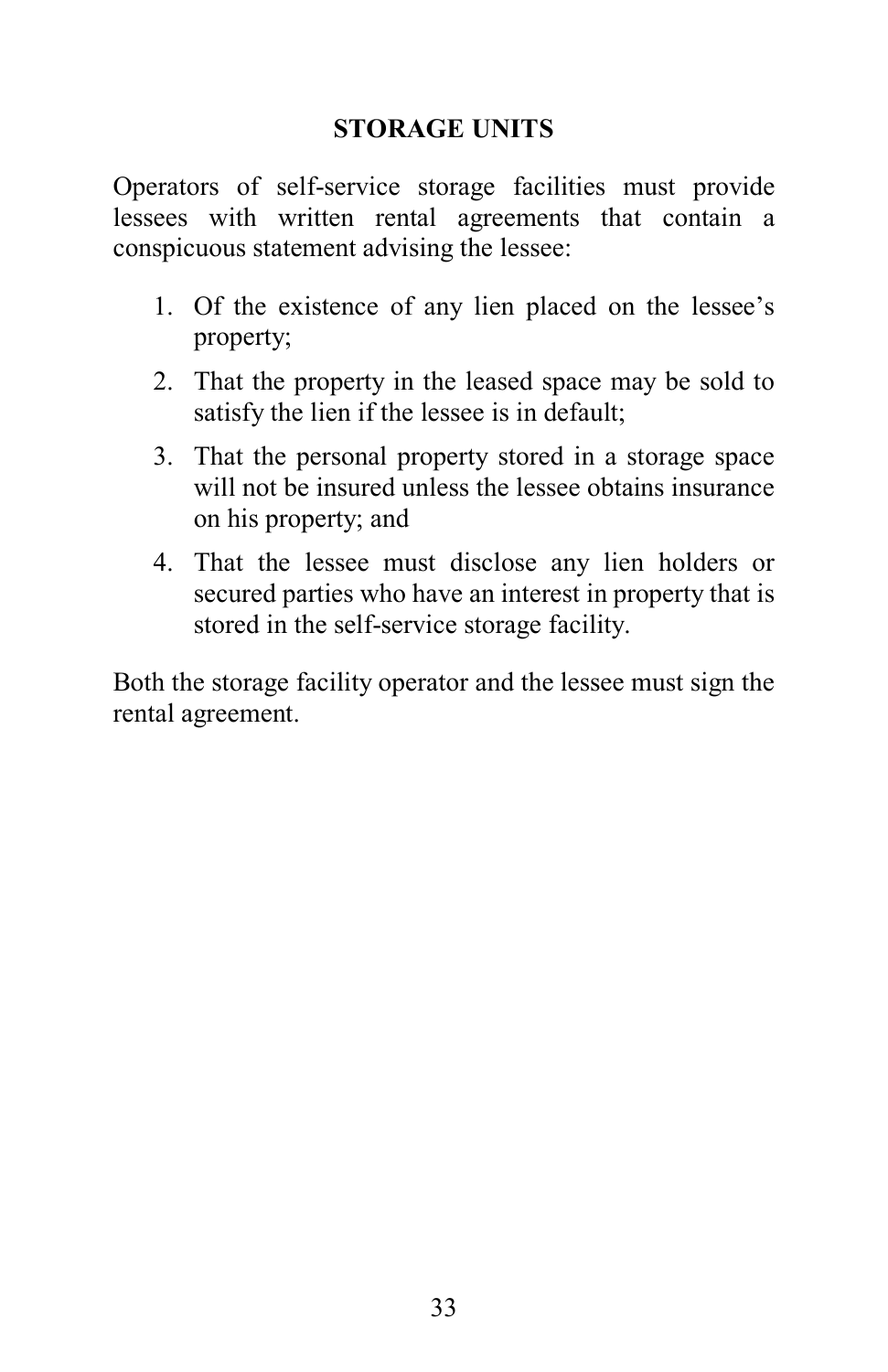#### **APPENDIX A - IDAHO CODE SECTIONS**

# <span id="page-38-1"></span><span id="page-38-0"></span>**AT-WILL TENANCY**

| 55-208 | Termination of tenancy at will. |
|--------|---------------------------------|
| 55-209 | Rights of landlords.            |
| 55-210 | Right of reentry.               |
| 55-211 | Summary proceedings.            |
| 55-212 | Action for real property.       |
|        |                                 |

# <span id="page-38-2"></span>**FIXTURES – REMOVAL OF**

| 55-308 |  | Removal of fixtures by tenant. |  |
|--------|--|--------------------------------|--|
|--------|--|--------------------------------|--|

#### <span id="page-38-3"></span>**LEASES**

# <span id="page-38-4"></span>**MANUFACTURED HOME PARKS**

| 55-2005  | Rental agreements.                          |
|----------|---------------------------------------------|
| 55-2006  | Adjustments to rent, services, utilities or |
|          | rules.                                      |
| 55-2007  | Required provisions and disclosures.        |
| 55-2008  | Park rules.                                 |
| 55-2009  | Mobile home sales and space transfers.      |
| 55-2009A | Notice of lienholder.                       |
| 55-2010  | Termination of rental agreement.            |
| 55-2011  | Renewal of rental agreement.                |
| 55-2012  | Mobile home improvements.                   |
| 55-2013  | Security deposits.                          |
| 55-2013  | Tenant associations.                        |
| 55-2014  | Tenant actions for damages or specific      |
|          | performance.                                |
| 55-2015  | Retaliatory conduct by landlord.            |
| 55-2016  | Arbitration.                                |
| 55-2017  | Penalties.                                  |
| 55-2018  | Attorney fees.                              |
|          |                                             |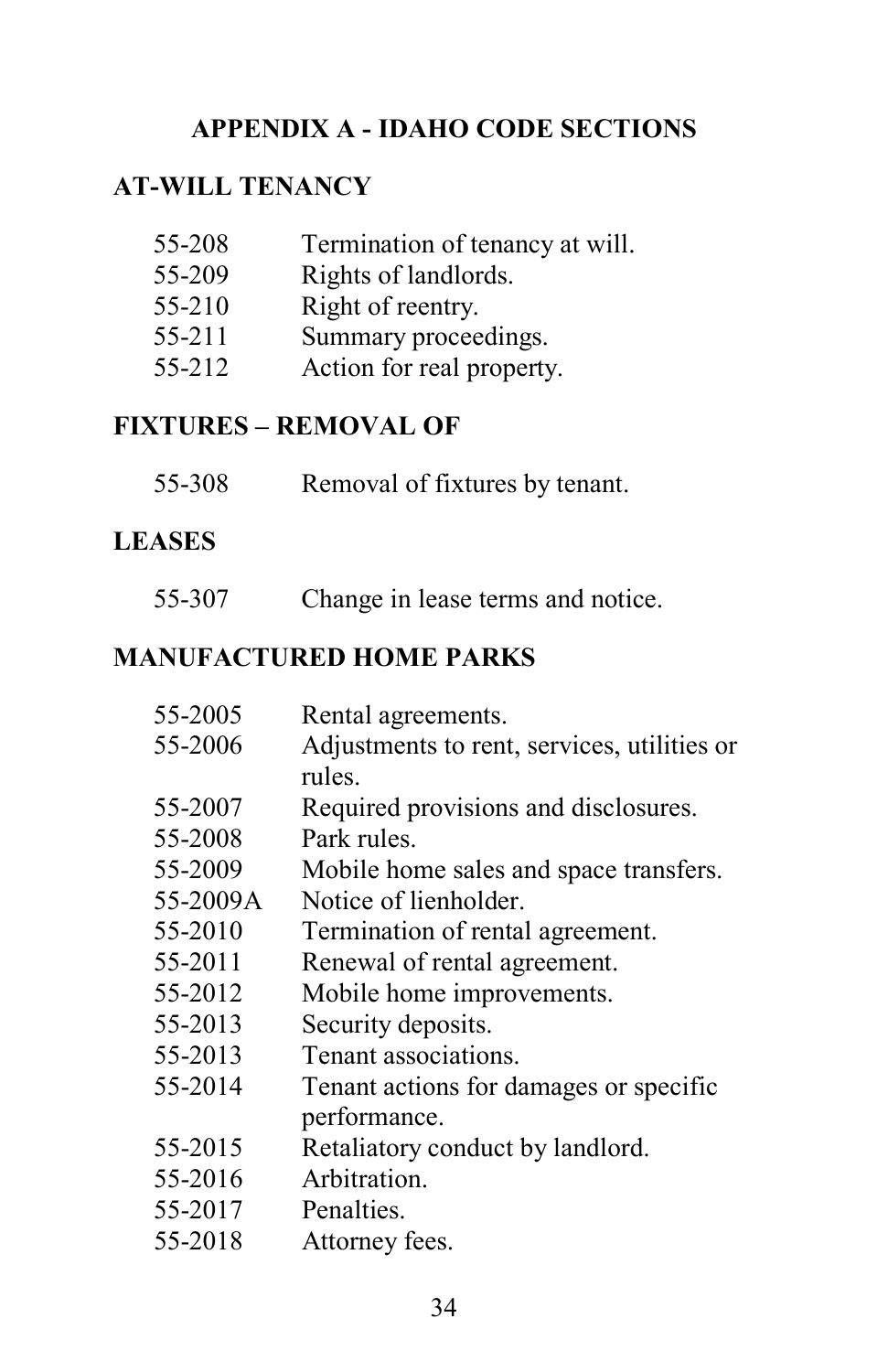55-2019 Venue.

#### <span id="page-39-0"></span>**PROPERTY REPAIR ISSUES**

| $6 - 320$ | Action for damages and specific |
|-----------|---------------------------------|
|           | performance by tenant.          |
| 6-323     | Service of notice to landlord.  |
| $6 - 324$ | Attorney fees.                  |

#### <span id="page-39-1"></span>**SECURITY DEPOSITS**

| $6 - 321$ | Security deposits. |
|-----------|--------------------|
|-----------|--------------------|

#### <span id="page-39-2"></span>**SMALL CLAIMS ACTIONS**

| 1-2301     | Scope of claims and venue.           |
|------------|--------------------------------------|
| $1-2301A$  | Civil liability for bad checks.      |
| 1-2302     | Commencing an action.                |
| 1-2303     | Filing a claim and entering default. |
| 1-2304     | Service of process.                  |
| 1-2305     | Contents of claim.                   |
| 1-2307     | Attorneys, witnesses, evidence and   |
|            | judgments.                           |
| 1-1209     | Speedy and informal trials.          |
| 1-2310     | Judgment against defendant.          |
| $1 - 2311$ | Appeals.                             |
| 1-2312     | Filing and disposition of appeals.   |
| 1-2313     | Judgment and enforcement.            |
| 1-2315     |                                      |
|            | Jury trials prohibited.              |

#### <span id="page-39-3"></span>**TRANSFER OF PROPERTY**

| 55-301                  | Grantee's rights against grantor's tenants. |  |  |  |
|-------------------------|---------------------------------------------|--|--|--|
| $\epsilon \epsilon$ and |                                             |  |  |  |

- 55-302 Lessor's remedies against lessee's assignee.
- 55-303 Lessee's remedies against lessor's assignee.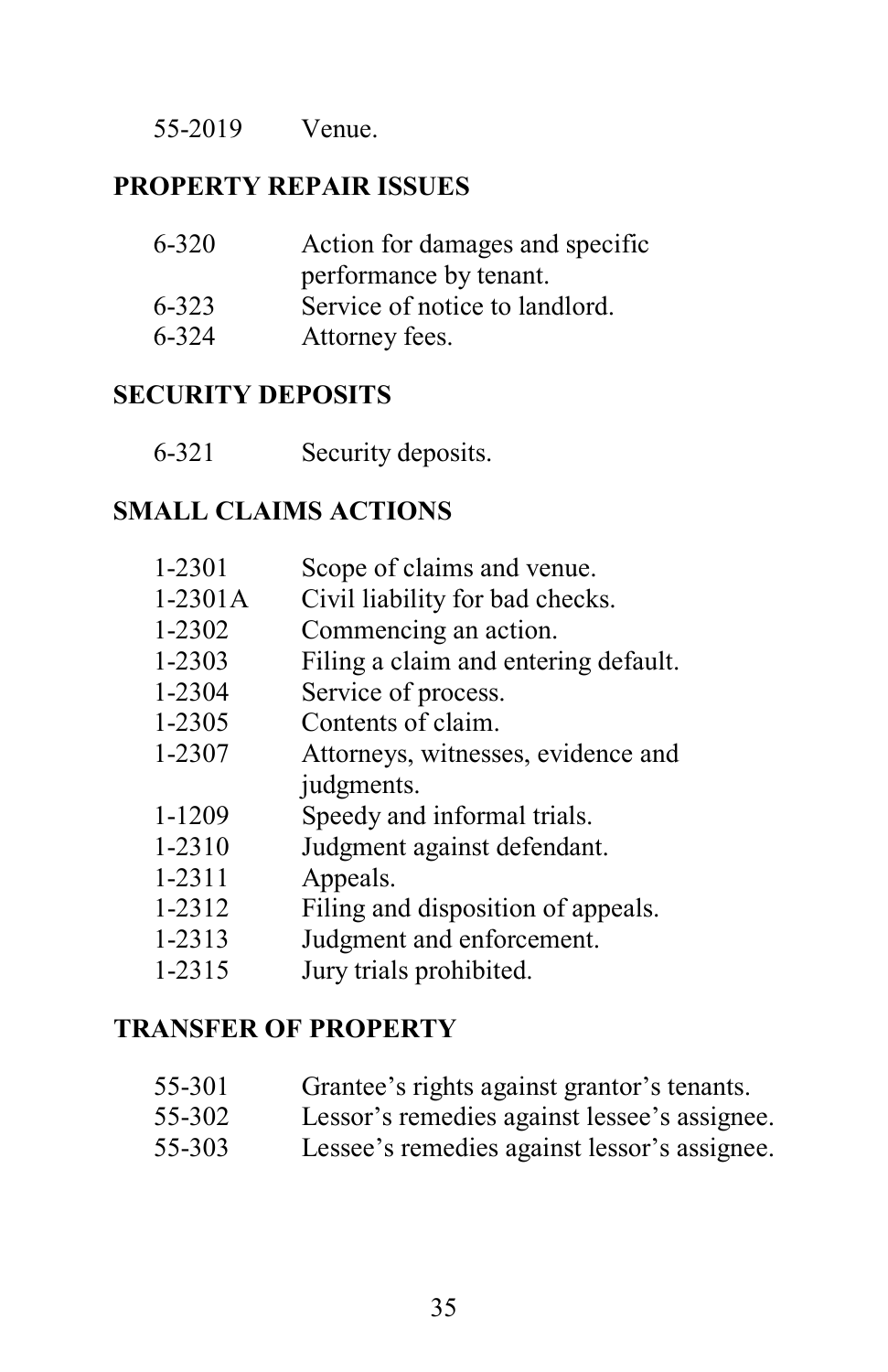#### <span id="page-40-0"></span>**UNLAWFUL DETAINER**

- 6-303 Unlawful detainer defined.
- 6-304 Service of notice.
- 6-305 Jurisdiction of district court.
- 6-308 Parties defendant.
- 6-309 Parties generally.
- 6-310 Complaint and summons.
- 6-311 Continuances.
- 6-311A Judgment on trial by court.
- 6-311C Form of execution.
- 6-311D Additional undertaking on appeal.
- 6-311E Action for damages.
- 6-312 Judgment by default.
- 6-313 Trial by jury.
- 6-314 Sufficiency of evidence and defenses.
- 6-315 Amendment of complaint.
- 6-316 Judgment and restitution.
- 6-317 Treble damages.
- 6-318 Pleadings must be verified.
- 6-319 Appeal as stay.
- 6-324 Attorney fees.

#### <span id="page-40-1"></span>**WASTE**

6-201 Actions for waste.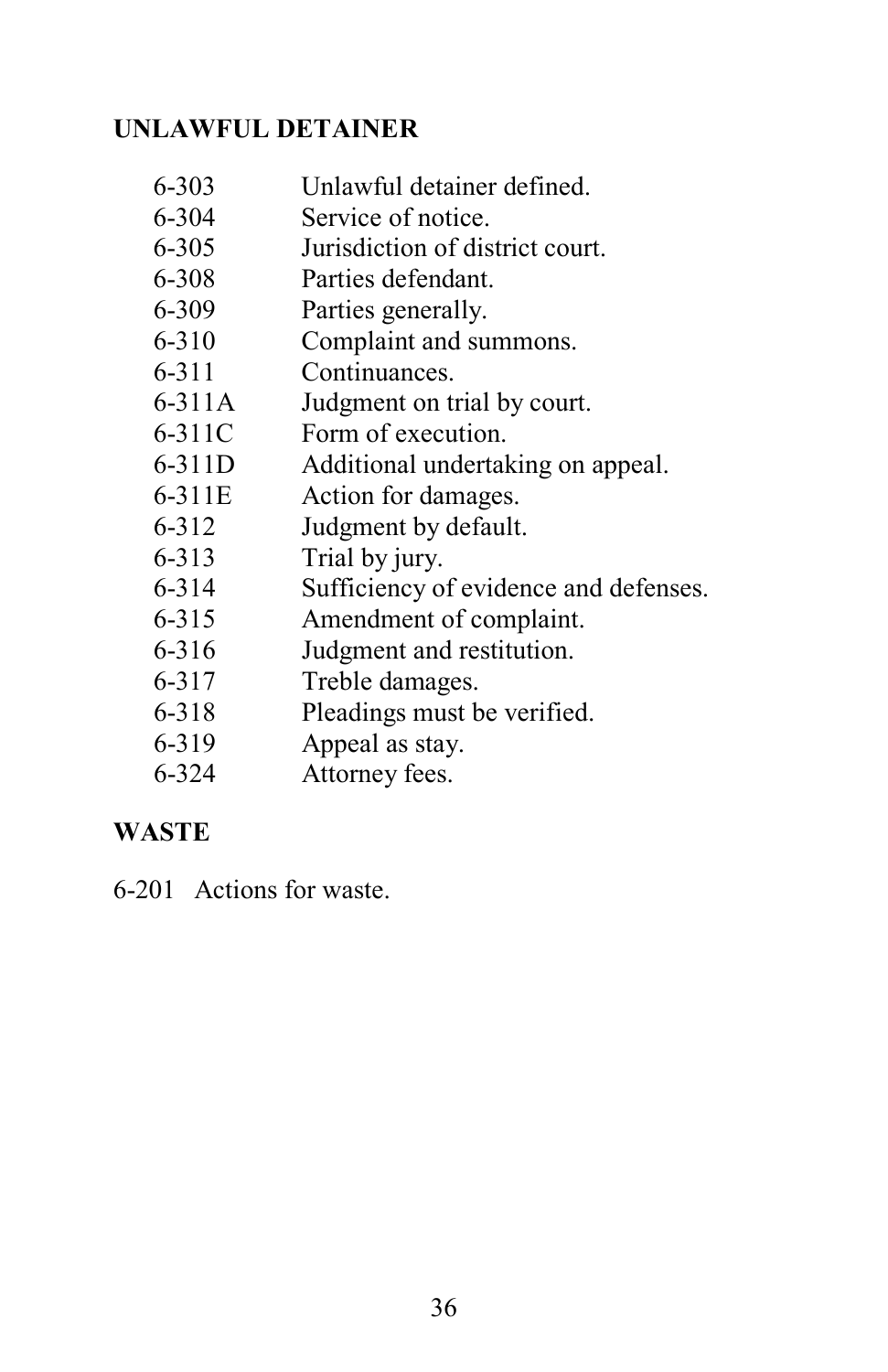#### **APPENDIX B**

#### <span id="page-41-1"></span><span id="page-41-0"></span>**PRE-RENTAL CHECKLIST**

Take this checklist with you when you are searching for a rental, and, before you enter into a lease agreement, ask questions, explain your concerns, and inspect the rental.

| Street Address:              |
|------------------------------|
| Unit No.                     |
| Landlord's Name:             |
| Landlord's Telephone Number: |
|                              |

| <b>FINANCIAL ISSUES</b>                                           |                               |
|-------------------------------------------------------------------|-------------------------------|
| How much is the rent per month?                                   | \$                            |
| Is the rent expected to change in the near future?                | $\Box$ Yes<br>$\Box$ No       |
| Does the landlord accept personal checks?                         | $\Box$ Yes<br>$\Box$ No       |
| What is the fee for paying the rent late?                         | \$                            |
| How much is the security deposit?                                 | \$                            |
| How much is the pet deposit?                                      | \$                            |
| How much does the landlord charge for extra services, such as:    |                               |
| Storage Space                                                     | \$                            |
| Parking Space                                                     | \$                            |
| Recreational Areas (pool, exercise equipment, etc.)               | \$                            |
| Other                                                             | \$                            |
| What utilities does the landlord pay and what utilities do I pay? |                               |
| Cable/Satellite TV                                                | $\Box$ Landlord $\Box$ Tenant |
| Provider's Name and Phone No.:                                    |                               |
| Electricity                                                       | $\Box$ Landlord $\Box$ Tenant |
| Provider's Name and Phone No.:                                    |                               |
| Natural Gas                                                       | $\Box$ Landlord $\Box$ Tenant |
| Provider's Name and Phone No.:                                    |                               |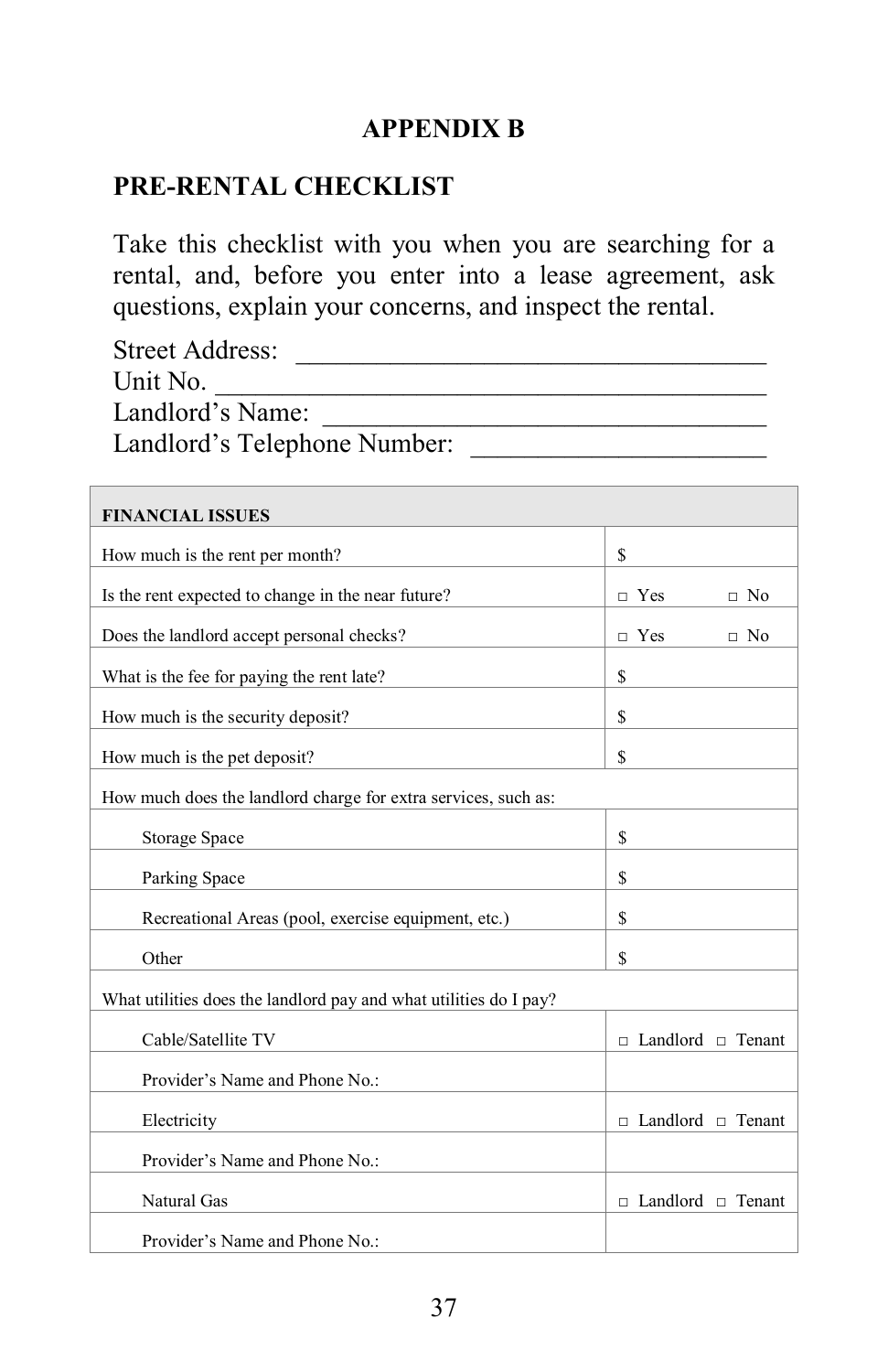| Internet Service                                                      |            |            | □ Landlord □ Tenant           |
|-----------------------------------------------------------------------|------------|------------|-------------------------------|
| Provider's Name and Phone No.:                                        |            |            |                               |
| Lawn Maintenance                                                      |            |            | □ Landlord □ Tenant           |
| Provider's Name and Phone No.:                                        |            |            |                               |
| Security System                                                       |            |            | $\Box$ Landlord $\Box$ Tenant |
| Provider's Name and Phone No.:                                        |            |            |                               |
| Telephone                                                             |            |            | □ Landlord □ Tenant           |
| Provider's Name and Phone No.:                                        |            |            |                               |
| Water, Sewer, Trash                                                   |            |            | □ Landlord □ Tenant           |
| Provider's Name and Phone No.:                                        |            |            |                               |
| Other:                                                                |            |            | □ Landlord □ Tenant           |
| Provider's Name and Phone No.:                                        |            |            |                               |
| <b>MANAGEMENT ISSUES</b>                                              |            |            |                               |
| Does the landlord live onsite?                                        |            | $\Box$ Yes | $\Box$ No                     |
| Does a property management company oversee the property?              |            | $\Box$ Yes | $\Box$ No                     |
| Who owns the property and is the owner in Idaho or out-of-state?      |            |            |                               |
| Are onsite maintenance personnel available for repairs?               |            | $\Box$ Yes | $\Box$ No                     |
| How are emergencies addressed? (leaky pipes; broken appliances, etc.) |            |            |                               |
| What are the designated "quiet hours"?                                |            | AM:        | PM:                           |
| What kinds of pets are allowed?                                       |            |            |                               |
| Is smoking allowed on the property?                                   |            | $\Box$ Yes | $\Box$ No                     |
| <b>FACILITY/PROPERTY ISSUES</b>                                       |            |            |                               |
| Where is the mailbox located?                                         |            |            |                               |
| Is the mailbox locked?                                                |            | $\Box$ Yes | $\Box$ No                     |
| Will the landlord accept/hold packages for tenants?                   | $\Box$ Yes | $\Box$ No  |                               |
| Are garbage facilities easily accessible?                             | $\Box$ Yes | $\Box$ No  |                               |
| Is there a laundry room on the property?                              | $\Box$ Yes | $\Box$ No  |                               |
| How many washers and dryers are available?                            | Washers:   | Dryers:    |                               |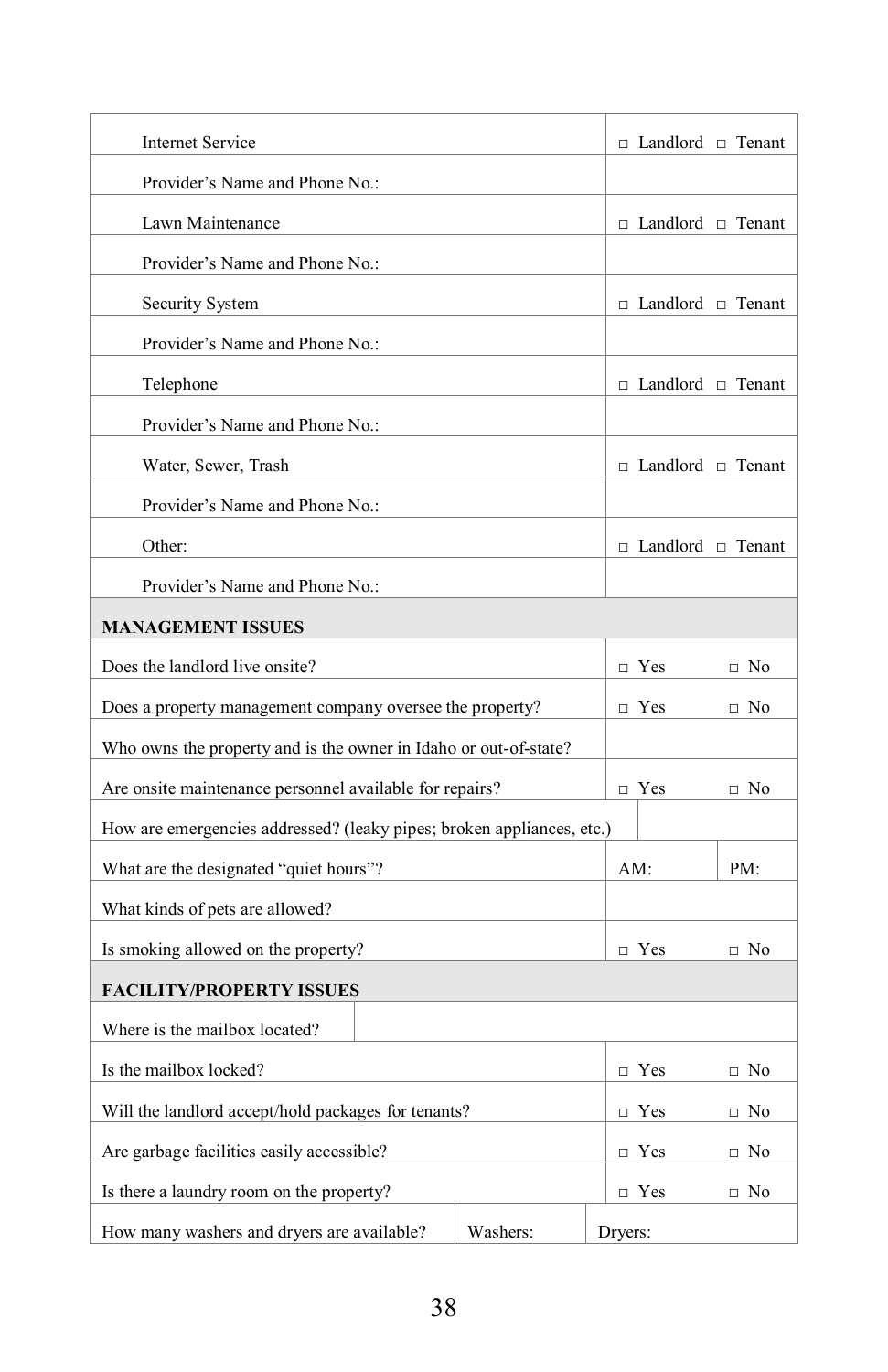| How much does it cost per load?                                 | Wash: \$ |            | Dry: \$ |           |
|-----------------------------------------------------------------|----------|------------|---------|-----------|
| Is there an exercise room onsite?                               |          | $\Box$ Yes |         | $\Box$ No |
| Is there a swimming pool onsite?                                |          | $\Box$ Yes |         | $\Box$ No |
| Is there a clubhouse onsite?                                    |          | $\Box$ Yes |         | $\Box$ No |
| Is there an elevator between floors?                            |          | $\neg$ Yes |         | $\Box$ No |
| Are the stairwells well-lighted and in safe condition?          |          | $\Box$ Yes |         | $\Box$ No |
| Is there sufficient parking?                                    |          | $\Box$ Yes |         | $\Box$ No |
| Is parking assigned and guaranteed?                             |          | $\Box$ Yes |         | $\Box$ No |
| Is covered or secure parking available?                         |          | $\Box$ Yes |         | $\Box$ No |
| Is the parking area well-lit and safe?                          |          | $\Box$ Yes |         | $\Box$ No |
| How far away from the unit do I have to park?                   |          | $\Box$ Yes |         | $\Box$ No |
| Is a fire alarm installed and is a fire extinguisher available? |          | $\Box$ Yes |         | $\Box$ No |
| Is a security system installed and working?                     |          | $\Box$ Yes |         | $\Box$ No |
| Are parents supervising their children?                         |          | $\Box$ Yes |         | $\Box$ No |
| Are all necessary services relatively close by?                 |          | $\Box$ Yes |         | $\Box$ No |
| Where is the closest grocery store?                             |          |            |         |           |
| Where is the closest gas station?                               |          |            |         |           |
| Where is the closest newspaper vendor?                          |          |            |         |           |
| Where is the closest gym?                                       |          |            |         |           |
| Where is the closest park?                                      |          |            |         |           |
| Where is the closest bus stop?                                  |          |            |         |           |
| Where is the closest daycare?                                   |          |            |         |           |
| Where is the closest hospital?                                  |          |            |         |           |
| Where is the closest police station/fire department?            |          |            |         |           |
| Are there registered sex offenders in the neighborhood/complex? |          | $\Box$ Yes |         | $\Box$ No |
| <b>RENTAL UNIT ISSUES</b>                                       |          |            |         |           |
| Is the rental clean and free of mold, rodents, and insects?     |          | $\Box$ Yes |         | $\Box$ No |
| Is the rental unit furnished?                                   |          | $\Box$ Yes |         | $\Box$ No |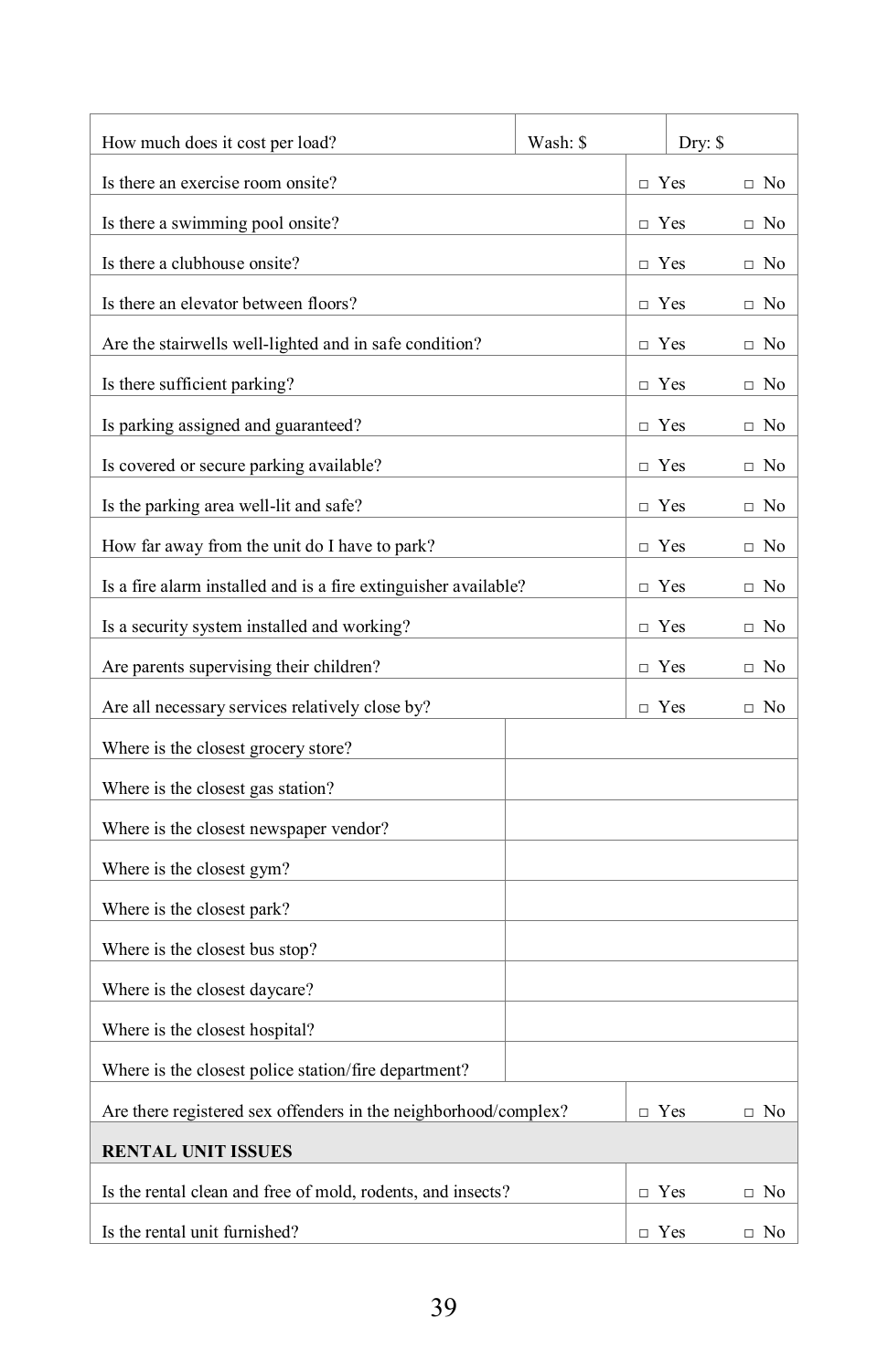| Is the unit air conditioned?                                            | $\Box$ Yes | $\Box$ No |
|-------------------------------------------------------------------------|------------|-----------|
| Does the front door have a peephole, deadbolt, and chain?               | $\Box$ Yes | $\Box$ No |
| Is the carpet/tile clean and in good repair?                            | $\Box$ Yes | $\Box$ No |
| Is the paint/wallpaper in good condition?                               | $\Box$ Yes | $\Box$ No |
| Are there excessive nail holes or any damage to the walls?              | $\Box$ Yes | $\Box$ No |
| Can I hang things on the walls?                                         | $\Box$ Yes | $\Box$ No |
| Can I install shelves or make other improvements?                       | $\Box$ Yes | $\Box$ No |
| Is the plumbing and electrical system in good repair?                   | $\Box$ Yes | $\Box$ No |
| Where is the fuse/circuit box located?                                  |            |           |
| Are sufficient power outlets available in each room?                    | $\Box$ Yes | $\Box$ No |
| Are the bathrooms clean and in good repair?                             | $\Box$ Yes | $\Box$ No |
| Is there any evidence of past leaks? (stains, mold, etc.)               | $\Box$ Yes | $\Box$ No |
| Is the kitchen clean and in good repair?                                | $\Box$ Yes | $\Box$ No |
| Do all of the appliances work?                                          | $\Box$ Yes | □ No      |
| Is there a dishwasher?                                                  | $\Box$ Yes | $\Box$ No |
| Is there a microwave oven?                                              | $\Box$ Yes | $\Box$ No |
| Does the oven have an exhaust fan?                                      | $\Box$ Yes | $\Box$ No |
| Does the refrigerator have an icemaker?                                 | $\Box$ Yes | $\Box$ No |
| Is the refrigerator frost free?                                         | $\Box$ Yes | $\Box$ No |
| Is there sufficient storage/cupboard space?                             | $\Box$ Yes | $\Box$ No |
| Is there sufficient counter space?                                      | $\Box$ Yes | $\Box$ No |
| Does the washing machine and dryer work (if available)?                 | $\Box$ Yes | $\Box$ No |
| Are the washing machine and dryer of sufficient size?                   | $\Box$ Yes | $\Box$ No |
| What type of heating system does the unit have? (gas, baseboards, etc.) | $\Box$ Yes | $\Box$ No |
| Do the ceiling fans work and are they clean?                            | $\Box$ Yes | $\Box$ No |
| Do the windows have working locks?                                      | $\Box$ Yes | $\Box$ No |
| Where are the telephone jacks located?                                  |            |           |
| Where are the cable/satellite hookups located?                          |            |           |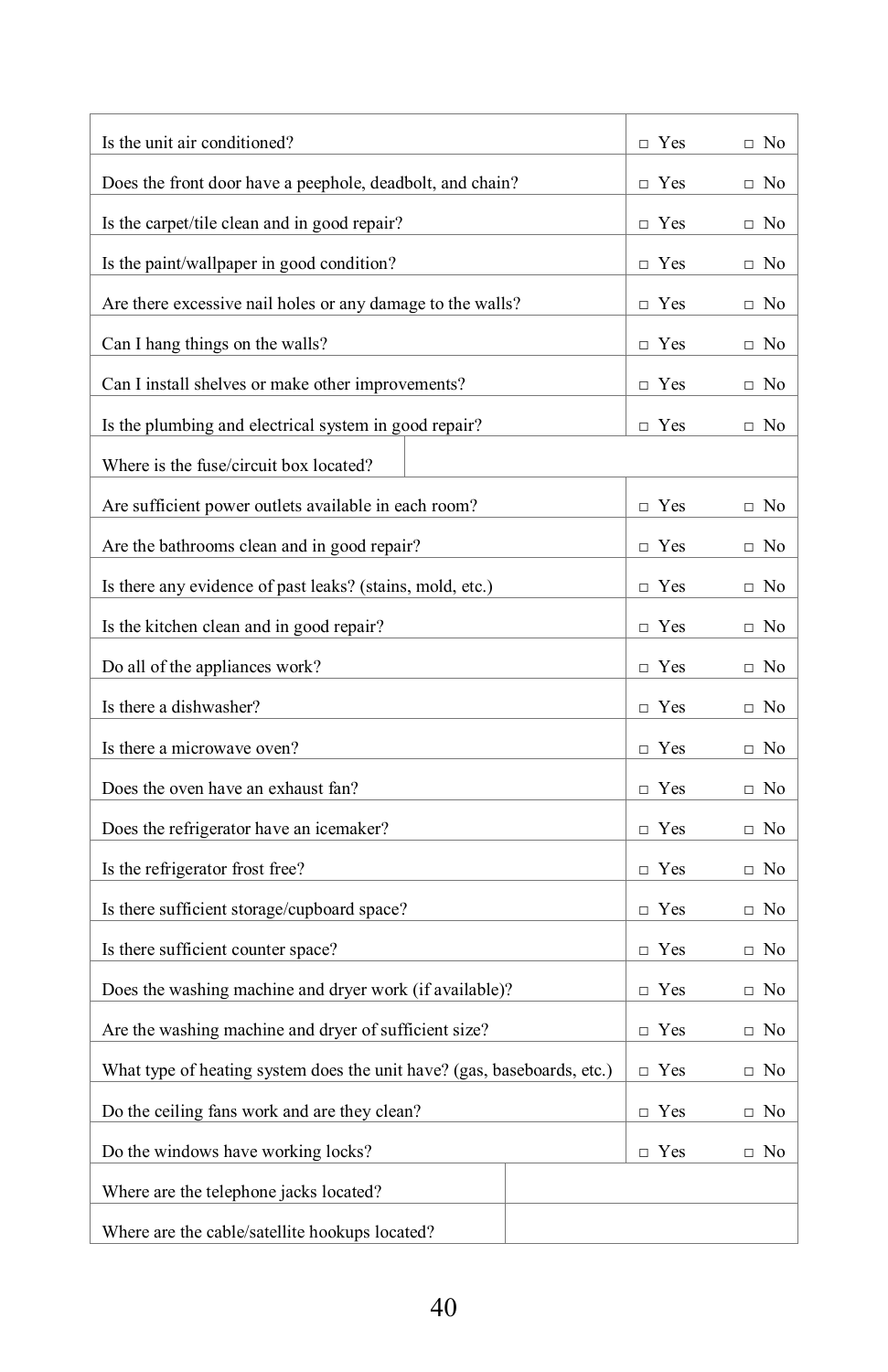| What special equipment to access cable/satellite TV?                    |       |            |                                           |
|-------------------------------------------------------------------------|-------|------------|-------------------------------------------|
| Are all of the rooms well-lighted?                                      |       | $\Box$ Yes | $\Box$ No                                 |
| Are there any drafts around the doors or windows?                       |       | $\Box$ Yes | $\Box$ No                                 |
| Is the unit properly ventilated?                                        |       | $\Box$ Yes | $\Box$ No                                 |
| Can you hear noise from other tenants? (footsteps, babies crying, etc.) |       | $\Box$ Yes | $\Box$ No                                 |
| <b>LEASE ISSUES</b>                                                     |       |            |                                           |
| What is the length of the lease? (month-to-month; six months, etc.)     |       |            |                                           |
| How much notice do I have to give before I move out?                    |       |            | $\Box$ 1 Mo. $\Box$ 2 Wks. $\Box$ 30 Days |
| When is the move-in inspection scheduled?                               | Date: |            | Time:                                     |
| How many days do I have to conduct a move-out inspection?               |       |            |                                           |
| What cleaning company does the landlord prefer to use?                  |       |            |                                           |
| <b>OTHER QUESTIONS/ISSUES/PROBLEMS</b>                                  |       |            |                                           |
|                                                                         |       |            |                                           |
|                                                                         |       |            |                                           |
|                                                                         |       |            |                                           |
|                                                                         |       |            |                                           |
| WHAT I LIKE ABOUT THE RENTAL:                                           |       |            |                                           |
|                                                                         |       |            |                                           |
|                                                                         |       |            |                                           |
|                                                                         |       |            |                                           |
| WHAT I DISLIKE ABOUT THE RENTAL:                                        |       |            |                                           |
|                                                                         |       |            |                                           |
|                                                                         |       |            |                                           |
|                                                                         |       |            |                                           |
| WHAT REPAIRS NEED TO BE MADE BEFORE I MOVE IN?                          |       |            |                                           |
|                                                                         |       |            |                                           |
|                                                                         |       |            |                                           |
|                                                                         |       |            |                                           |
|                                                                         |       |            |                                           |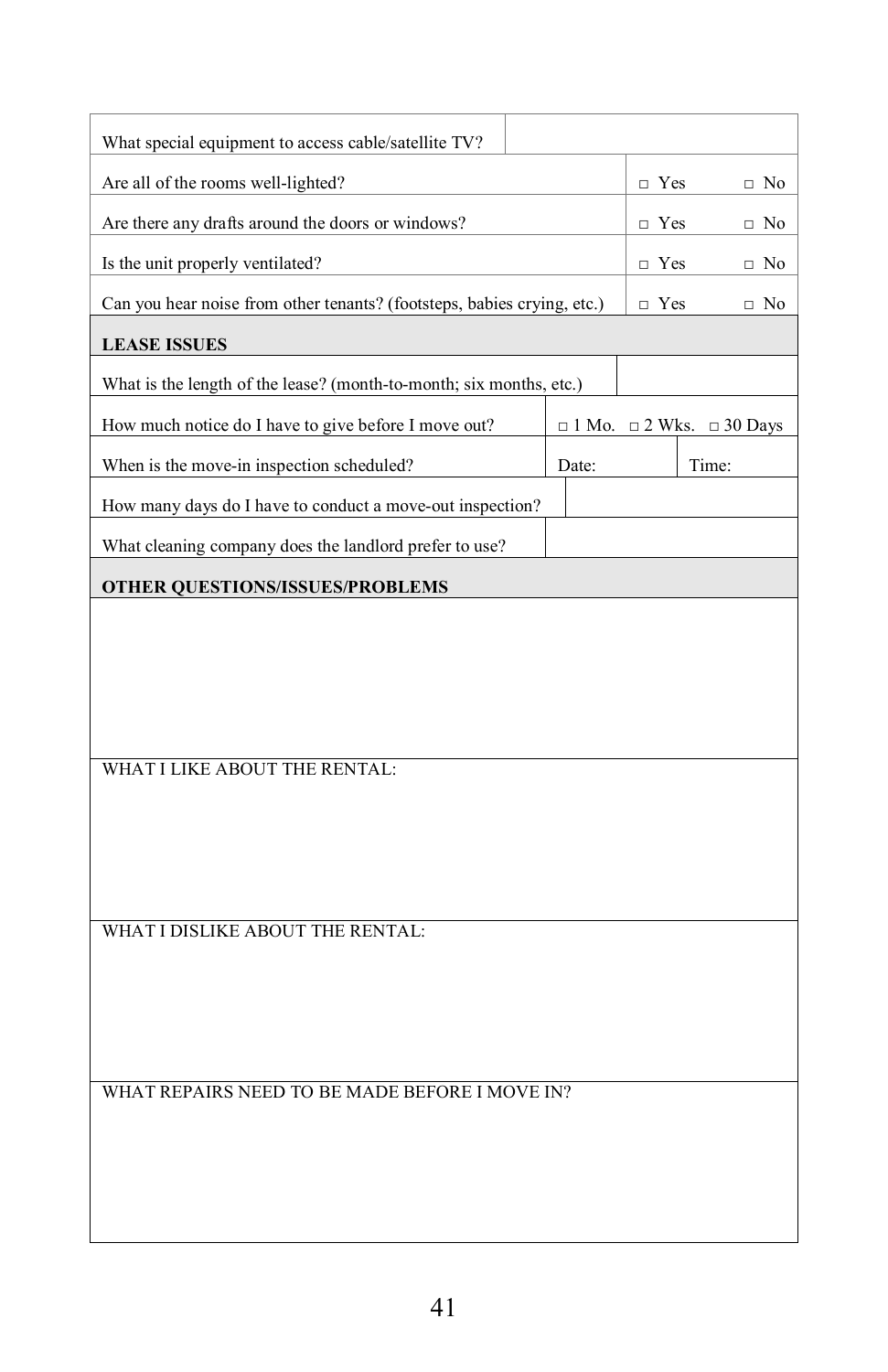| WHAT I NEED TO DO BEFORE I MOVE IN: |          |             |  |  |  |
|-------------------------------------|----------|-------------|--|--|--|
| <b>Task Description:</b>            | Deadline | Completed V |  |  |  |
|                                     |          |             |  |  |  |
|                                     |          |             |  |  |  |
|                                     |          |             |  |  |  |
|                                     |          |             |  |  |  |
|                                     |          |             |  |  |  |
|                                     |          |             |  |  |  |
|                                     |          |             |  |  |  |
|                                     |          |             |  |  |  |
|                                     |          |             |  |  |  |
|                                     |          |             |  |  |  |
|                                     |          |             |  |  |  |
|                                     |          |             |  |  |  |
|                                     |          |             |  |  |  |
|                                     |          |             |  |  |  |
|                                     |          |             |  |  |  |
|                                     |          |             |  |  |  |
|                                     |          |             |  |  |  |
|                                     |          |             |  |  |  |
|                                     |          |             |  |  |  |
|                                     |          |             |  |  |  |
|                                     |          |             |  |  |  |
|                                     |          |             |  |  |  |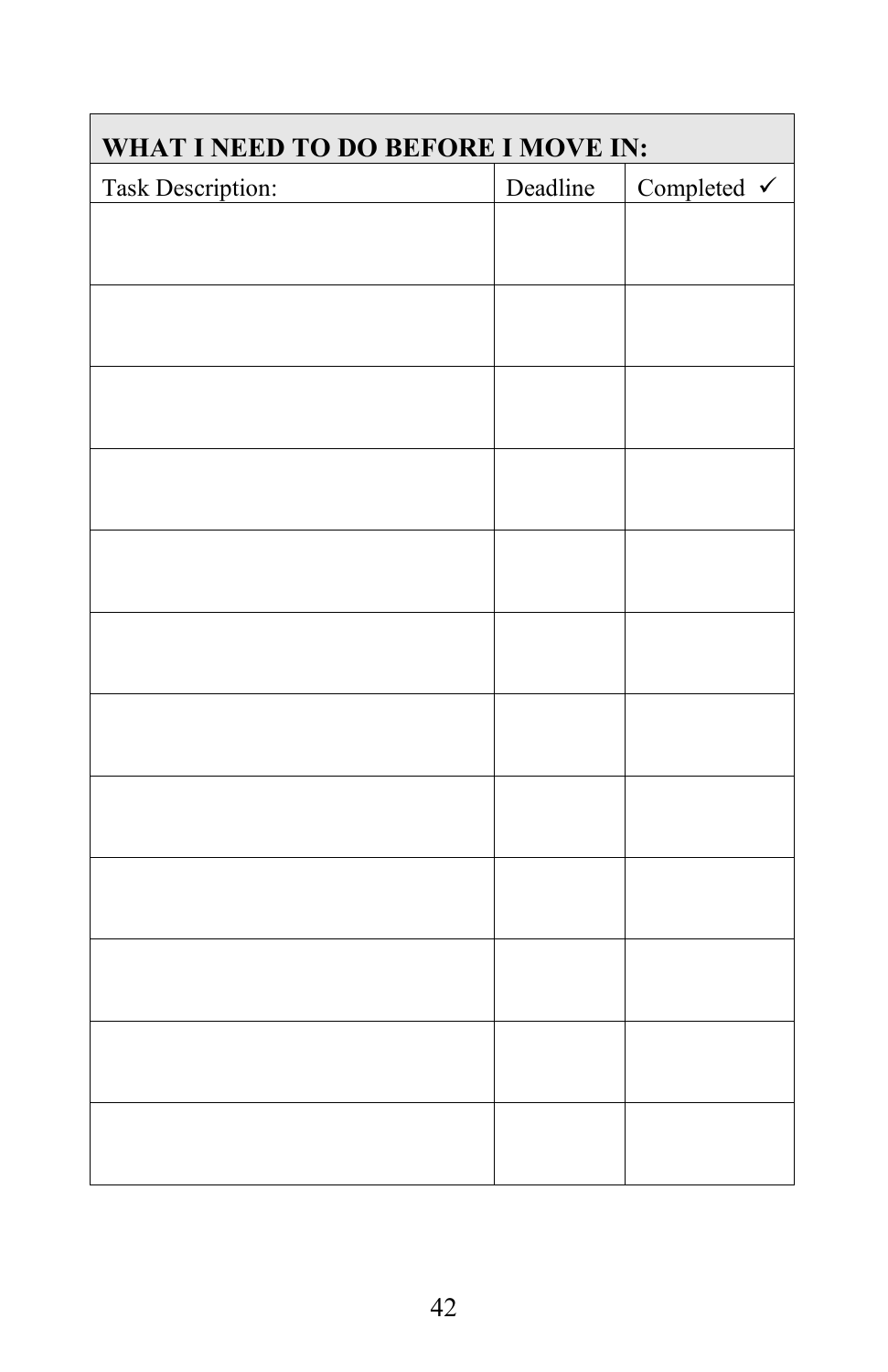#### **APPENDIX C**

#### <span id="page-47-1"></span><span id="page-47-0"></span>**RENTAL MOVE-IN & MOVE-OUT CHECKLIST**

The Attorney General recommends that renters conduct a move-in inspection with their landlord or property manager present. This should be done before moving in or at the time of move-in. The checklist below, or a similar form will provide a record of the inspection. Renters are similarly encouraged to conduct a move-out inspection, also with the landlord or property management representative present, several days before vacating the premises and utilizing the same form for purposes of comparison. It is also recommended that, during the move-out inspection, the renter ask what is required to receive a full refund of any security deposit paid at the beginning of the rental period.

Ratings:

| $E =$ Excellent                         |
|-----------------------------------------|
| $G = Good$                              |
| $F = Fair$                              |
| $P = Poor$                              |
| $R/C$ = needs to be repaired or cleaned |
| $N/A = Not Applicable$                  |

| Room/Area                                   | Rating | Remarks<br>Move-In | Rating | Move Out<br>Remarks |
|---------------------------------------------|--------|--------------------|--------|---------------------|
| Kitchen                                     |        |                    |        |                     |
| Refrigerator, Exterior                      |        |                    |        |                     |
| Refrigerator Interior incl. Shelves/Drawers |        |                    |        |                     |
| Refrigerator Temp. and light                |        |                    |        |                     |
| Freezer Temp.                               |        |                    |        |                     |
| Ice Maker/Ice cube trays                    |        |                    |        |                     |
| Stove incl. hood/light/fan/filter           |        |                    |        |                     |
| Stove incl. Burners, Burner Pans, Knobs     |        |                    |        |                     |
| Oven incl. Interior/Broiler Pan,            |        |                    |        |                     |
| Racks/Knobs/light                           |        |                    |        |                     |
| Garbage Disposal and Switch                 |        |                    |        |                     |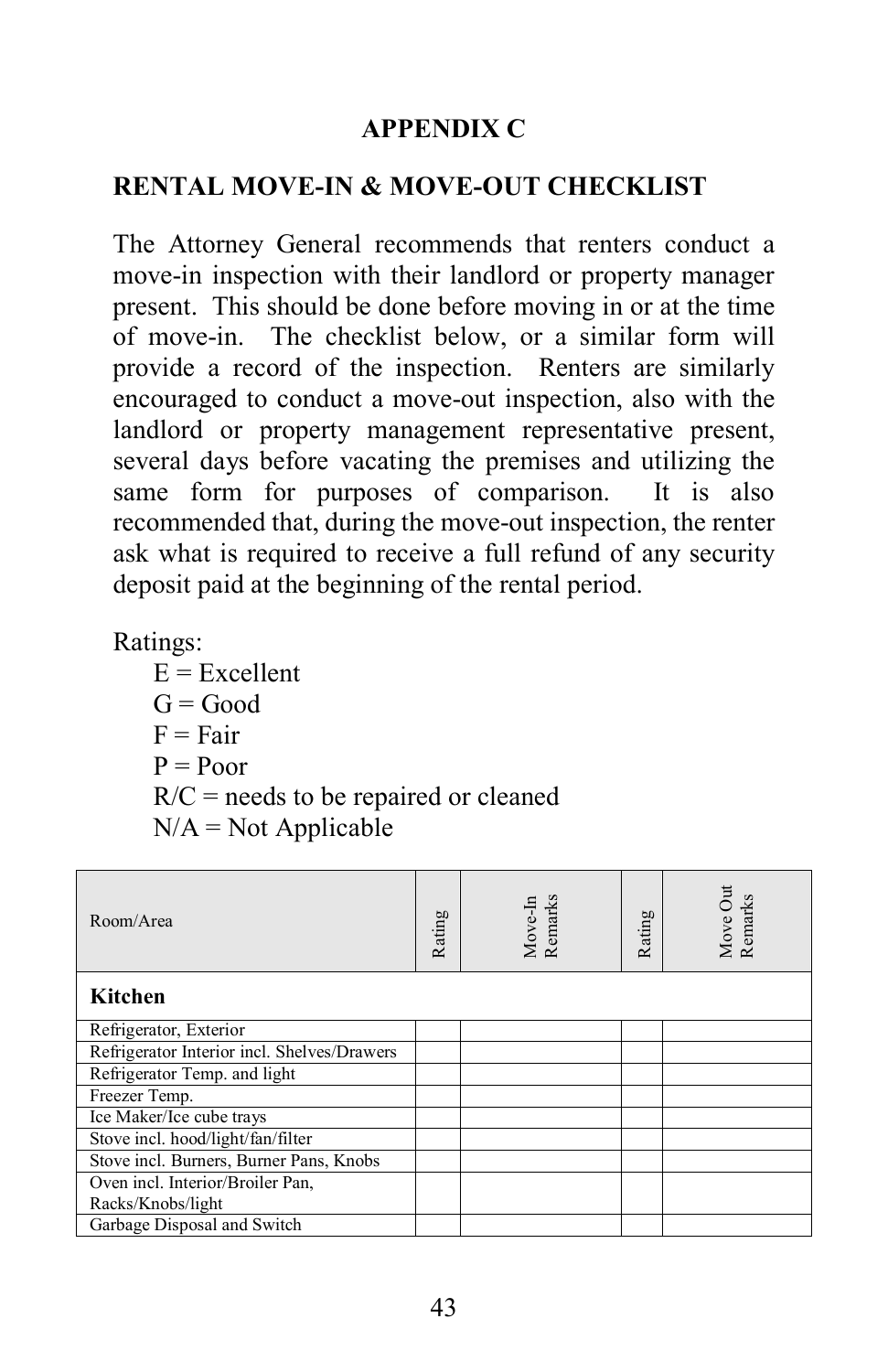| Room/Area                           | Rating | Move-In<br>Remarks | Rating | Move Out<br>Remarks |
|-------------------------------------|--------|--------------------|--------|---------------------|
| Dishwasher incl. racks/baskets/soap |        |                    |        |                     |
| dispenser                           |        |                    |        |                     |
| Microwave, inserts/racks            |        |                    |        |                     |
| Cabinets/Drawers/Handles/Shelves    |        |                    |        |                     |
| Countertops                         |        |                    |        |                     |
| Sink /Faucet                        |        |                    |        |                     |
| Ceiling/Walls                       |        |                    |        |                     |
| Paint/Wallpaper                     |        |                    |        |                     |
| Doors/Doorstops                     |        |                    |        |                     |
| Door locks & Knobs                  |        |                    |        |                     |
| Flooring/Carpet                     |        |                    |        |                     |
| <b>Baseboards</b>                   |        |                    |        |                     |
| Light Fixtures/bulbs                |        |                    |        |                     |
| Windows & Screens, latches/locks    |        |                    |        |                     |
| Curtains/Rods/Blinds                |        |                    |        |                     |
| Electrical Outlets & Switches       |        |                    |        |                     |
| Smoke Detector/Battery              |        |                    |        |                     |
| Fire Extinguisher                   |        |                    |        |                     |
| Other:                              |        |                    |        |                     |
|                                     |        |                    |        |                     |
|                                     |        |                    |        |                     |
|                                     |        |                    |        |                     |
| <b>Living Room</b>                  |        |                    |        |                     |
| Ceiling/Walls                       |        |                    |        |                     |
| Paint/Wallpaper                     |        |                    |        |                     |
| Doors/Doorstops                     |        |                    |        |                     |
| Door locks & Knobs                  |        |                    |        |                     |
| Flooring/Carpet                     |        |                    |        |                     |
| <b>Baseboards</b>                   |        |                    |        |                     |
| Light Fixtures/bulbs                |        |                    |        |                     |
| Windows & Screens, latches/locks    |        |                    |        |                     |
| Curtains/Rods/Blinds                |        |                    |        |                     |
| Electrical Outlets & Switches       |        |                    |        |                     |
| Other:                              |        |                    |        |                     |
|                                     |        |                    |        |                     |
|                                     |        |                    |        |                     |
| <b>Dining Room</b>                  |        |                    |        |                     |
| Ceiling/Walls                       |        |                    |        |                     |
| Paint/Wallpaper                     |        |                    |        |                     |
| Doors/Doorstops                     |        |                    |        |                     |
| Door locks & Knobs                  |        |                    |        |                     |
| Flooring/Carpet                     |        |                    |        |                     |
| <b>Baseboards</b>                   |        |                    |        |                     |
| Light Fixtures/bulbs                |        |                    |        |                     |
| Electrical Outlets & Switches       |        |                    |        |                     |
|                                     |        |                    |        |                     |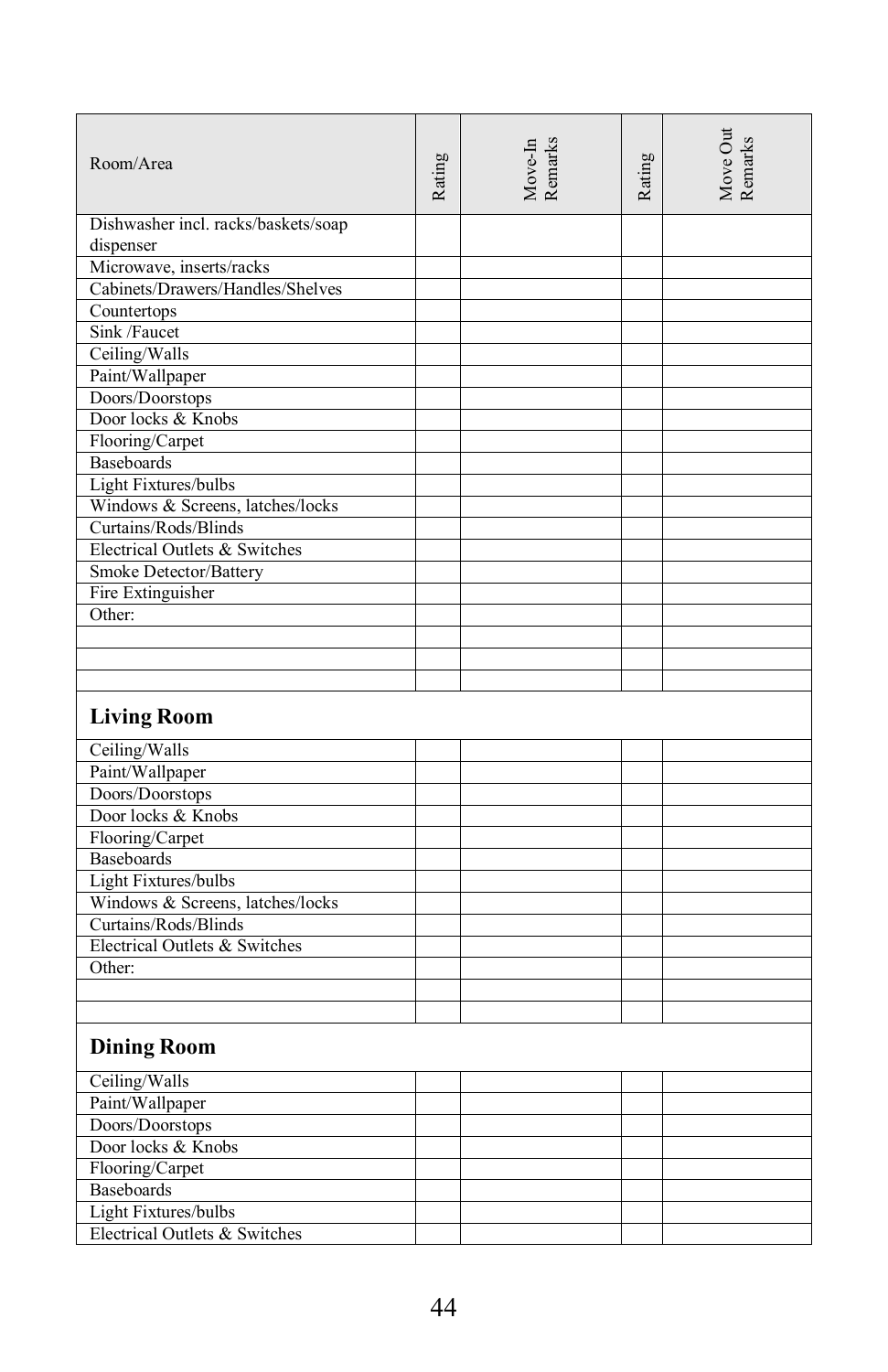| Room/Area                        | Rating | Move-In<br>Remarks | Rating | Move Out<br>Remarks |
|----------------------------------|--------|--------------------|--------|---------------------|
| Windows & Screens, latches/locks |        |                    |        |                     |
| Curtains/Rods/Blinds             |        |                    |        |                     |
| Other:                           |        |                    |        |                     |
|                                  |        |                    |        |                     |
|                                  |        |                    |        |                     |
| Bathroom(s)                      |        |                    |        |                     |
| Sink/Faucets                     |        |                    |        |                     |
| Toilet & lid                     |        |                    |        |                     |
| Tub/Shower Enclosure             |        |                    |        |                     |
| Plumbing                         |        |                    |        |                     |
| Cabinets/Drawers/Handles/Shelves |        |                    |        |                     |
| <b>Towel Racks</b>               |        |                    |        |                     |
| Toilet Paper Holder              |        |                    |        |                     |
| Exhaust Fan/Heaters              |        |                    |        |                     |
| Countertops                      |        |                    |        |                     |
| Mirror                           |        |                    |        |                     |
| Ceiling/Walls                    |        |                    |        |                     |
| Paint/Wallpaper                  |        |                    |        |                     |
| Doors/Doorstops                  |        |                    |        |                     |
| Door locks & Knobs               |        |                    |        |                     |
| Flooring/Carpet                  |        |                    |        |                     |
| <b>Baseboards</b>                |        |                    |        |                     |
| Light Fixtures/bulbs             |        |                    |        |                     |
| Electrical Outlets & Switches    |        |                    |        |                     |
| Windows & Screens, latches/locks |        |                    |        |                     |
| Curtains/Rods/Blinds             |        |                    |        |                     |
| Other:                           |        |                    |        |                     |
|                                  |        |                    |        |                     |
|                                  |        |                    |        |                     |
| Bedroom(s)                       |        |                    |        |                     |
| Ceiling/Walls                    |        |                    |        |                     |
| Paint/Wallpaper                  |        |                    |        |                     |
| Doors/Doorstops                  |        |                    |        |                     |
| Door locks & Knobs               |        |                    |        |                     |
| Flooring/Carpet                  |        |                    |        |                     |
| <b>Baseboards</b>                |        |                    |        |                     |
| Light Fixtures/bulbs             |        |                    |        |                     |
| Electrical Outlets & Switches    |        |                    |        |                     |
| Windows & Screens, latches/locks |        |                    |        |                     |
| Curtains/Rods/Blinds             |        |                    |        |                     |
| Closet/Shelves/Rod               |        |                    |        |                     |
| Smoke Detector/Battery           |        |                    |        |                     |
| Other:                           |        |                    |        |                     |
|                                  |        |                    |        |                     |
|                                  |        |                    |        |                     |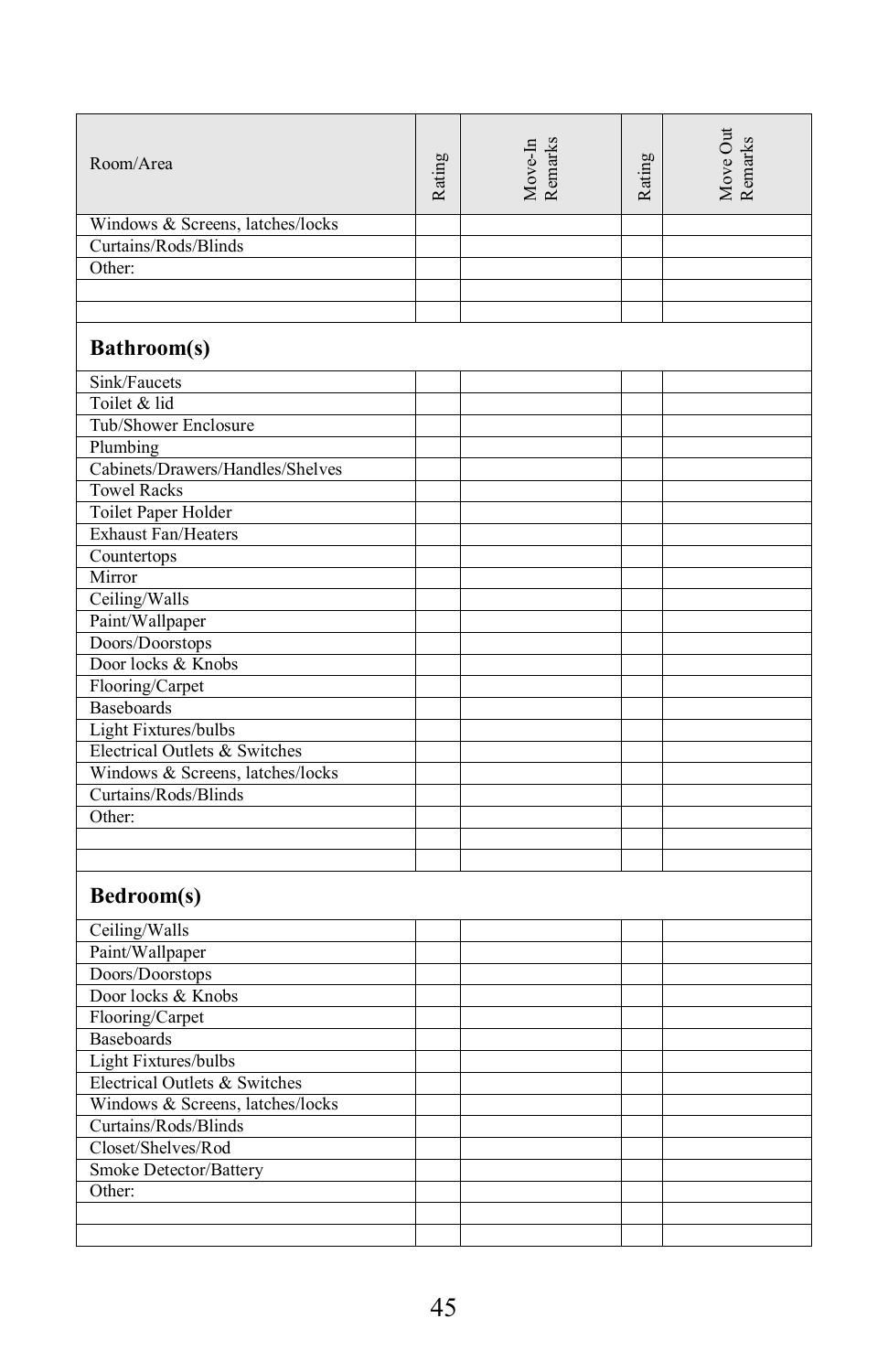| Room/Area                                | Rating | Move-In<br>Remarks | Rating | Move Out<br>Remarks |
|------------------------------------------|--------|--------------------|--------|---------------------|
| <b>Utility/Laundry Area</b>              |        |                    |        |                     |
| Ceiling/Walls                            |        |                    |        |                     |
| Paint/Wallpaper                          |        |                    |        |                     |
| Doors/Doorstops                          |        |                    |        |                     |
| Door locks & Knobs                       |        |                    |        |                     |
| Flooring/Carpet                          |        |                    |        |                     |
| <b>Baseboards</b>                        |        |                    |        |                     |
| Light Fixtures/bulbs                     |        |                    |        |                     |
| Electrical Outlets & Switches            |        |                    |        |                     |
| Windows & Screens, latches/locks         |        |                    |        |                     |
| Curtains/Rods/Blinds                     |        |                    |        |                     |
| Closet/Shelves/Rod                       |        |                    |        |                     |
| Sinks/Faucets                            |        |                    |        |                     |
| Countertops                              |        |                    |        |                     |
| Cabinets/Drawers/Handles/Shelves         |        |                    |        |                     |
| Washer                                   |        |                    |        |                     |
| Dryer                                    |        |                    |        |                     |
| W&D Connections                          |        |                    |        |                     |
| Other:                                   |        |                    |        |                     |
|                                          |        |                    |        |                     |
|                                          |        |                    |        |                     |
| <b>Other Interior Spaces</b>             |        |                    |        |                     |
| Entryway                                 |        |                    |        |                     |
| Hallways                                 |        |                    |        |                     |
| <b>Stairs</b>                            |        |                    |        |                     |
| Basement                                 |        |                    |        |                     |
| Linen/Coat Closets/Cabinets              |        |                    |        |                     |
| <b>Storage Rooms</b>                     |        |                    |        |                     |
| Other:                                   |        |                    |        |                     |
|                                          |        |                    |        |                     |
|                                          |        |                    |        |                     |
| Garage                                   |        |                    |        |                     |
| Ceiling/Walls                            |        |                    |        |                     |
| Paint                                    |        |                    |        |                     |
| Doors/locks & Knobs                      |        |                    |        |                     |
| Floor                                    |        |                    |        |                     |
| Light Fixtures/bulbs                     |        |                    |        |                     |
| Electrical Outlets & Switches            |        |                    |        |                     |
| Windows & Screens, latches/locks         |        |                    |        |                     |
| Auto Door Opener/safety reversal/remotes |        |                    |        |                     |
| Other:                                   |        |                    |        |                     |
|                                          |        |                    |        |                     |
|                                          |        |                    |        |                     |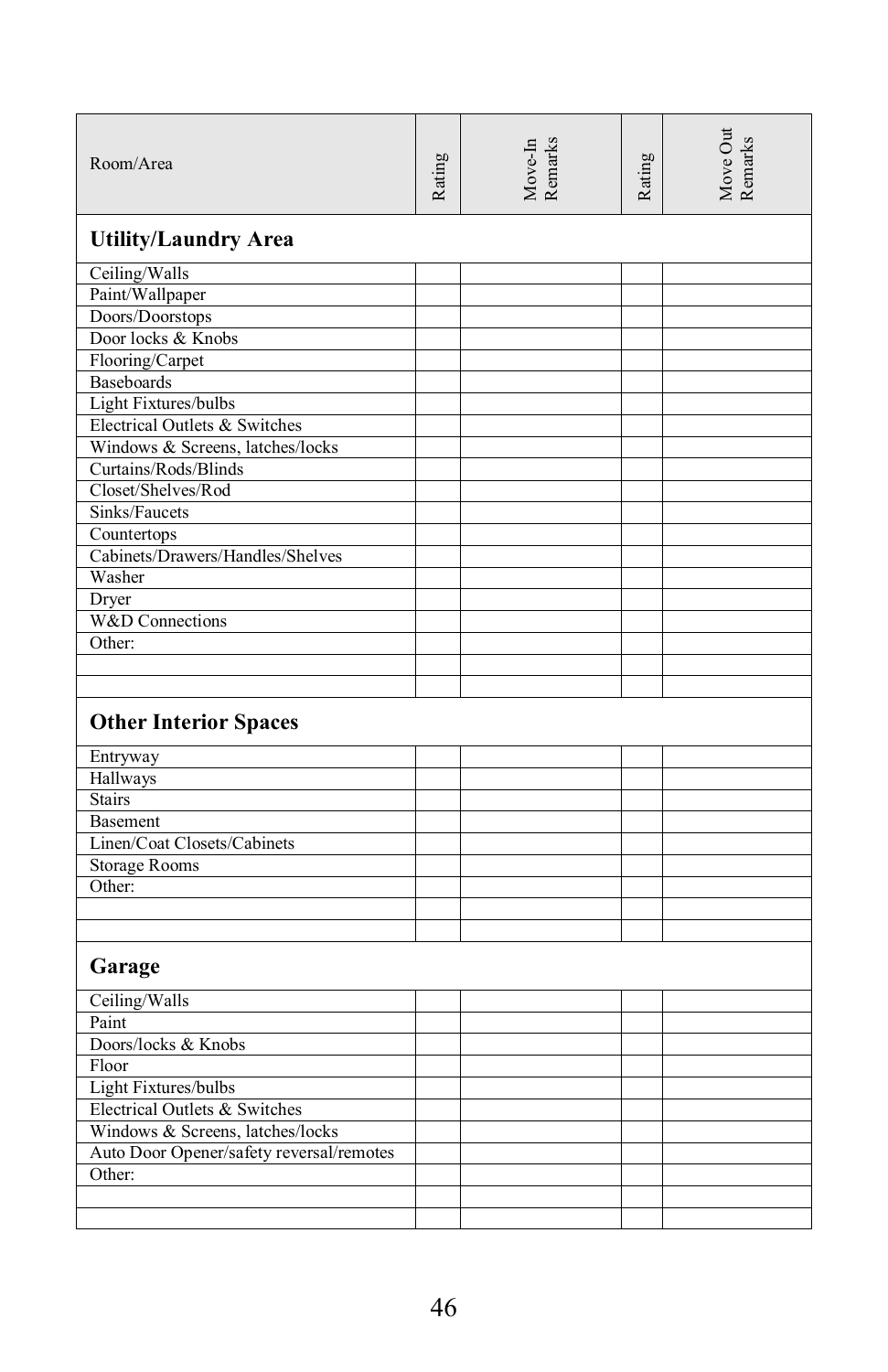| Room/Area                        | Rating | Move-In<br>Remarks | Rating | Move Out<br>Remarks |
|----------------------------------|--------|--------------------|--------|---------------------|
| Other                            |        |                    |        |                     |
| Thermostats                      |        |                    |        |                     |
| Furnace/Filter                   |        |                    |        |                     |
| Air Conditioner(s)               |        |                    |        |                     |
| Water Heater                     |        |                    |        |                     |
| Water Softener                   |        |                    |        |                     |
| Security System                  |        |                    |        |                     |
| <b>Smoke Detectors/Batteries</b> |        |                    |        |                     |
| Doorbell                         |        |                    |        |                     |
| <b>Entry Door Peephole</b>       |        |                    |        |                     |
| Weather stripping                |        |                    |        |                     |
| <b>Exterior</b>                  |        |                    |        |                     |
| Mailbox                          |        |                    |        |                     |
| Fences/Gates                     |        |                    |        |                     |
| Lawn/Trees/Shrubs                |        |                    |        |                     |
| Roof & Gutters                   |        |                    |        |                     |
| Flowerbeds/landscaping           |        |                    |        |                     |
| Doors/Knobs/Locks                |        |                    |        |                     |
| Lights/Bulbs                     |        |                    |        |                     |
| Other:                           |        |                    |        |                     |
|                                  |        |                    |        |                     |
|                                  |        |                    |        |                     |
| <b>Move-in Remarks Approved:</b> |        |                    |        |                     |

Tenant Signature Date

Landlord Signature Date

# **Move-out Remarks Approved:**

\_\_\_\_\_\_\_\_\_\_\_\_\_\_\_\_\_\_\_\_\_\_\_\_\_\_\_\_\_\_\_\_\_\_\_\_\_\_\_\_\_\_\_\_\_\_\_\_\_\_\_\_\_\_\_\_\_

 $\mathcal{L}_\mathcal{L}$